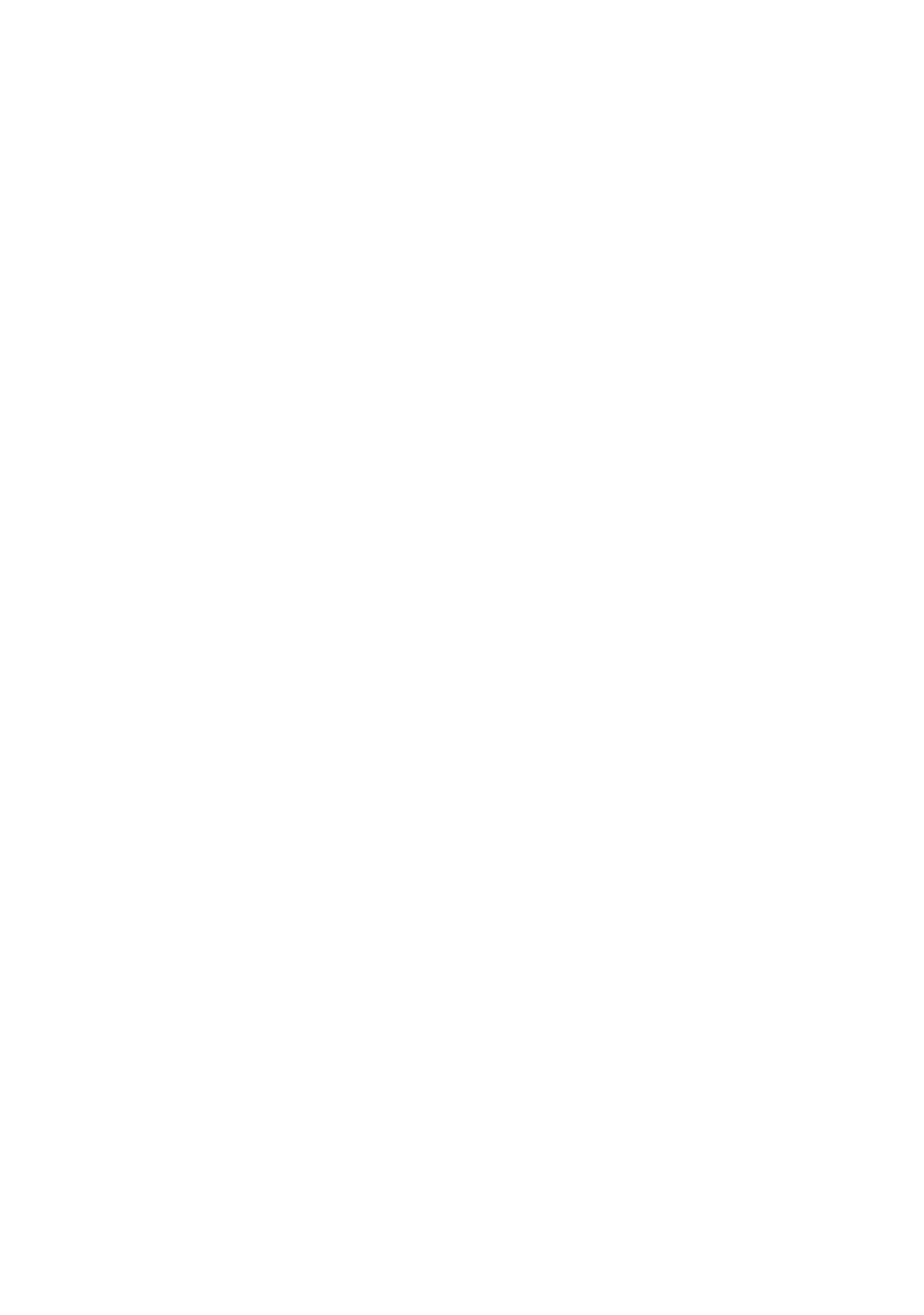The terrain is rough and damp, The earth below me moves, a slight buzzing. This is not a quiet ground at all, There is a buzz of whispers, almost a hum, The roots of the trees are deep and they speak. They wonder, what will happen next? There is sorrow too, The memory of a stronger buzz before.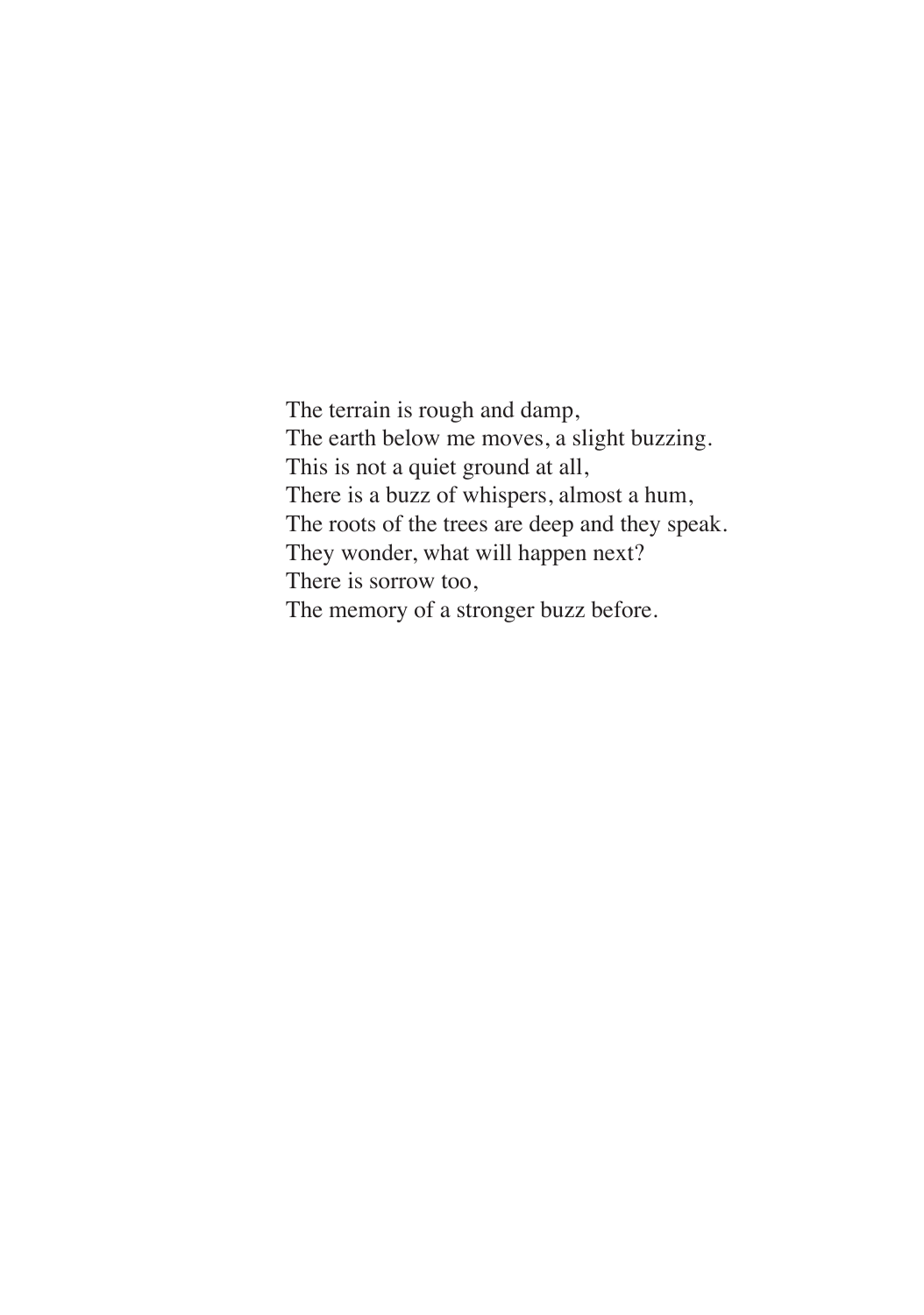I change my weight, a small plant, a ball of thorns gets stuck to me. This is the kind who if I was covered would get stuck to my clothes and would bother me for days, but at the moment it just brushes on my skin to let me know where not to go. There are more of these thorny warning plants but below them the earth is soft, alive and welcoming. Around me the air has a weight of heavy moisture. I feel though I can't get a full image, there is much left untold in this place, but much is not to be told in words anyway.

Neither by sight can you get the right image, it is more a story that has to be felt to be understood completely.

But, for the sake of those who should be able to receive these stories, those who need words to understand I will try to find the words for you.

Maybe I can try to find what has been told down the lines until now, while events can be still recorded by those who understand them. I will start with one of the oldest memories I have still under my skin.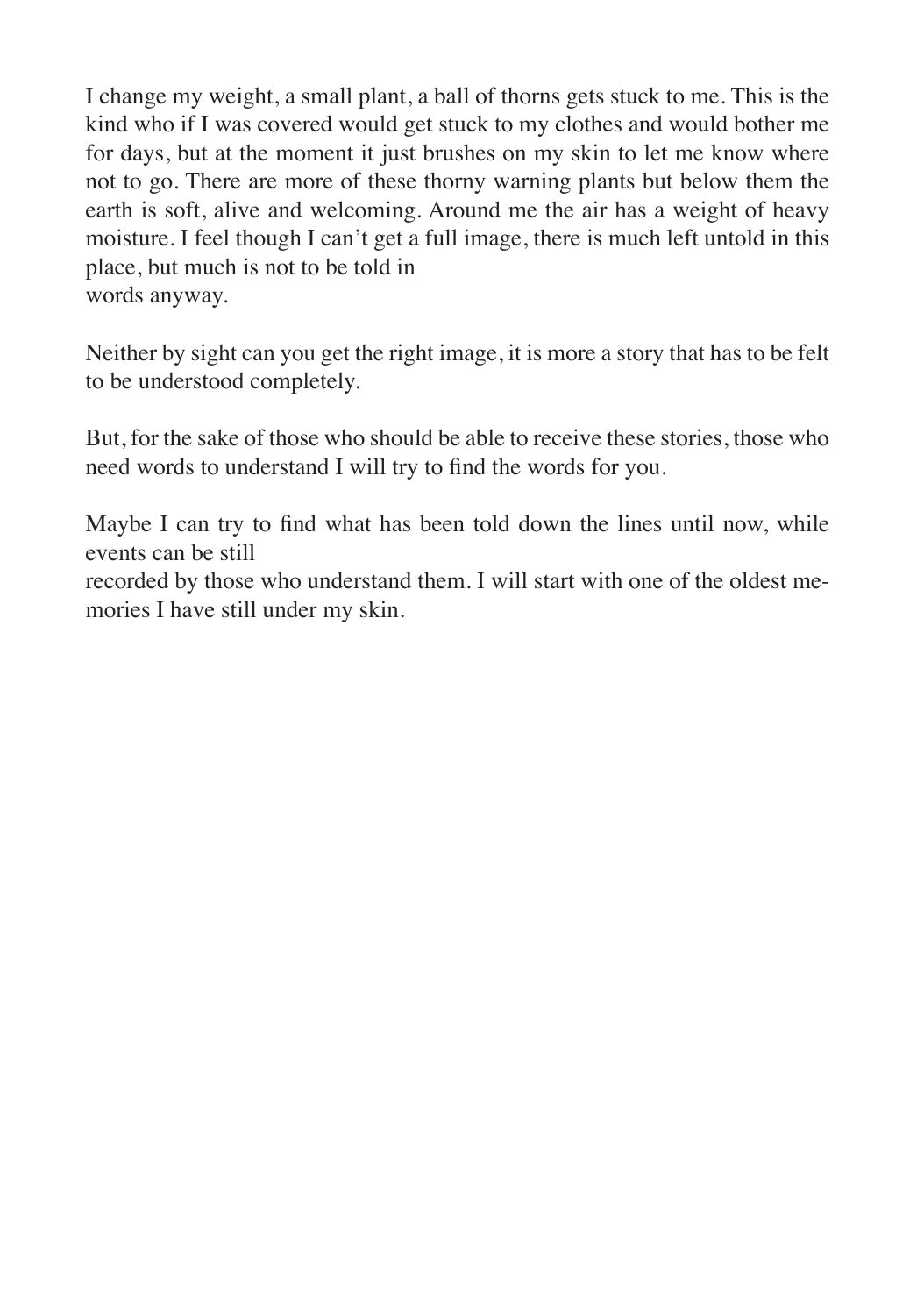If you were to continue this direction into the forest farther down, the ground would change, it would start to become colder and fresher, the air around becomes even heavier for a while but then it will change to a warm dry wind. Soon after would be a small village, here lived a little woman called Luisita. She would be the one with the words. A story teller but only if she was in the kitchen behind the *comal*, this is a kind of wood or charcol burning stove with a large flat top you could place a big pot on or cook things like tortillas directly on it, the smell of toasted tortillas and fresh coffee were always coming from her kitchen while she would be stirring a big pot of spicy-sweet molé for hours, there she would start to tell us everything. Luisita could tell us every detail about this place, unfortunately she is not here any more with us, but her presence still passes through these mountains from time to time, as if to remind us of all those stories she had once told

. *"Mija"* she would say, "*el hombre no entendio nada todavia, si seguimos así, ya pues, pa que todo? pa que?"* She would sigh.

"Little one," "man has not understood anything yet" "if we keep on like this then what is the point of anything ? what are we doing?"

"You know, this place is not ours it was here much before our feet walked with it but the first feet who walked along this ground knew where to put themselves and where not to put themselves. I don't worry any more for myself, I won't be here much longer, but you, what ground will be left for you?"

"Before we knew that the earth could take care of us but we also had to take care of her. She provided medicine and food and we provided care and love as a promise to protect each other."

"How do we do that ?" I remember asking her. I was four (this part I know) so maybe I didn't ask, but if I didn't ask it, I thought it, and she answered my thoughts anyway. "There are so many ways but it is all about your intentions, your hands are powerful and can give or take many things, so can your voice, you have to know what to do with it but it can do many things. We have to talk to the earth and listen to her too, we can always talk to her when we ask things from her, and we can always give her positive sounds through our hands, and the way we step on her she knows we care, she knows we respect her, much like when we step into church with your father."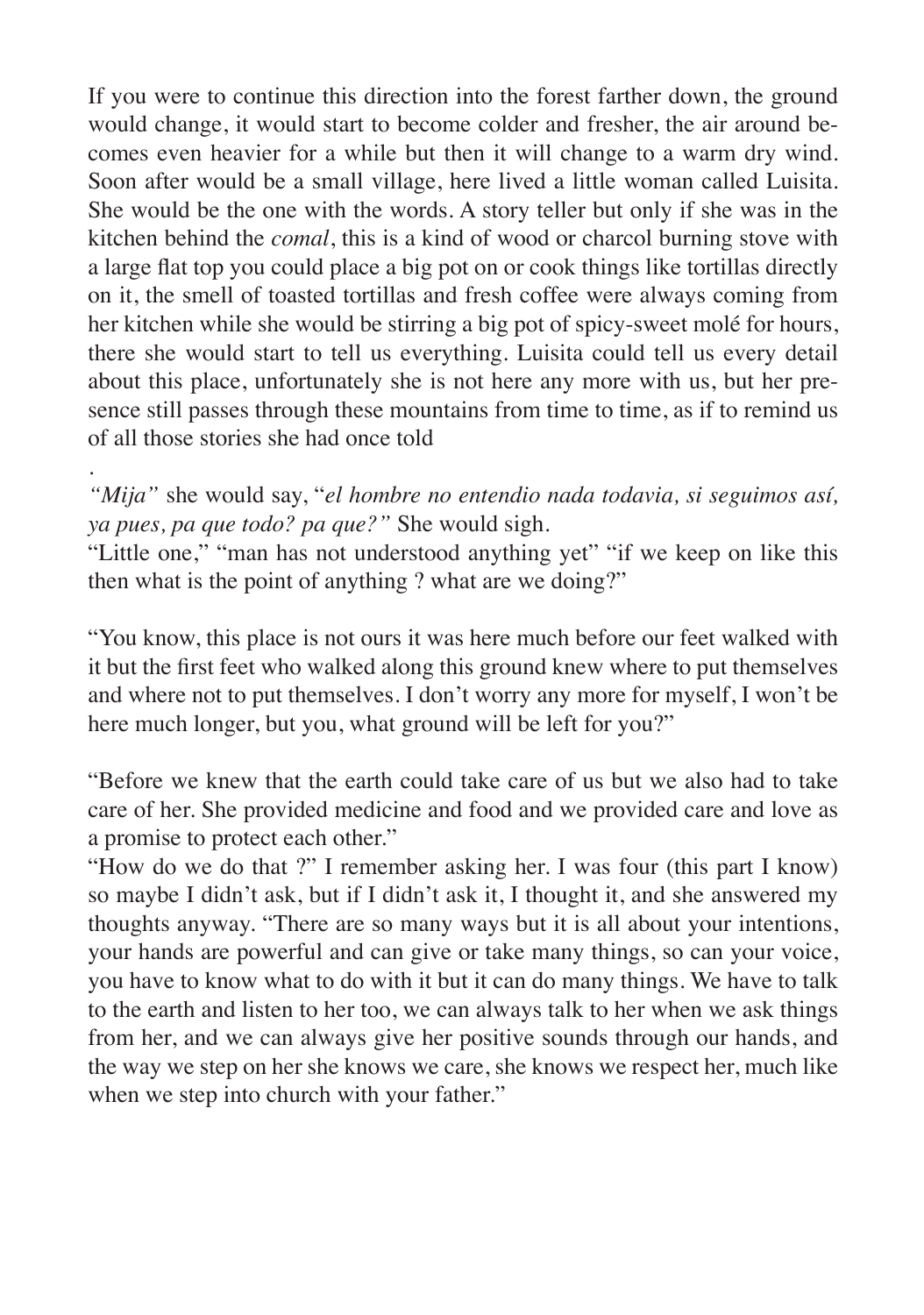In retrospect I know Luisita was meaning vibrations when she said talking and I know she was trying to install carefulness and awareness into my child consciousness but this choice of words and care that she put in letting a child or any one who would listen understand her, has stayed with me and made me always look differently at my footsteps and footprints. Look differently at natural landscapes. Thinking of them as cathedrals and the care one has inside a church. Why should something so magnificently beautiful in nature be any different? Then again we don't all walk the same way inside a church. This I only found out later though.

My inner child comes in when I think of Luisita, thinking she must have believed what she said otherwise she would not have said it. Even if it was stories for children we have accepted it as stories because we are unable to understand these things any more as truth.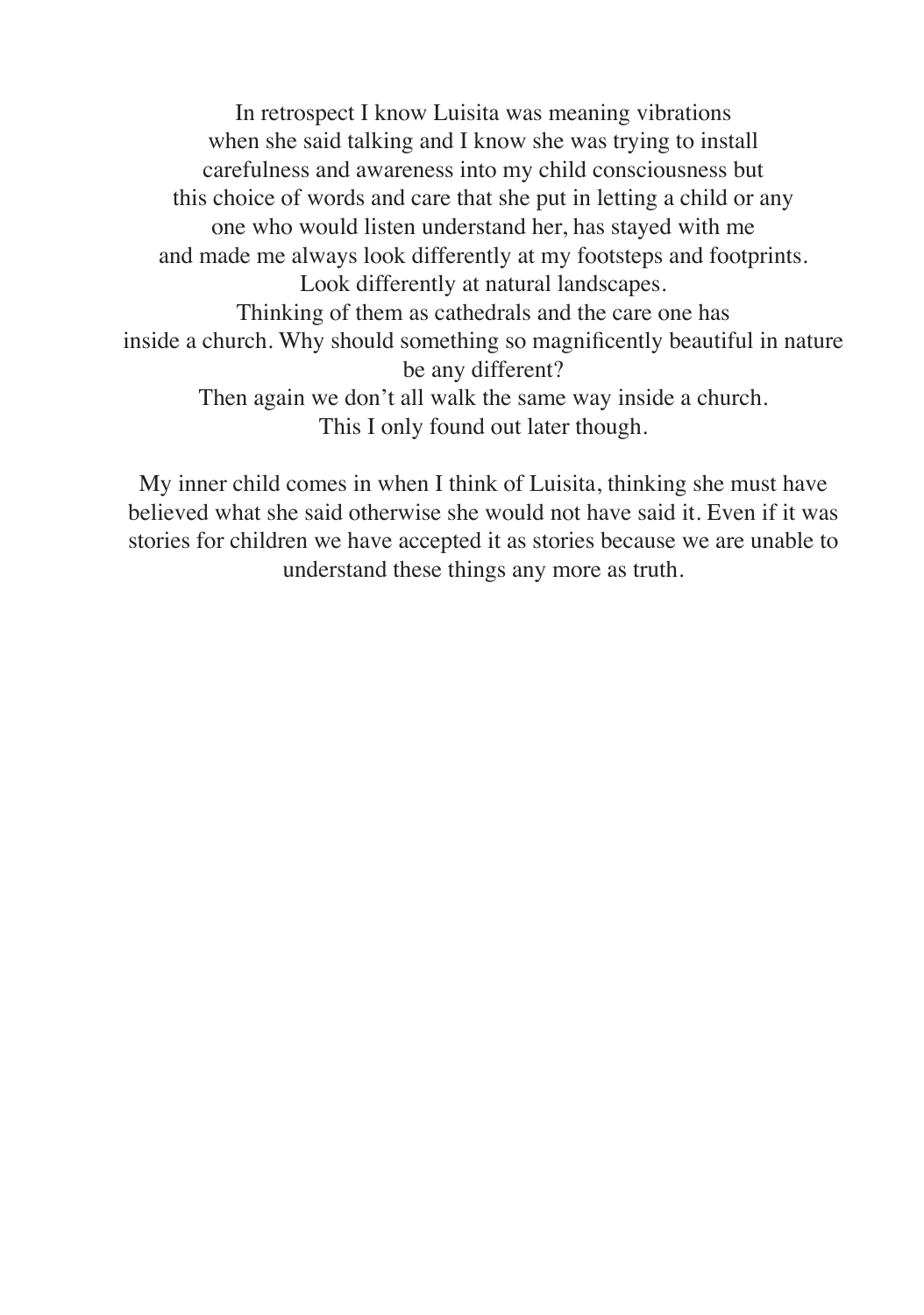Now I stand on this same the terrain but there is a part missing maybe it is dryer then I remember,

maybe this is what happens to every place twenty years later? It just got smaller. Or well I got bigger, but no, not THIS small.

They were telling me it changed, that the place was not the same anymore but not that the land had been suffocated this way.

They said the forest was gone, ok some forest is gone but those who told me are not from here they don't know as I do.

The forest is still here. Yes it used to be thicker you could hide inside before. You would get so good at listening, to the sounds of everything in there because it would be so hard to see anything through the trees and the fog. Now I feel they are bare.

A forest without clothes, like winter in Europe but this is not winter controlling things here.

There was this small patch of trees, I used to hide in. I called it the fairyland as my mother did to play.

This place was full of old mysteries but I will tell you about that later.

It was just called the forgotten house by everyone else. Or maybe they didn't call it anything at all, but we all knew where it was.

This was a playground made up by the ruins of a once impressive mansion. The house had been built deep in the woods,

hidden from any one passing by. Now as I drive by I actually see the ruins of ruins through the trees that we used to hike into.

Where we would stumble upon old fountains or statues, there was a three walled structure which we played school in after school hours.

We would draw on the rough concrete wall with red brick pieces or pumicestones who worked like chalk.

Now no children to be seen, and if they were around they would not be playing in lands that are surrounded by barbed wire fences and men with machetes in hand.

Children are smarter than this... Hopefully those holding the place hostage are not the children I used to play with,

I can't tell I don't want to tell.

My memory might be full of fog from here but I remember it better than any face, especially the face of a child twenty years later.

I barely recognize my own face sometimes but they remember mine, they say looks don't change, but

faces do, I wonder if this is true?

Maybe it is the other way around?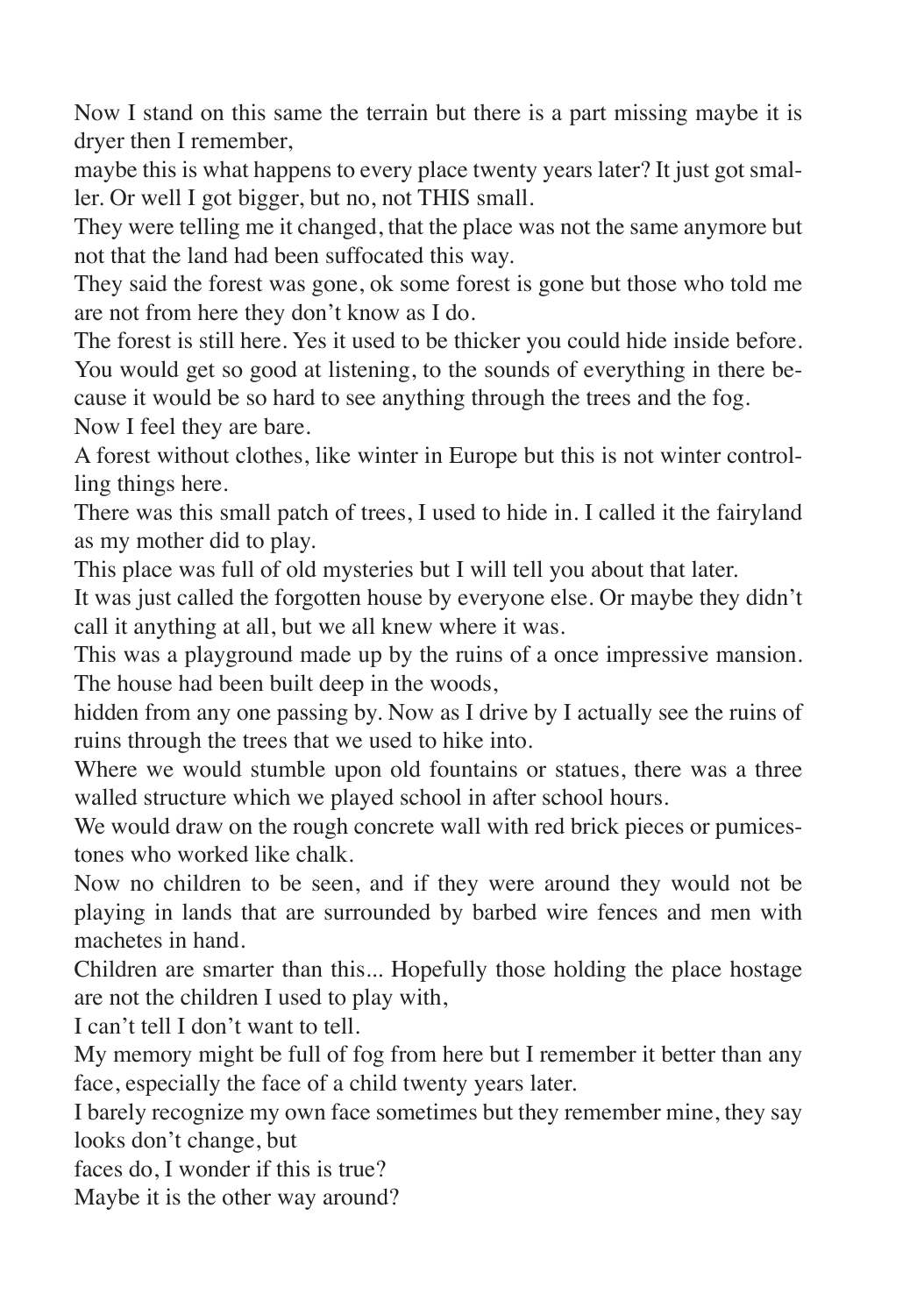I wonder then if the forest remembers me too? Do forests have some way to remember? Would it remember my sound or my footsteps? Twenty years later? Ten? Five? Would it know the difference? Do those vibrations I heard of really speak?

Do I have a smell the trees know? As the earth here has still a smell I will never forget. This has not changed at all. It might be the only way I know I am in the right place but I am sure I am in the same place.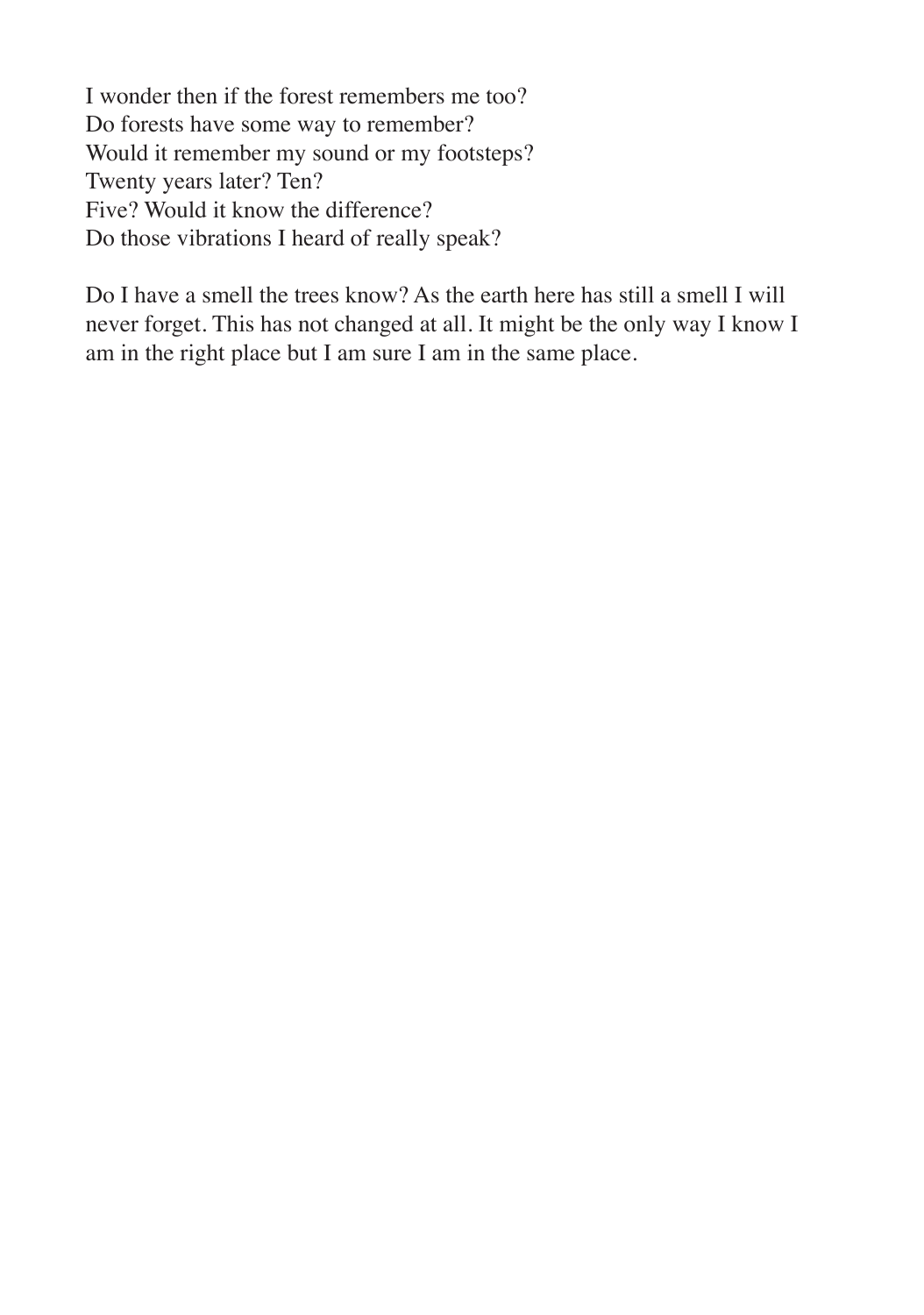El Cerro Colorado what can I tell you about this place? At the edge of the city there is a range of mountains circling us in. The name Cerro Colorado refers to a cliff, one that looks like someone took a big slice of it away and now you are forever left with the inside looking out with a red orange center. The earth there is like the color of carrots, as if someone took a slice of a carrot cake. On top of this cliff there is a big white cross, at least from far away it looks white. If you've seen it you know what I am talking about you can't miss it.

The walk up to the cross is long but not too long, I think you can do it in 3 hours some say they can do it in 2 but I guess the point is not how fast can you get there, The way up itself is the point. There is nothing else there on top, just the cross. You can go inside this cross and you will just because you want to get out of the wind, no matter what religion you practice. There is a small structure, a shelter next to its foot but not very protective of the wind. People say it was once the roof of a monastery but it sank into the earth because it should not have been on this mountain. Others say this was the start of the construction but they ran out of money to build it. Finally the general thing that happens or is said is there might be pre-colombian ruins there but no one really wants them to be found. If they do the whole mountain will become an excavation site and the city a zoo, like the neighboring mountains. Sometimes we don't really want to uncover those old histories again either, they are not exactly beautiful stories.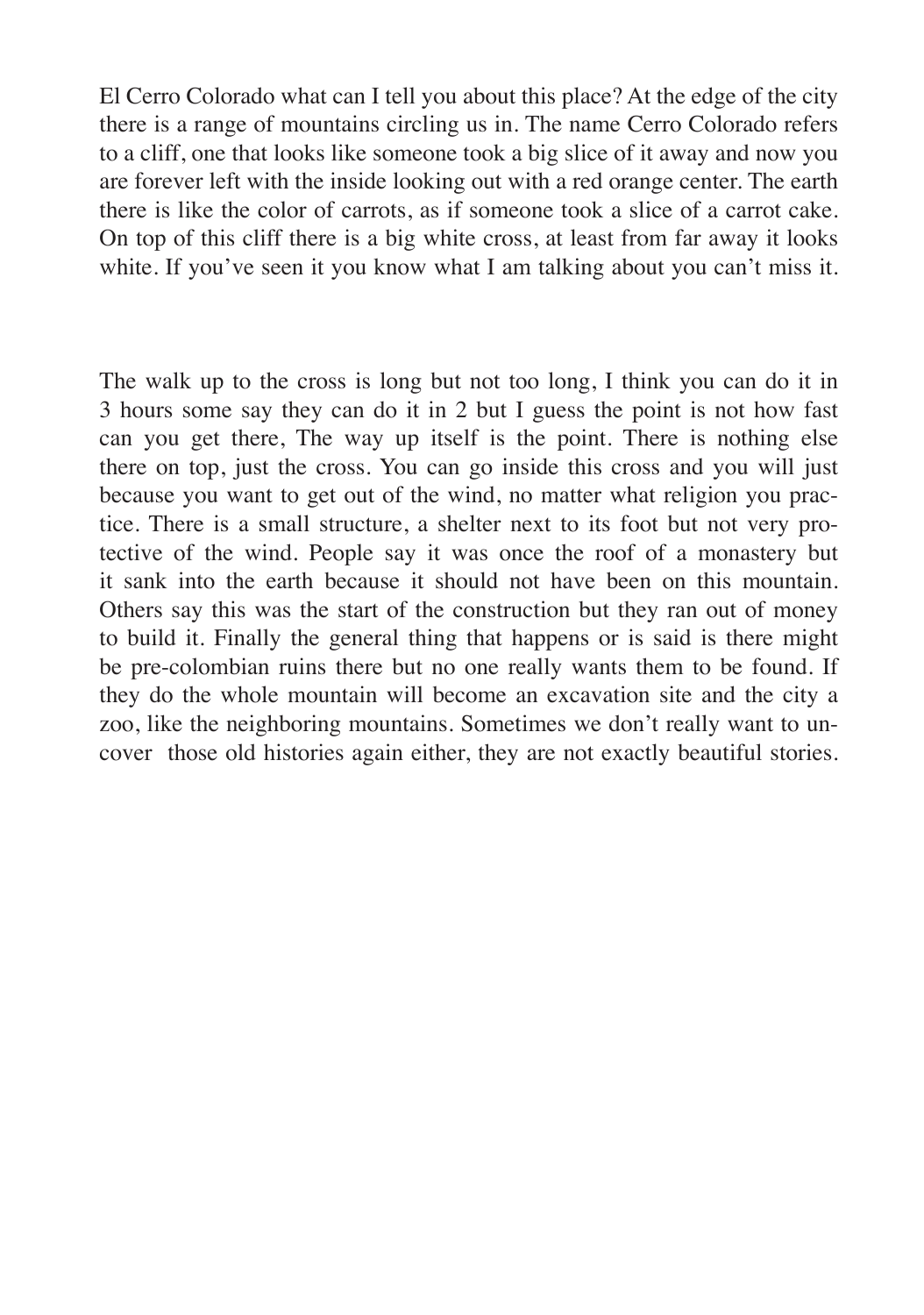The truth is no one knows anything, or if they do they prefer it to stay unsaid. The legends keep people going there in a kind of pilgrimage but also for the mysterious curiosity. Non religious people like to go there for the magic of how or why this cross is here with no church and no history. Others more religious like it too, they say there was always a cross there since the conquista, since christianity came to Mexico and that in the 60's they re-built it with a plan to put a monastery that never came. The way up is hard it is desert most of the way up and then it becomes tundra.

Something like a desert forest and mountain brush. You can find *epazote* growing wild there, this is an herb that grows in the mountains and we use it for cooking black beans, rice or sauces for seasoning meat or everything you know this kind of herbs that just go in everything, but it is also used for medical remedies. It has a smell similar to Oregano or Bay leaf but a little sweeter.

This is the closest I can imagine to it, but as everyone who misses home I will say "it is better". Now I am remembering a particular dish *Salsa de Jumil.*

The Jumil is a little insect that we can eat it is small and red and tastes like raw cinnamon they have anesthetic properties and are very healthy.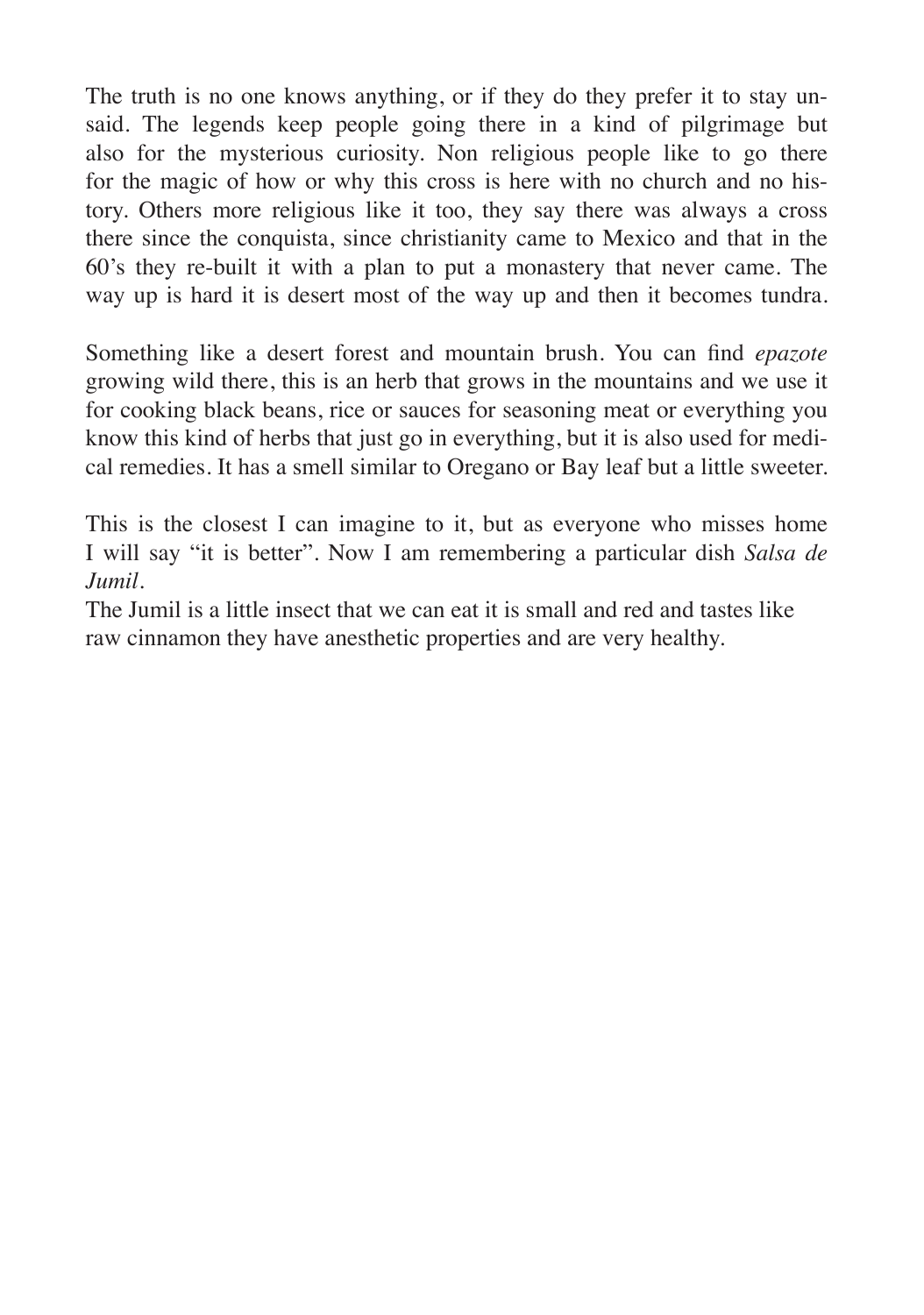Recipe. 1 handful of live Jumiles 15 green tomatoes 3 garlic teeth 2 large epazote leaves 1/4 of a white onion.

Then it is very easy: you take a mulcazitl/molcajete a "stone bowl and grinding stone" you grind all those together for a simple fast sauce. Then when sleeping in the mountains you can just grill some Nopal to go with. The cactus which grows prickly pears "figs of india", the part that looks like a flat hand or an ear as the children here say, yes this part is the best. But not everyone knows how painful it is to get, we just get it in the market from already cut and de-thorned. My guilty pleasure of not having not done anything for my nopal. Anyway when camping or walking much longer then expected this can save us just pick a few baby nopal leaves when they are young the thorns are soft and easy to remove with a knife for the best process you can boil the leaves then remove the thorns. Keeping it simple then just cutting them into long slices and grill them on a comal or camp fire until they become soft. This would be the best in a tortilla. *Taco de nopal con Jumil*. Now I am getting hungry, I am not even sure how many times I have had tacos of nopal and Jumil, but it is wonderful and full of energy. \*you don't need it but grilled long onions would be the perfect thing with this.

Now I understand the meditative state the women in the kitchen would get into or the ones I remember from the market taking out thorns for hours. It is a test of patience cooking nopales when you loose that, this is when you get thorns in your hands, and they are the nasty kind that you can have them under your fingernails, in you clothes, through your gloves, invisible but so present for days.

I found my memories of nopales recently on a trip To southern France and later southern Spain, even though those countries didn't know how to eat nopales they had them growing everywhere. Like home.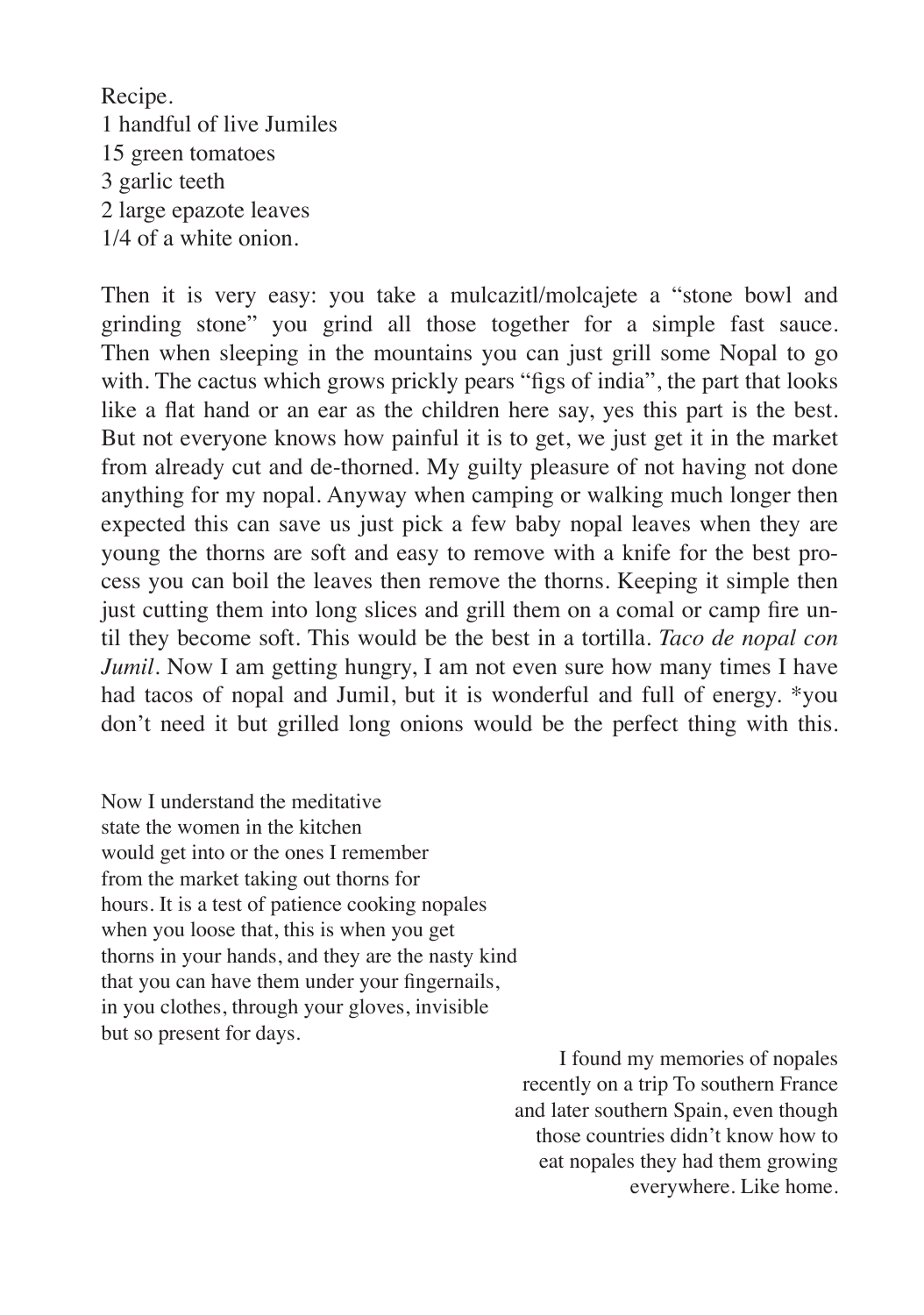| $\frac{T}{h}$                         |
|---------------------------------------|
|                                       |
| e<br>y                                |
|                                       |
|                                       |
| $\rm _S$                              |
| $\alpha$                              |
| $\mathbf{y}$                          |
|                                       |
| $\bar{W}$                             |
| $\boldsymbol{\text{h}}$               |
| $\ddot{\text{e}}$                     |
| $\mathbf{n}$                          |
| $\mathcal{C}$                         |
| $\circlearrowleft$                    |
| $\bar{\Gamma}$                        |
| $\bar{\mathrm{t}}$                    |
| $\ddot{\rm e}$                        |
| $\rm _S$                              |
|                                       |
| $\,$ $\,$                             |
| $\alpha$                              |
| $\mathbf{n}$                          |
| $\rm d$                               |
| $\ddot{\text{c}}$                     |
| $\rm d$                               |
|                                       |
| $\frac{1}{1}$                         |
| $\hat{\mathbf{n}}$                    |
| $\overline{A}$                        |
| $\mathbf{m}$                          |
| $\ddot{\rm c}$                        |
|                                       |
| $\begin{array}{c} r \\ i \end{array}$ |
| $\mathbf{C}$                          |
| $\rm{a}$                              |
|                                       |
|                                       |
| $\rm h$                               |
| $\mathbf{e}$                          |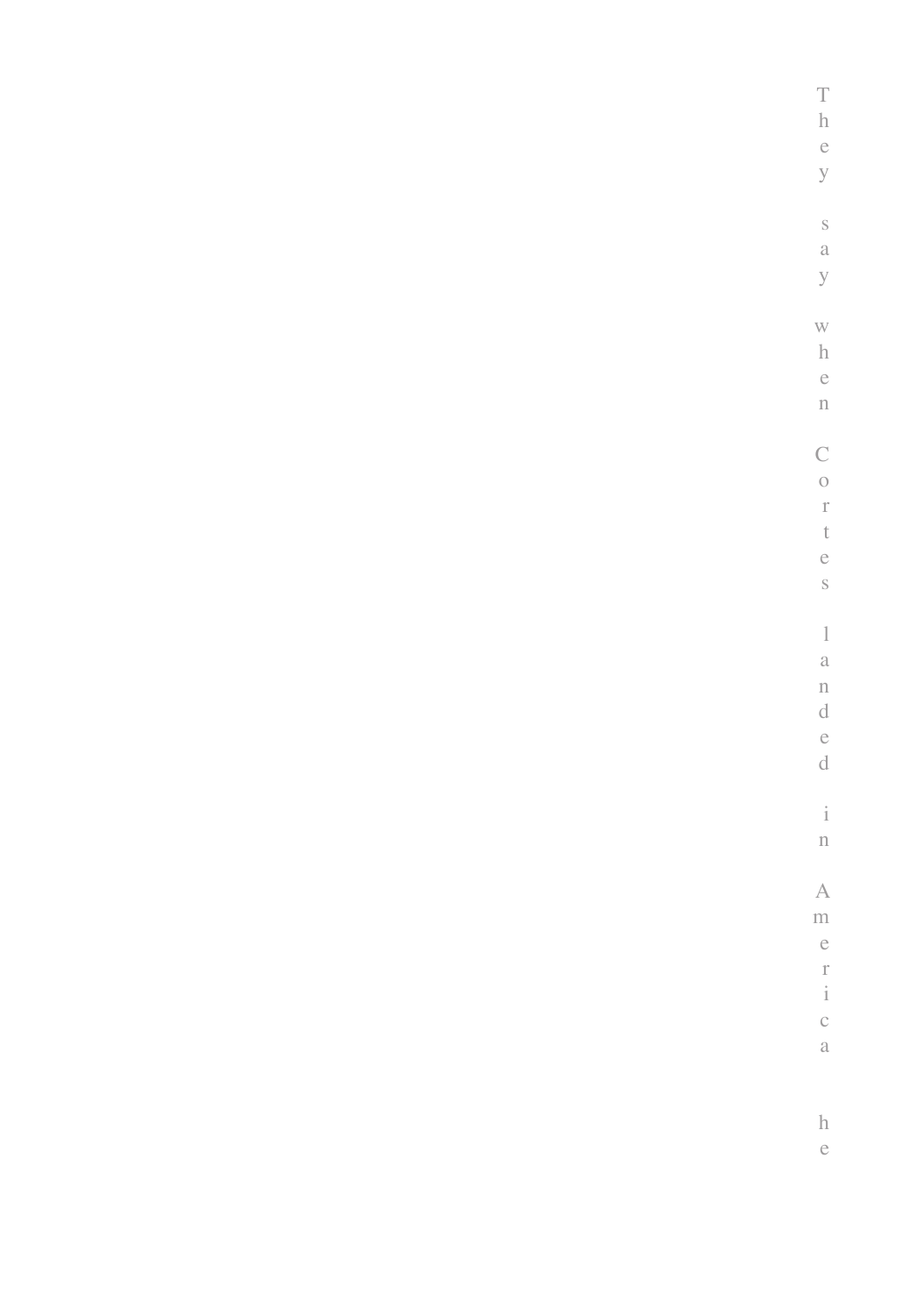| k e p t                                      |
|----------------------------------------------|
|                                              |
| $m$ o $v$ i $n$ g                            |
|                                              |
|                                              |
|                                              |
|                                              |
|                                              |
|                                              |
|                                              |
|                                              |
|                                              |
|                                              |
|                                              |
| $\begin{array}{c} u\\ n\\ i\\ t \end{array}$ |
|                                              |
|                                              |
|                                              |
|                                              |
|                                              |
| h<br>e                                       |
|                                              |
|                                              |
| $\begin{array}{c}\n1 \\ 1\n\end{array}$      |
|                                              |
| $\mathbf u$                                  |
| n<br>d                                       |
|                                              |
|                                              |
| w<br>h<br>a<br>t                             |
|                                              |
|                                              |
|                                              |
|                                              |
| $\begin{matrix} 1 \\ 0 \end{matrix}$         |
|                                              |
| o<br>k<br>e<br>d                             |
|                                              |
|                                              |
|                                              |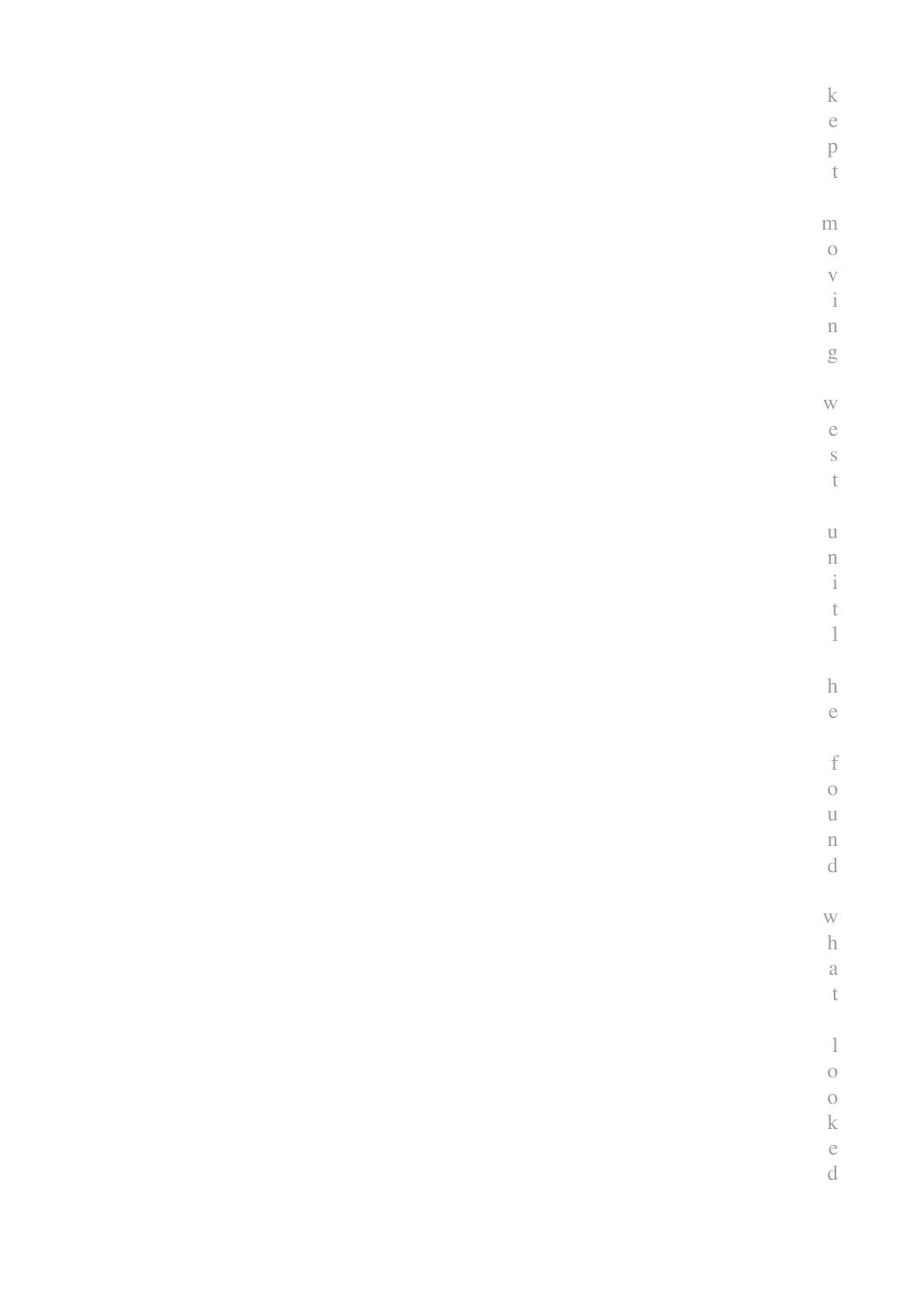| $\begin{array}{c} \text{f} \\ \text{a} \\ \text{m} \\ \text{l} \\ \text{i} \\ \text{a} \\ \text{r} \end{array}$                                             |
|-------------------------------------------------------------------------------------------------------------------------------------------------------------|
|                                                                                                                                                             |
|                                                                                                                                                             |
|                                                                                                                                                             |
|                                                                                                                                                             |
|                                                                                                                                                             |
|                                                                                                                                                             |
|                                                                                                                                                             |
| $\begin{matrix} t \\ 0 \end{matrix}$                                                                                                                        |
|                                                                                                                                                             |
|                                                                                                                                                             |
| $\frac{h}{i}$                                                                                                                                               |
| $\mathbf{m}$                                                                                                                                                |
|                                                                                                                                                             |
|                                                                                                                                                             |
|                                                                                                                                                             |
|                                                                                                                                                             |
|                                                                                                                                                             |
|                                                                                                                                                             |
|                                                                                                                                                             |
|                                                                                                                                                             |
| $\begin{array}{c}\n\cdot \\ \text{F} \quad \text{o} \quad \text{u} \quad \text{n} \quad \text{d} \quad \text{i} \quad \text{n} \quad \text{g}\n\end{array}$ |
|                                                                                                                                                             |
| Nueva                                                                                                                                                       |
|                                                                                                                                                             |
|                                                                                                                                                             |
|                                                                                                                                                             |
|                                                                                                                                                             |
|                                                                                                                                                             |
|                                                                                                                                                             |
|                                                                                                                                                             |
|                                                                                                                                                             |
|                                                                                                                                                             |
| $\begin{array}{c}\nE \text{ s} \\ P \text{ a} \\ \tilde{n} \text{ a}\n\end{array}$                                                                          |
|                                                                                                                                                             |
| N<br>e<br>w                                                                                                                                                 |
|                                                                                                                                                             |
|                                                                                                                                                             |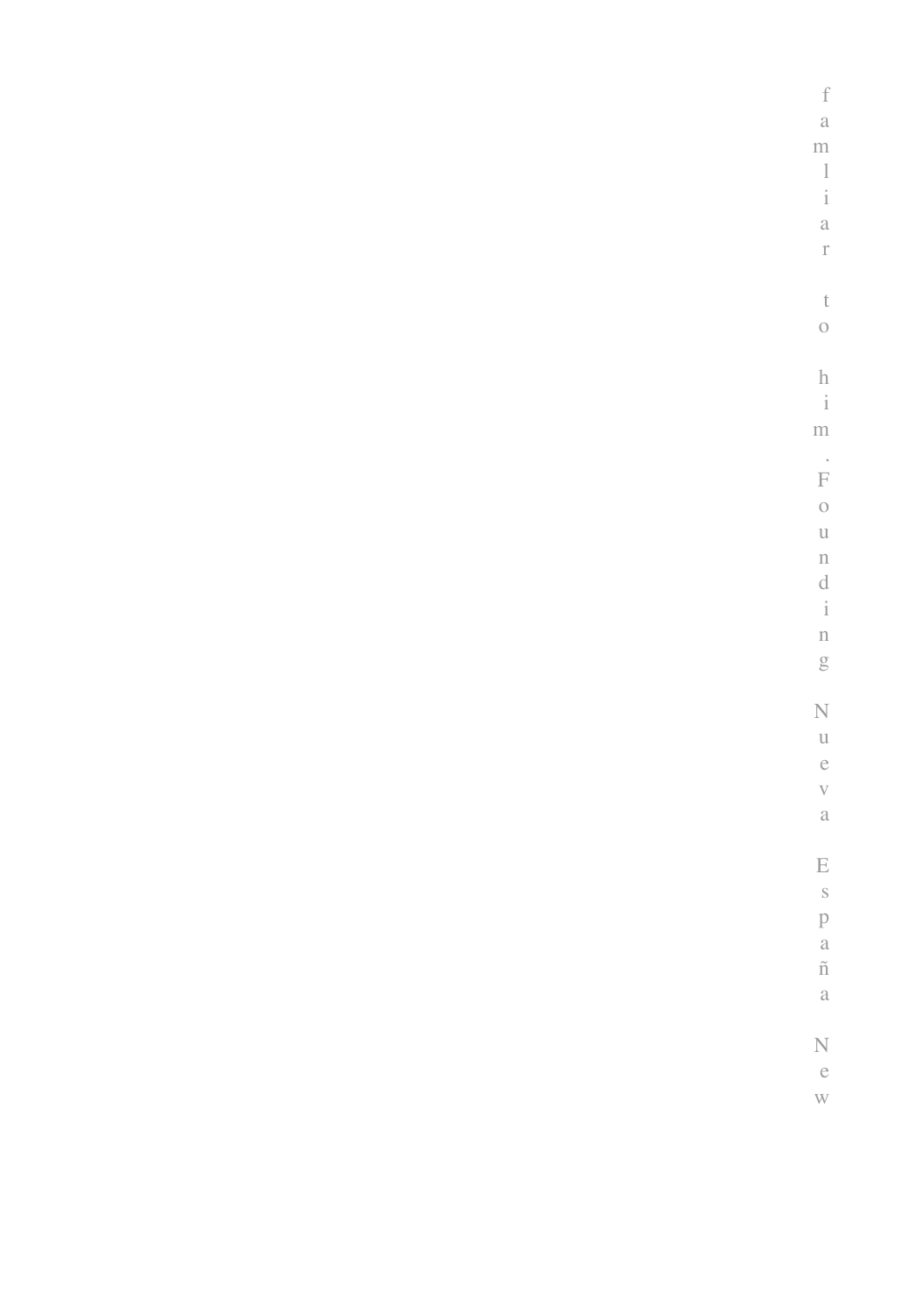| $\mathbf S$             |
|-------------------------|
| p                       |
|                         |
| a<br>i                  |
| $\mathbf{n}$            |
|                         |
| $\frac{1}{1}$           |
| $\mathbf n$             |
|                         |
| $\mathfrak t$           |
| $\rm h$                 |
| $\ddot{\text{e}}$       |
|                         |
| $\rm m$                 |
| $\mathbf{e}$            |
| $\mathbf{m}$            |
| $\circlearrowleft$      |
| $\Gamma$                |
| $\bar{y}$               |
|                         |
| $\circ$                 |
| $\rm f$                 |
|                         |
| $\frac{h}{i}$           |
|                         |
| $\rm _S$                |
|                         |
| $\circ$                 |
| W                       |
| $\bar{\rm n}$           |
|                         |
| $\boldsymbol{\text{h}}$ |
| $\frac{0}{m}$           |
|                         |
| e.                      |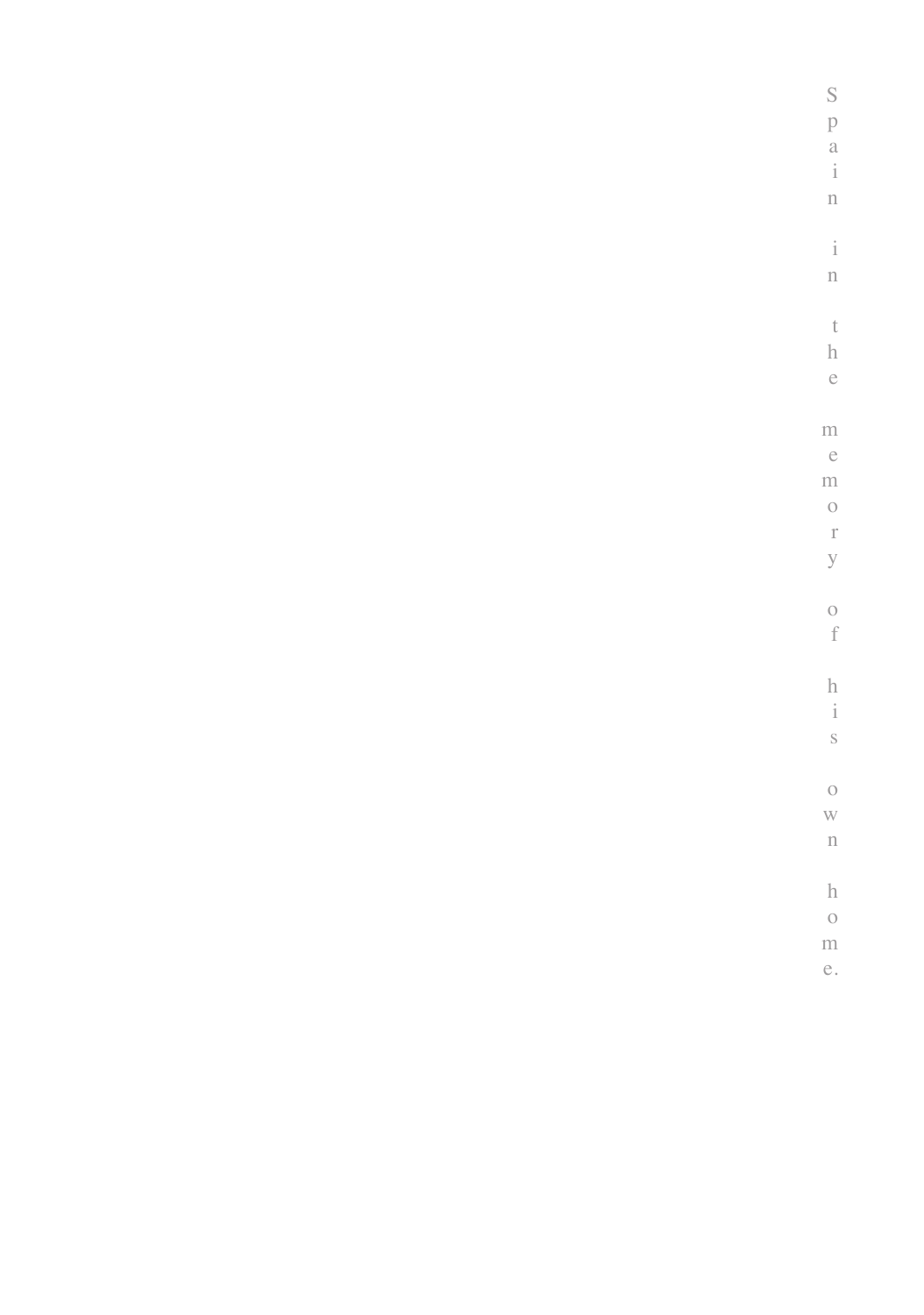In the cerro as you go higher, the smell grows stronger of herbs, earth and fresh air, the path also grows narrower. It gets harder to climb and the way gets rockier, where as the first hour is more like walking on a dry river bed, full of caves the whole way up. The higher you go the more caves and the more brush. Once walking with my sister I remember half way up when she started to scream, she had found a dead bat on a rock that she was using to pull her body up, I laughed as it was only a bat, and not going to hurt us once dead, but then another one came flying out of a cave towards us, we both screamed this was bad luck a bat in daylight. (but it was so fast maybe it was just a bird) at least my mother said it was a bird, we calmed down and continued, my brother was the smallest but just laughed at us.

When you arrive on top as I said before, there is nothing but the cross, there is not much flat space to sit, but enough to rest after the long walk up. The reward of looking out over the valley is not really there. On a clear day maybe but by the time you make it up there and to that height it is always foggy and cold. You can only climb the cross from the inside of it to get out of the crazy wind who is ready to blow you off the cliff. Maybe this is why they never built anything else up here or maybe this is why people don't go there very much. It is not like other places I told you about where people traffic them every weekend. No here is quiet.

 The definition of quiet lives here in my opinion. The definition of cold damp and windy also, but this only helps the place seem stronger. It stays in your mind this place. I don't think one can forget being there.There are some legends of witches here like in Puerto it is on the other side of the border though of where they tell us real witchcraft happens. "I have my doubts of this as I have stories that go differently." It is kind of the safe zone naturally. But what kind of mountain is really going to be a safe zone? When I was very young I thought if ever there was a war and we would be caught in the middle we could just go to a cave no one would bother us and we could find everything we needed from the mountains.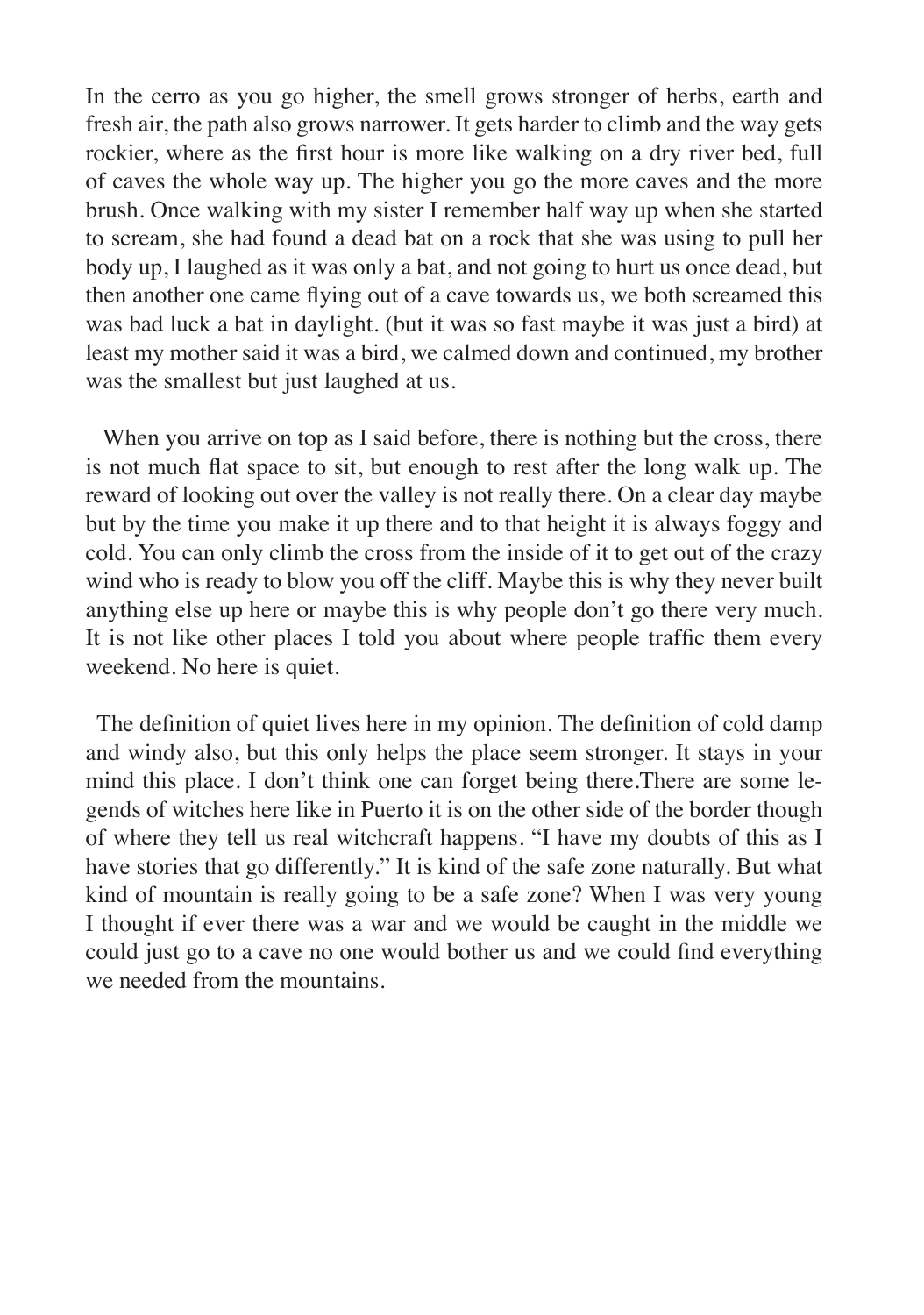Today I wonder why I had these kinds of strategies as a child I don't remember who or why someone said that we would have to go away if there was a war as if there was one coming soon, it stayed in my mind, and my solution to not go far away as well.

 Apparently I was not the first to think this thought. Now people avoid going too far into the cerro for different reasons, exactly because rumor has it this place is now a hiding ground for well, anything that needs to be hidden. Or anyone who needs to hide. It is not clear who, or what but everyone knows who and what they mean. The wolves have come to our mountain they will stay there as long as we don't go to much in their territory. Any other thing who needs to hide just hides and no rumors go around but we need rumors to install fear and to install territory I guess this is how it works. In this case, when I say hiding,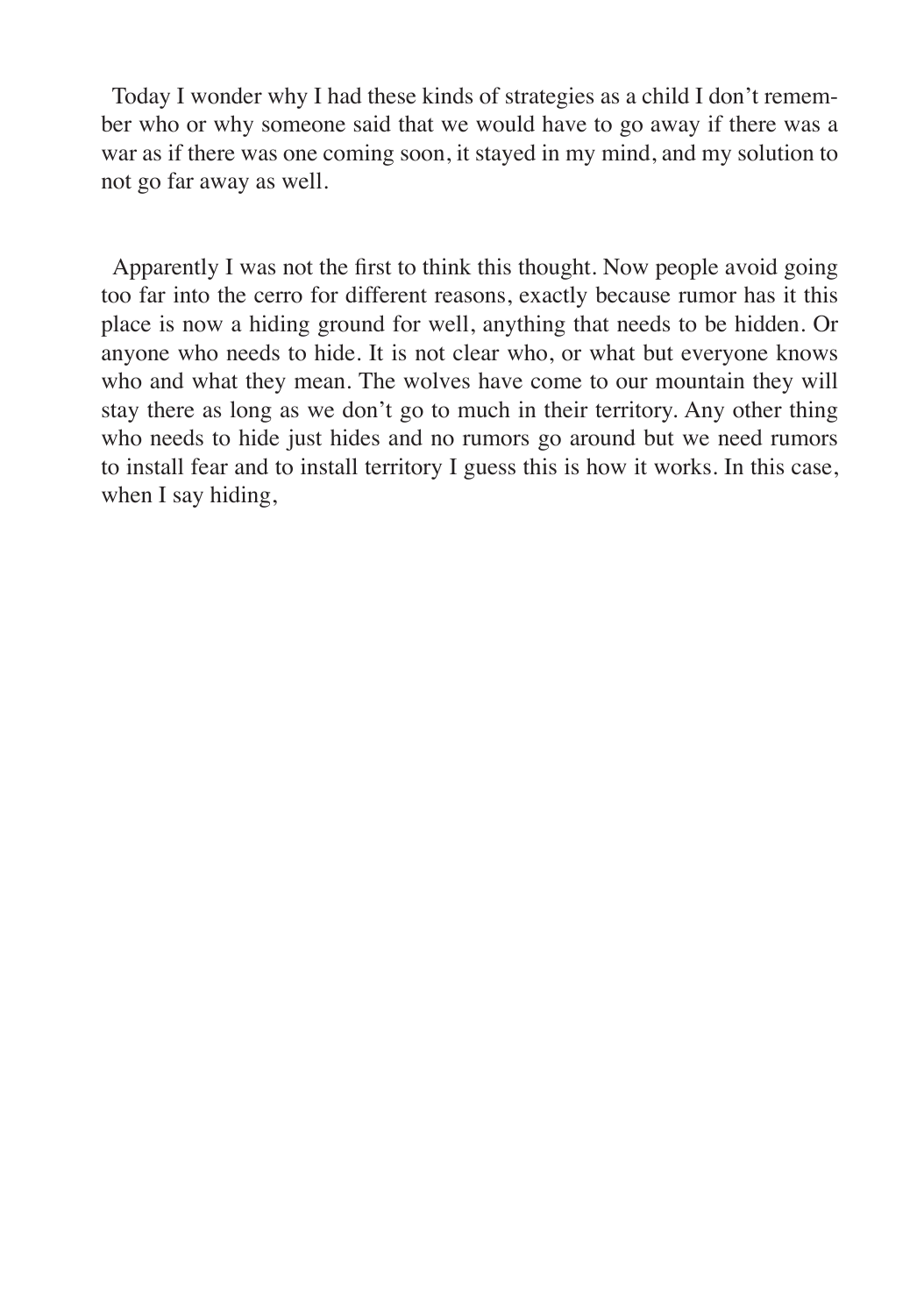I mean occupying

Or borrowing This also works As we know sometimes When we borrow We mean Steal.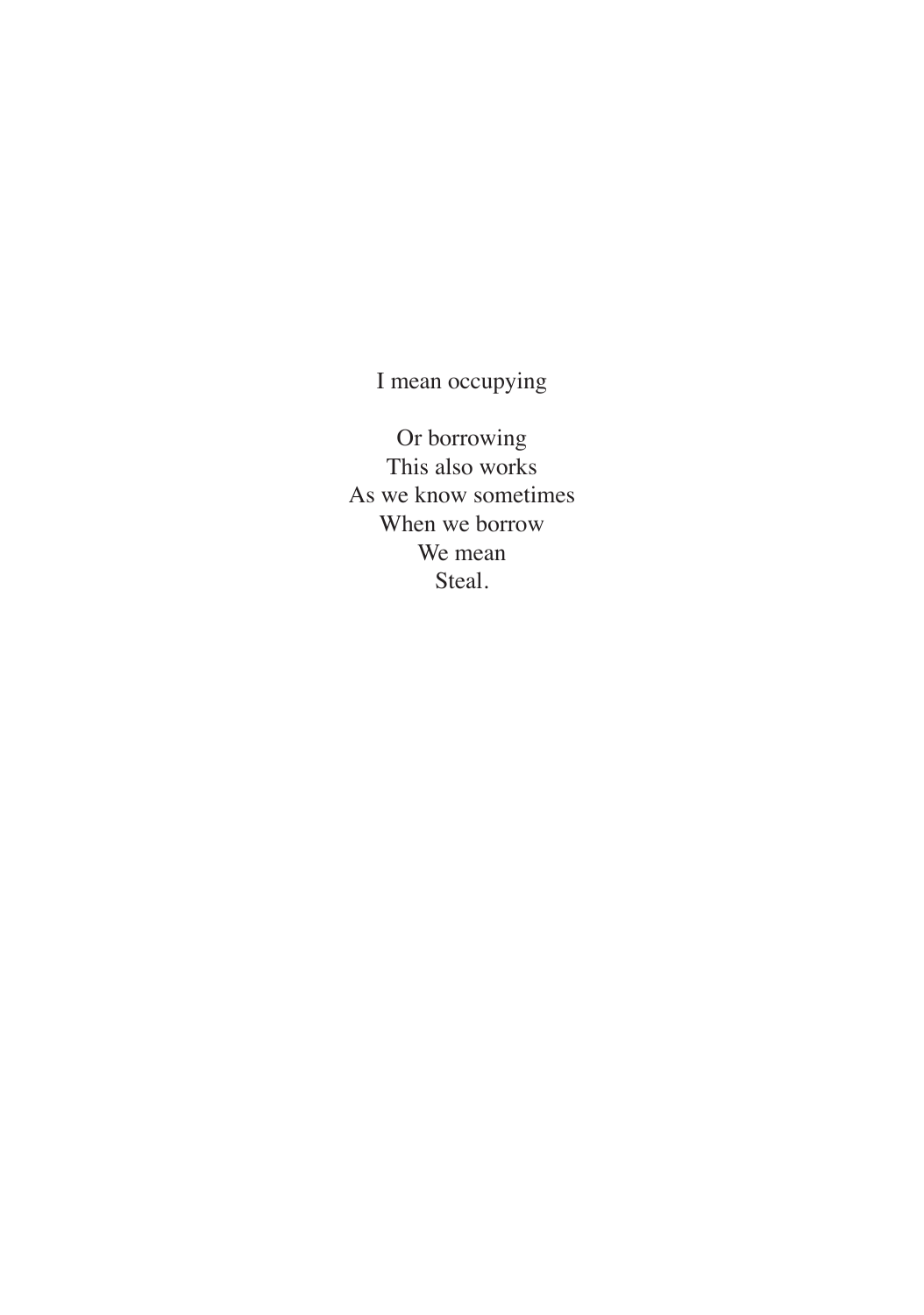Did you ever hear an expression don't look at the sun? or don't dig into a blind spot? I mean they have to get there somehow right? and those kind of wolves aren't exactly invisible. How do they manage to seem as if they are? Yet maybe they exactly manage because if this idea we have of them? I wonder where the legends start and where the truth lies? But one thing is sure, no one is willing to find out if that rumor is true. We have just traded one witchcraft black magic for another sort of witchery/trick. What do I mean by witchcraft?

 One of the rumors of the cross is that it is not a cross at all but that it was a ritual place for the Shamans and the witches of the time, it was a sacred place for them as the highest you can go by walking it was as if you walked into the clouds, a meeting point for the areas of Oaxaca, Puebla and Veracruz. Then when they needed to hide, authorities were not really bothering to go to the mountains to get rid of them, until they realized that maybe from that perspective they could control the valley through spells. Finally at some point the Catholic church decided to put a cross on top for the cliff to scare off the spirits who stayed in the area and the witches from going there any more. But well one belief seems to co-exist with another so I don't know if it served it's purpose this cross but for sure we feel more protected and identified by it. I could not imagine the Cerro Colorado without the cross looking over us. Much like the opposite mountain in the range who has written *"Honor a Mexico"* across it, in case we should forget where we were or who we are for a moment we could just look at

the mountains to remind us. "I wonder what happens if you ask the streets about the past?"

"In the Cerro once there were witches living in caves, they had a spell over the valley people were happy but would die young and give the extra years to the witches. This way they were immortal."

"No, no, it is not like this, in the Cerro there was nothing maybe only dealers or thieves hiding at some point but then came the church and put a cross to symbolize the new religion of the state." "

Don't talk about the bandits we don't know who is listening or who will get ideas."

"I heard that in the Cerro colorado there are fire balls that apear in one place then in another but it is only men who can see them because thoses fire balls are witches."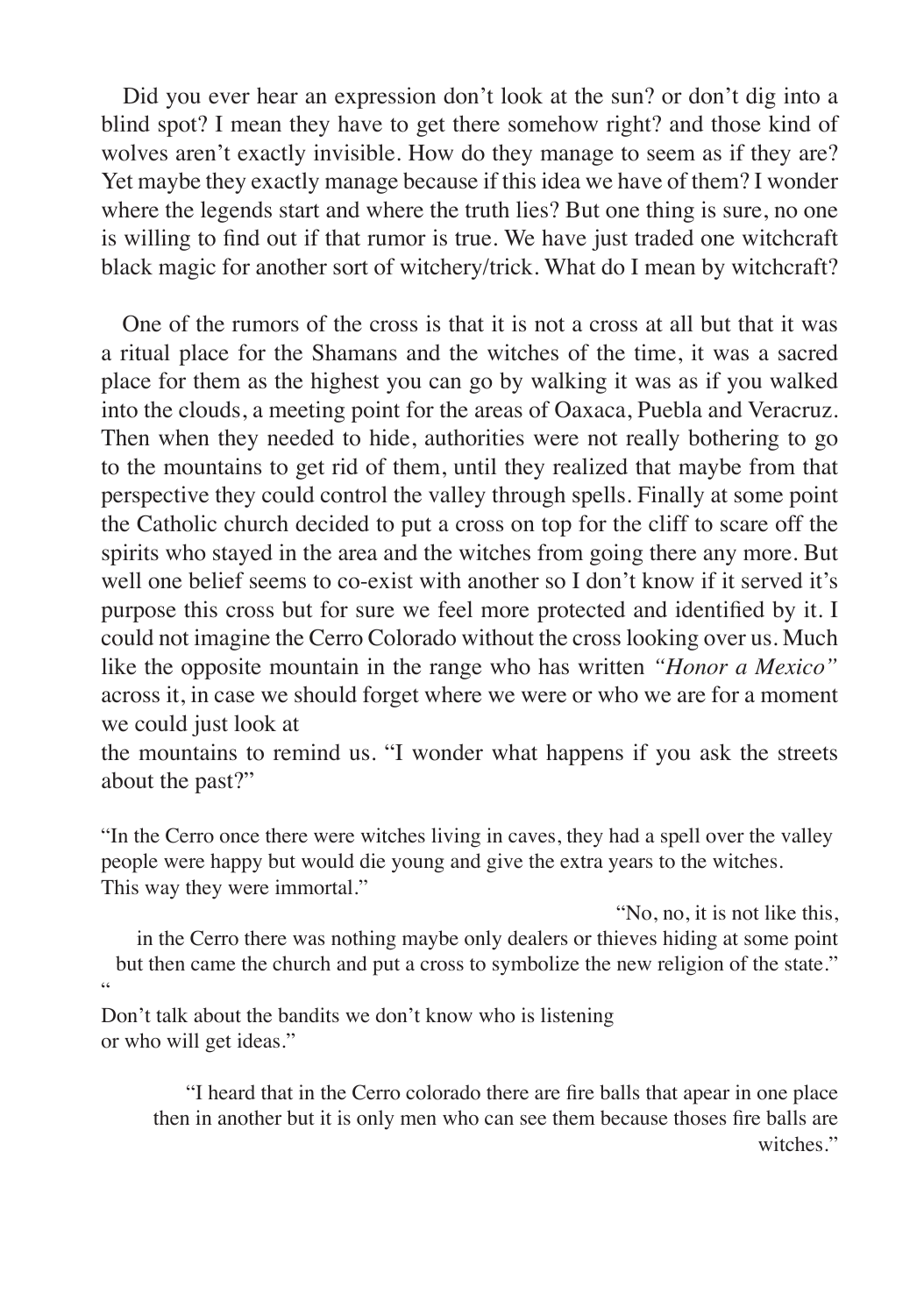"No, no, the cross was always there it just has changed form first it was a lonely priest who went there because he didn't like the way we lived in the city, he went there as a hermit ... lived in a cave, he made this cross as a sign of having found peace with God and hoping to protect the city or save the city."

 "Of the Cerro I know a story, it is a commun one, the one of the disappearing girls, this is why young women are not supposed to go alone to the cerro, at least not in the spring, the thing is that every 21 of March a door opens in the mountains, this door only opens to young generally virgin girls they say nature herself calls the girl in."

"Yes, and once inside she sees strange things and loses sight of the way out, we don't know what one sees we just have a few stories of women who think they have been inside, this other dimension experience we could say, only lasts a few minutes for the person inside where for us outside a year passes."

"And if the following March 21st no new young woman finds the porthole the girl inside will be traped for another year, thats why you should not go alone in the spring to the Cerro."

"And this is why we think some girls don't come back".

 "I built the cross not long ago it was the 60's me with some friends we were commissioned by the city but the project lost money and interest so only the cross stayed."

"You were only 14 in the 60's and I remember it was there since much before, my grandparents had told me about it"

"No, there was not yet the city when the cross was built. But yes I think the priest story is true, the witches where not there, they were near the old city, near the water." "you know like the llorona was seen recently there."

"Thats another story completly, she was not a witch the llorona and she didn't have anything to do with the cross she just ends up where ever there is water."

"She seems like a witch to me"

"I am telling you I built it. But yes it was already there, but it was much smaller".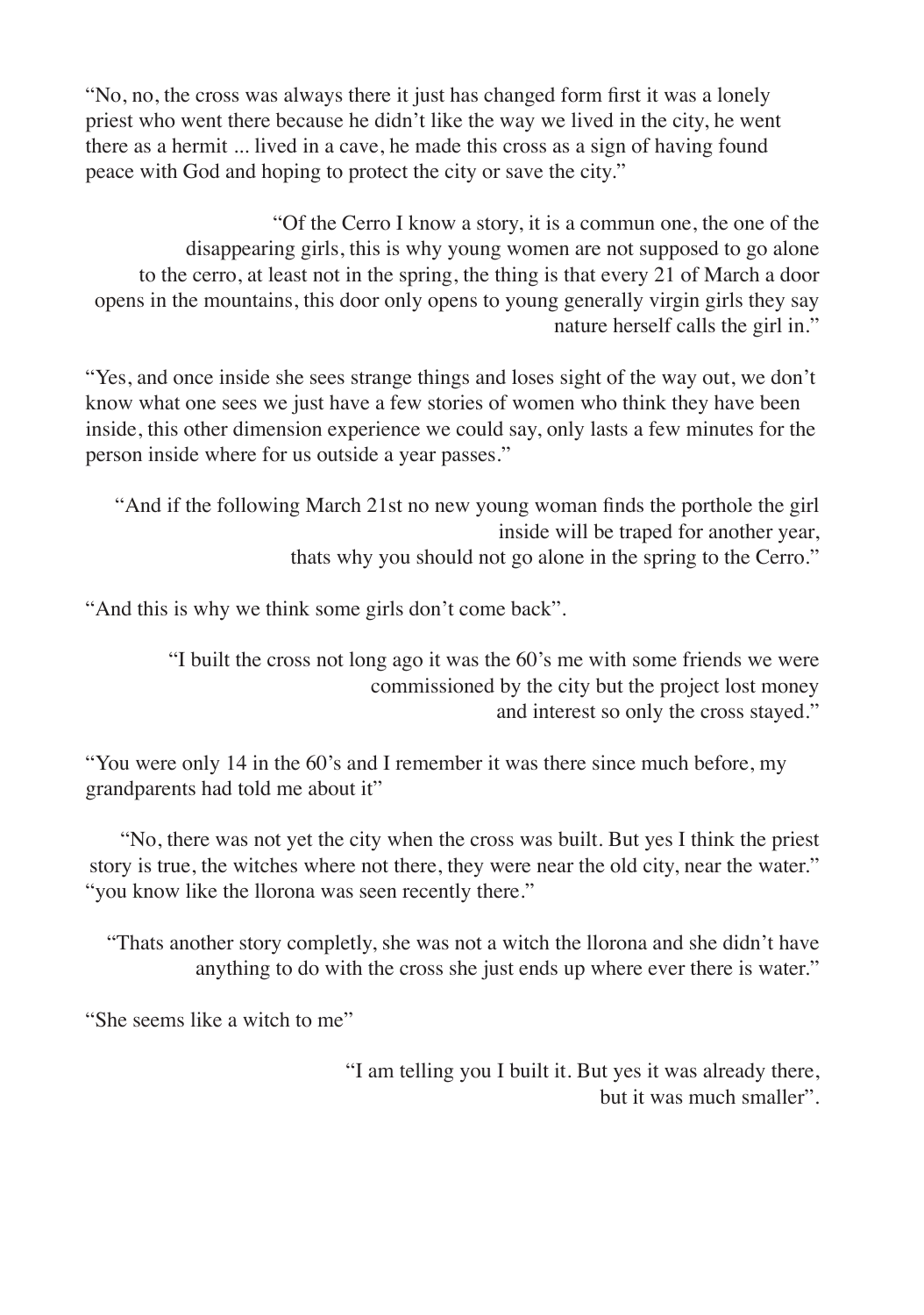"It was an old grave for the poploco people, a priest liked this location and wanted to take it over in the name of God, he ordered a cross but died before seeing the cross built, this was much before the city was really a city he was hoping this would help us be more christian."

"Only God can remember, just don't go there anymore those days are over."

"What about the Malinche, was she a witch?"

"Well if she was real the Malinche she was not that kind of witch but she did get us in some heavy dark spell"

"We are all versions of her I would say by now."

"Of course she existed, but is what they say about her true."

"Well if you ask this, I guess you are really asking if anything we know is true right?"

"First came Malinche and then after her the llorona and this about all she has to do with witches, this is where the legends start well that part of them she is a legend in herself Malinche but any way true or not we are all still her children."

"you know that part they failed to put in the book but I promise to get back to her later. You were asking about the Cerro, no?"

> "They say it was a burial ground and a pre-hispanic tempel a sacred ground but also was a battlefield this we always forget to say."

"That's right in the revolution time the rebellion against Porfirio Díaz were hiding there and it became a battlefield."

"So much blood has been spilt there, this is why so many people see it as a dark place a place of bad fortune."

"My child has hiccups what should I do for her? I tried to scare her but it didn't work! do you know a trick?"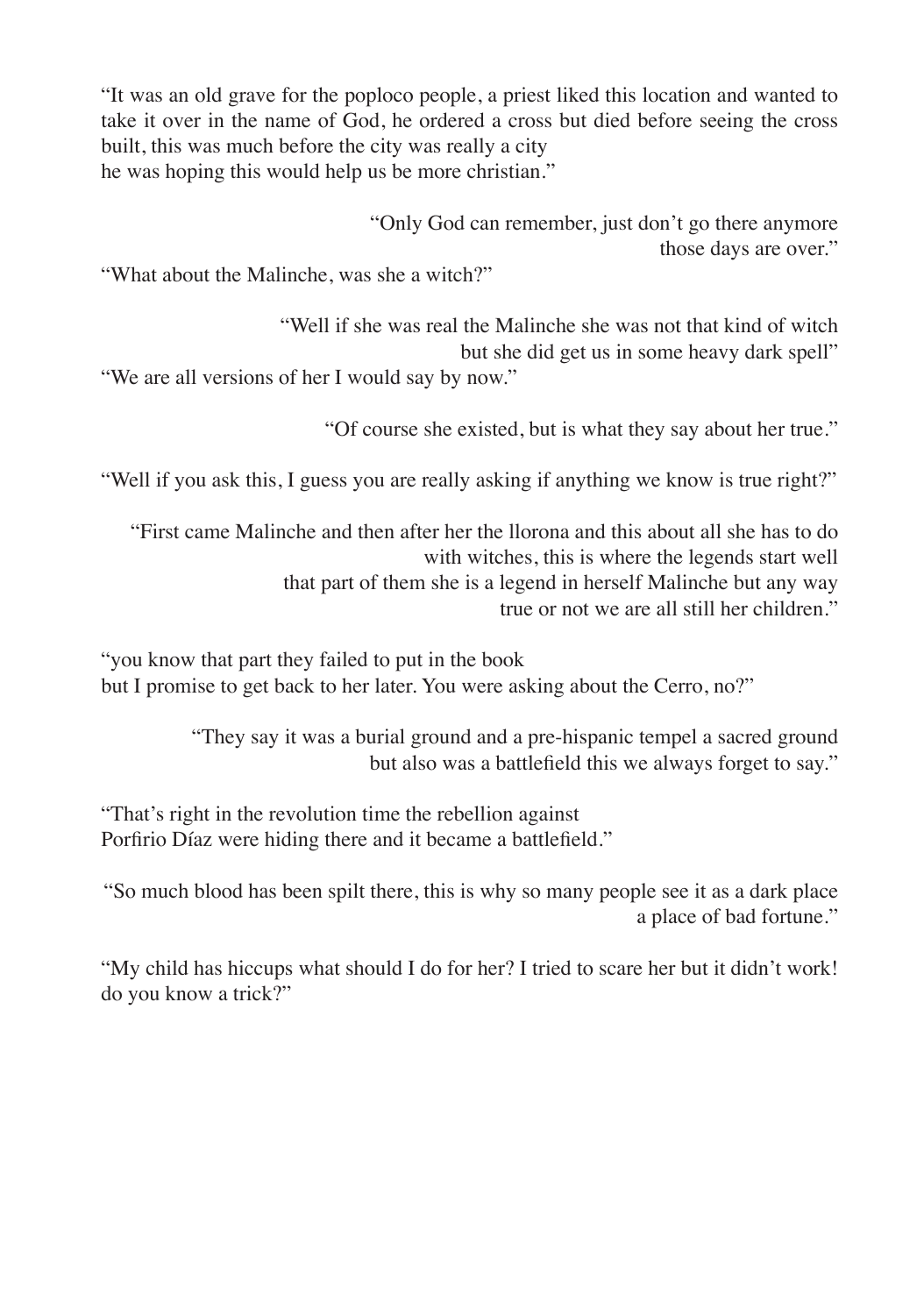Dear child of 1995,

Do you remember a red ribbon? Does any one share this memory with you? Did you ever have hiccups as a child? Do you know what to do for a child with hiccups? What did your mother do when you were sick as a child? It depended what I had, we had a whole cabinet full of medicines she had made from herbs of the mountains. She had also traded yogurt or cheese that she made for medicines from the local herb doctor so we had a mix of medicine from all the regions. But this is if I was really sick, for hiccups was more simple.

She would have to find a red ribbon make it damp with warm water and stick it to my forehead, (this is a very local thing I think, not every one did this if I remember well, maybe yes and I didn't know.) Well my mother never did this alone, but if I had hiccups and there were other women around this would always end up happening.

The roots of the red ribbon? Well I know one red ribbon story but not the one about a hiccups, This one is an old tale I remember hearing from my mother's friends a common magic story, do you have time to listen?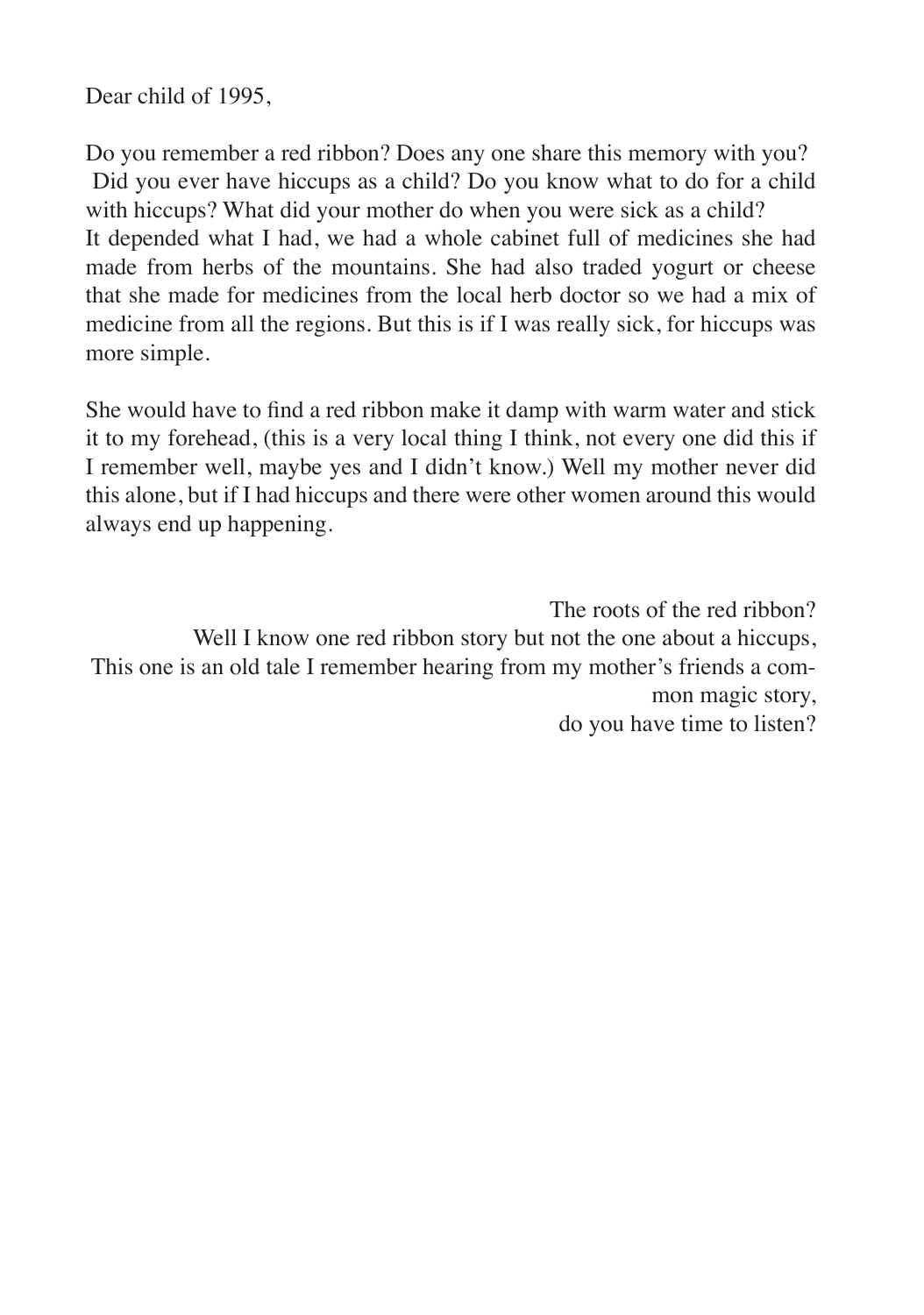Once Upon a Time,

There lived in a province in Japan a King, who had heard about the witch who could see the invisible red ribbon which linked people together for life.

According to this belief all people had a person they were meant to be with, and there was a red ribbon

attaching them that extended out from the pinky finger and reached the other persons pinky finger. This bond could be lost, twisted, knotted, stretched, shortened and even forgotten but never broken. The King called the witch to him wanting to know who was on the other side of his ribbon, he sent her to follow it and to find who was to be

his bride.The witch explained it didn't work like this, you had to find it yourself because destiny also knows when you should meet the right person. You can't jump ahead.

But the King would not wait, he wanted to know who his loved one was right then. The witch now threatened by death went out on the mission. She followed the ribbon through the forest through the Kingdom and through all the land but as she was not finding any end she started to think maybe her powers were week or the King had no match, how would she tell him? Just then when she had almost given up she started to feel the ribbon tighten like a fish on the other side. She followed the pull and she arrived to a young peasant woman sitting by the well outside of the city, she was

## holding a

## small child

no older than a few days, the witch asked the woman if she would be there at the same time the next day. When they agreed to meet again she went off to find the King. The witch returned with him and told him "here your ribbon ends and hers starts", pointing to the woman and baby by the well.

## The King

was furious he thought the witch was making fun of him. He went to hit her in his rage, but he missed and pushed down the young woman, causing her to fall and the child she carried to hit a rock, leaving a large scar above the baby's eyes. The King left and continued to live alone for many years. Finally it came a time when he was getting lonely and his counselor advised him to take a wife who would take care of him. The King no longer believed anyone could be destined for another but he decided a wife for company would not hurt him

and he called for arrangements to be made. He was to marry the daughter of a Prince of a neighboring village.

When the day of the wedding came, and the bride was in front of him, he wondered about that day at the well and if he would ever meet his destiny love in a second life, as he unveiled the brides face he realized how he had been wrong for so many years.

With tears building up he could't take his eyes off of the peculiar scar she had just above her eyes, the very scar he had caused from anger was now a sign of

their destiny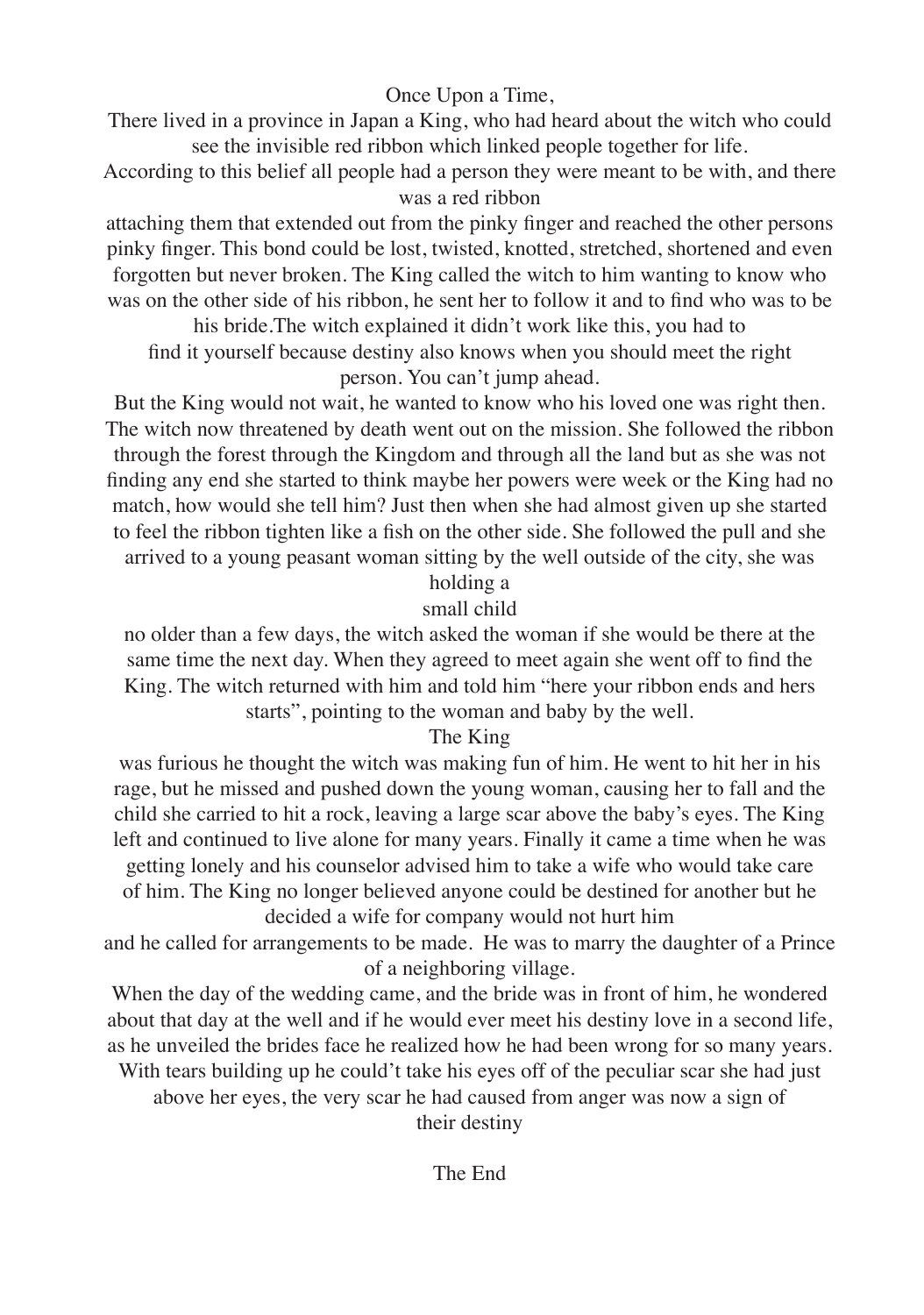"But the hiccups? Do you know why this red ribbon works for the hiccups?"

"Well, from what I understand from a friend who has just had a baby, she also investigated because what we normally hear is that "it works and because my mother has done like this, then I do like this". Or "well by the time I find a red ribbon the child loses the hiccups."

But what we have recently found is that it has a psychosomatic reaction on the body this is why it can also work even for an adult. We start with the idea that the body is divided in 7 chakras which are represented by different colors our root chakra the first one at the base of the vertebral column The *innocence.* When this area is equilibrated adequately we satisfy our daily need to create a feeling of protection, in which state this chakra becomes red and unified to the body, this explains why the red color helps us to restore a state of calmness in the body. Hence not just any color ribbon will do.

Now we go to the part of the forehead this point otherwise thought of as *The Third Eye* according to facial reflexology with a certain touch or pressure put on this point you can not only cure hiccups but many other stresses in the whole body too. So at putting the ribbon across the forehead we equilibrate also the third eye and in combination with the red you can stop the hiccups for any person, now that you are creating a balance in energy between two chakras through pressure and color. Now having this knowledge I realize not all magic is magic and not everything comes just with age, as grandmothers would like to point out or make us believe. "It works because it has always worked and we just have to trust," maybe wisdom is in the art of making us believe in magic tricks rather than anything else.

*"Tia,why does the red ribbon work?"*

*"Because it works it is a very old remedy it has always worked."*

*"What do you know about chakras Tia?"*

 *"This new age thing? I don't know, we are not calling them chakras when I was a child but I understand what they should mean."*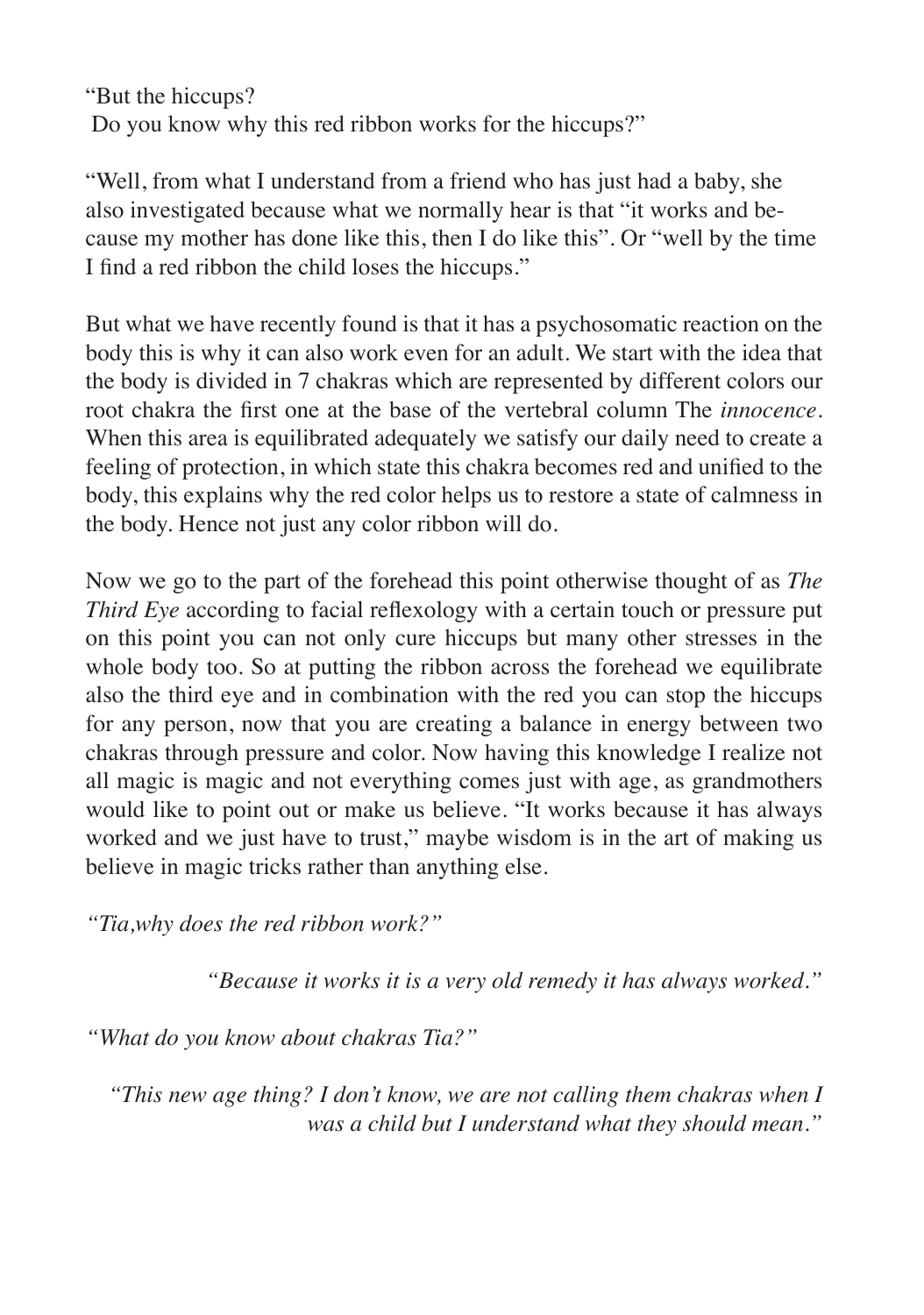*"And reflexology do know anything about this?"*

*"No I don't know, but I know what happens with the body, the body can't lie to itself but our mind can lie to the body this is where we get really sick, you have to take care of the nahual (your spirit), don't let it wander to far from the house (your body ) only when it is in the house can something like your reflexology work, otherwise you need to do something stronger to pull it back in. They say that when you sleep if you dream too much you can get stuck in that world, the one of the Nahual, just like if you turn into the Nahual while awake you can get stuck in that body. There is the Nahuali evil spirit who can catch you when you are outside of your body, this is why you have to take care of your spirit and not let it lie to your body."*

*"What do you know about the color red tia? Is it important?"*

*"I know it makes us feel warm, sometimes angry and hot but sometimes warm and safe, it is good for sick people to wear red, healthy people can wear serious colors....but I wear what I want of course."*

*(she smiled)*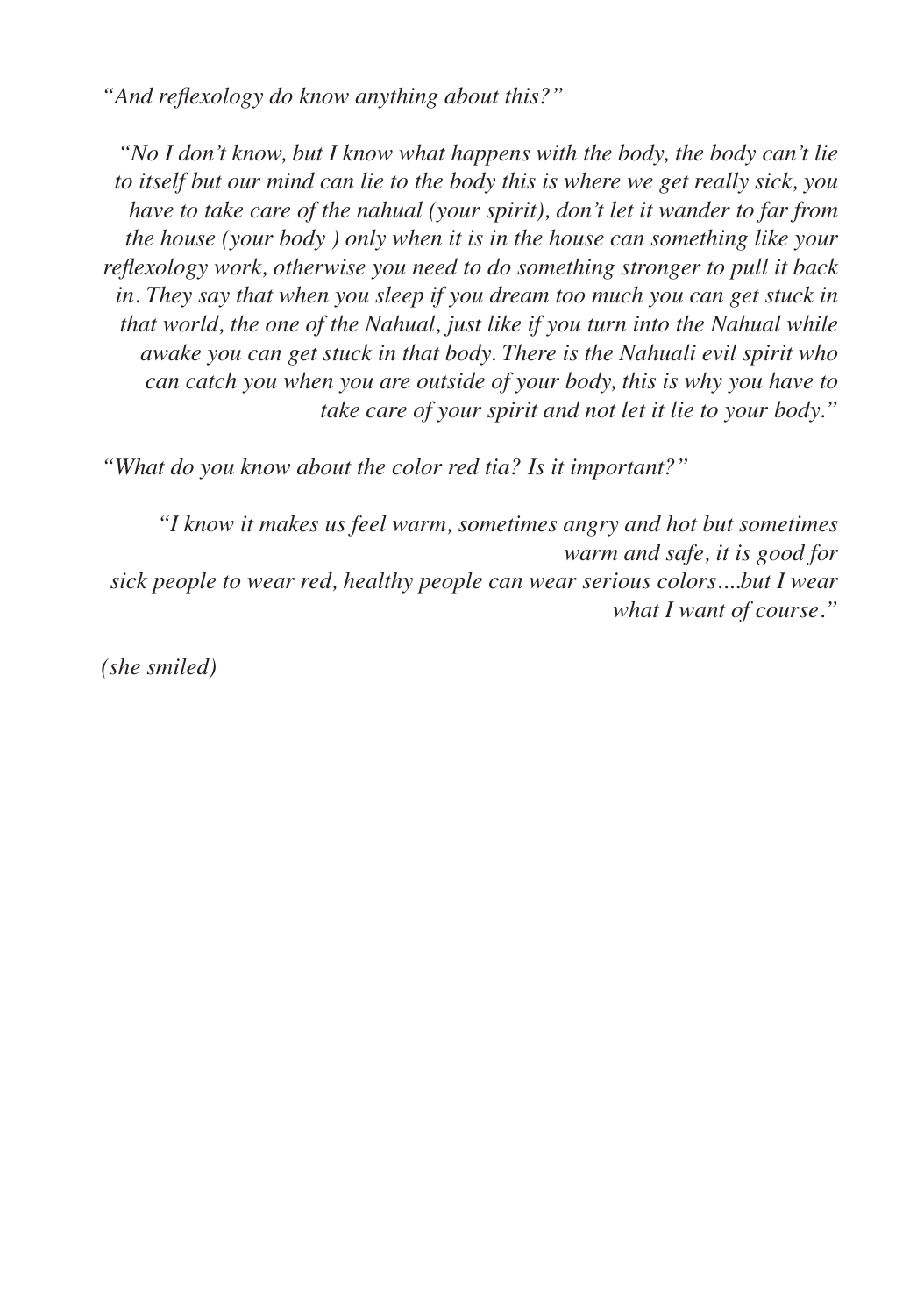A Void.

Like a whisper,

A memory, I felt this before or is this the memory of someone else?

Opening

A Breath

Change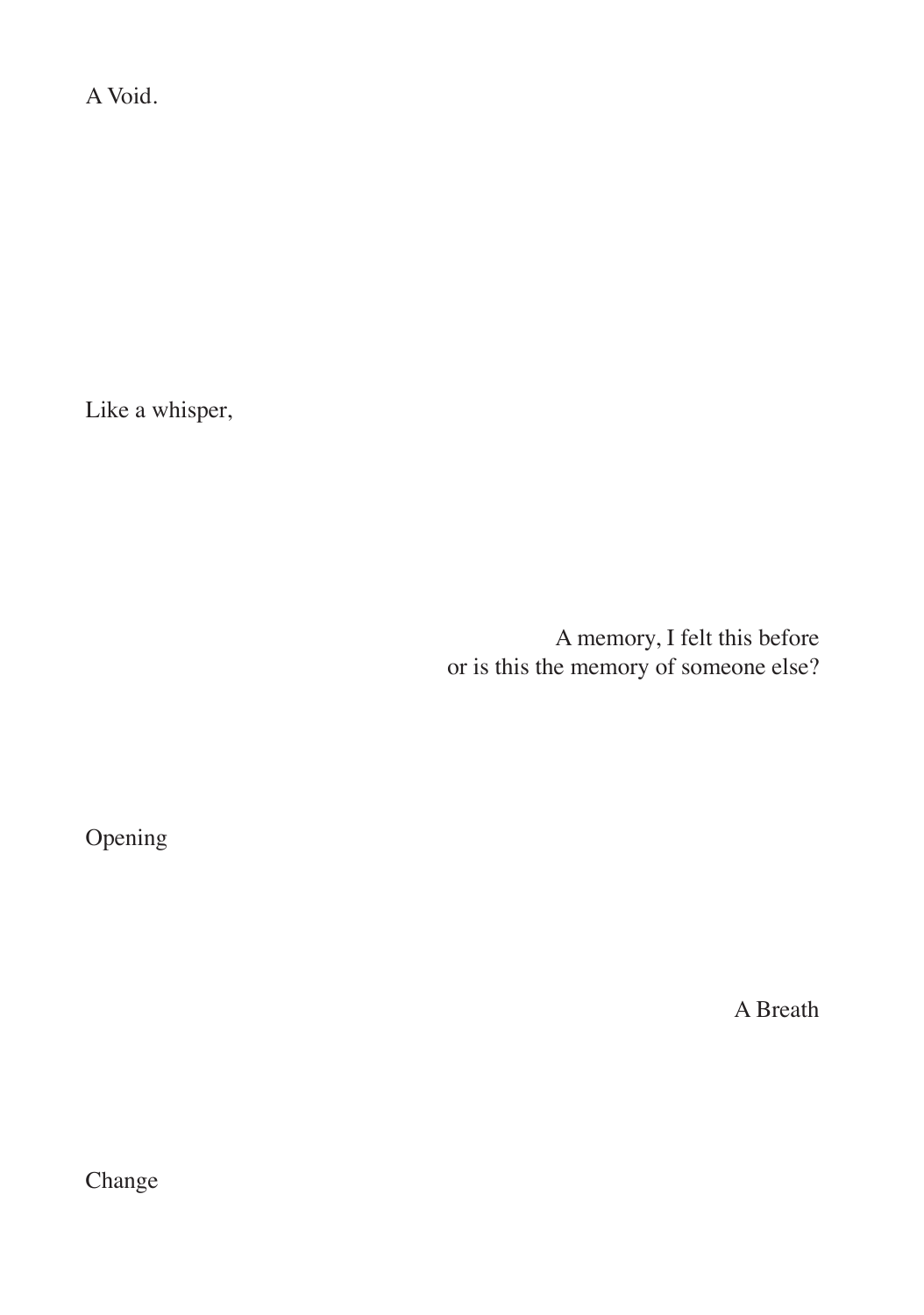One day walking from Switzerland to Germany,

Full stop at a void,The break in the forest,

No, this is the forest! Just exterminated in parts. The void is heavy it makes me drop to the ground. My body's urge to touch the ground with my hands. While I realize where I am. I smell the air, I am not in

Switzerland anymore. The air is flatter but has a taste a bit older or a bit more tired. There is one tree in the center of this "field" among others but this one is quite large and central. I feel it is calling for company, it was not always so lonely though. It is an old tree. Strong.

Inviting.

As I walk to it I think of something to say to this forest as I think of my own forest in mind. The change in smell as I move closer makes me realize the territory has changed. Was it always like this? Will it keep changing? I feel it is traumatized from some event, one that I don't know if anyone remembers besides the roots of this earth, and the rings of the other trees, but they are traumatized too.

Letter to a forest: Dear forest I want to let you know: you should be informed. we are working hard to keep you alive but I am afraid it won't be long before your memory will be mourned.

I want to ask you if you remember a hundred years ago? What did you see? how old are you? I know if you are still standing you are a survivor from the burnings of many years past of becoming fire to cook. A survivor from the pests and our need of shelter, or a page in a book

You couldn't run away yet you are very much alive. Maybe you watched your cousins die, turn into doors to keep people warm, Pianos to entertain us or teach the educated. A map they could draw, decide what language you would speak, depending what side you'd gotten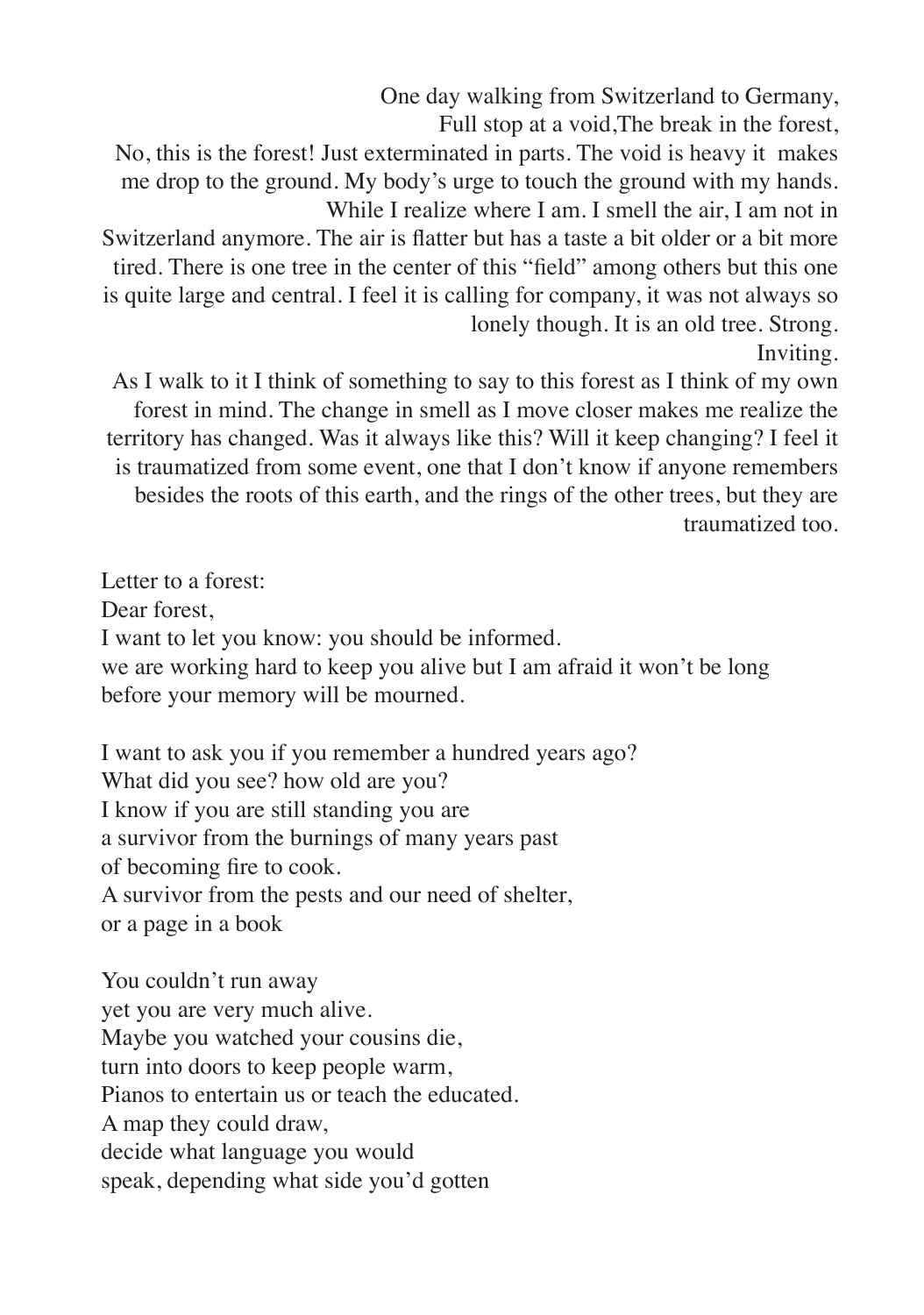You were used to hang those they hated you were used to engrave forever love notes your branches were snapped and sawed, to write powerful long lasting quotes to be sold nostalgically, not to be forgotten

Maybe you would just become a bench? that will be put aside because soon we will forget to sit. Then you become a coffin to be thrown in a pit.

I want to tell you the situation has not gotten better. We are trying to use you less for our books this much we've learned We are trying to plant babies back when we take you.

I don't think you hear me but I was told it was good to talk to the earth when she was concerned.

I wonder if you feel? I think that no matter how much you are kind to us Your family in the wild doesn't stand much chance. Maybe if you are lucky your location will be protected But then be ready, be warned! People will come and visit you for you are beautiful.

But your brother who is not on the protected line will become the path that people will use to take your picture and visit such a sight. I also want to apologize I have not been very concerned about you, I was not worried if you were here dead or alive.

Though you have always provided me with life. And without you I would't be... Still. I tell you the thing is

They were doing the same thing to my brothers and sisters, my cousins and my dreams and though farther away were their screams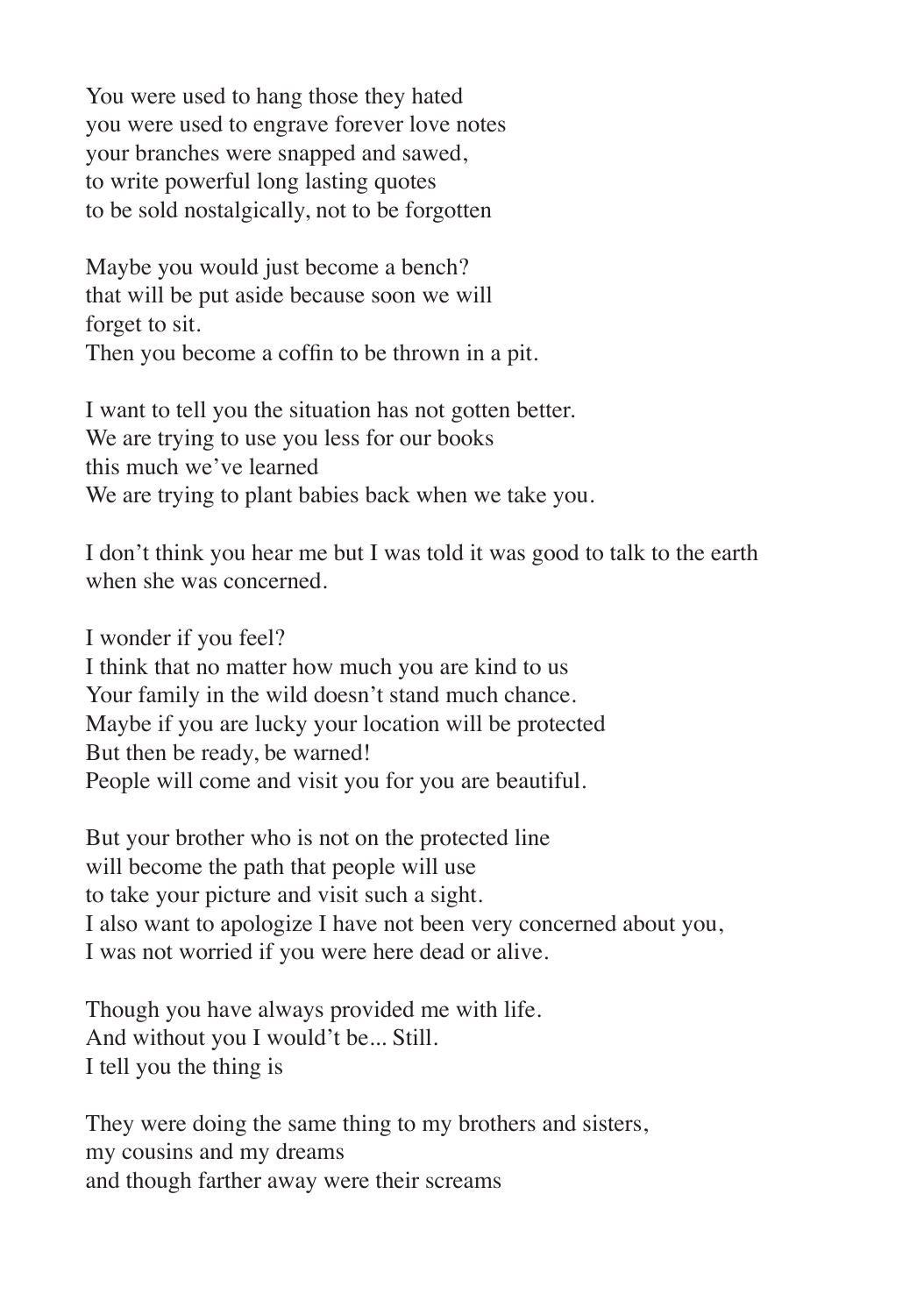they were louder to me. They say when the screams are far the truth is near and when close it is like you don't hear.

There I could try to intervene at least I thought but I can't do anything. My energy for fighting has been consumed and fought.

I would love to go to the streets and save your family who has taken care of mine forever but as I do, they shoot my family down and then they will still take you.

I was not there, I have to say, honestly only sometimes, but others were when those who destroy came and wanted to drill into the soil to fracture the earth beneath to suck up any drop of trapped oil that could be under your roots.

My blood fought for you,

fought for the earth for the water that we both need.

We lost some and we won some, we have managed to slow down the process but at the loss of many things so I apologize my thoughts were more with my brothers then with yours

I wanted to tell you so that you will stay strong.

Things are not changing but man wakes up slowly especially now that he never sleeps

there is still a chance as long as....well I don't know that there really is, this is just my wishfull thinking I share with a tree.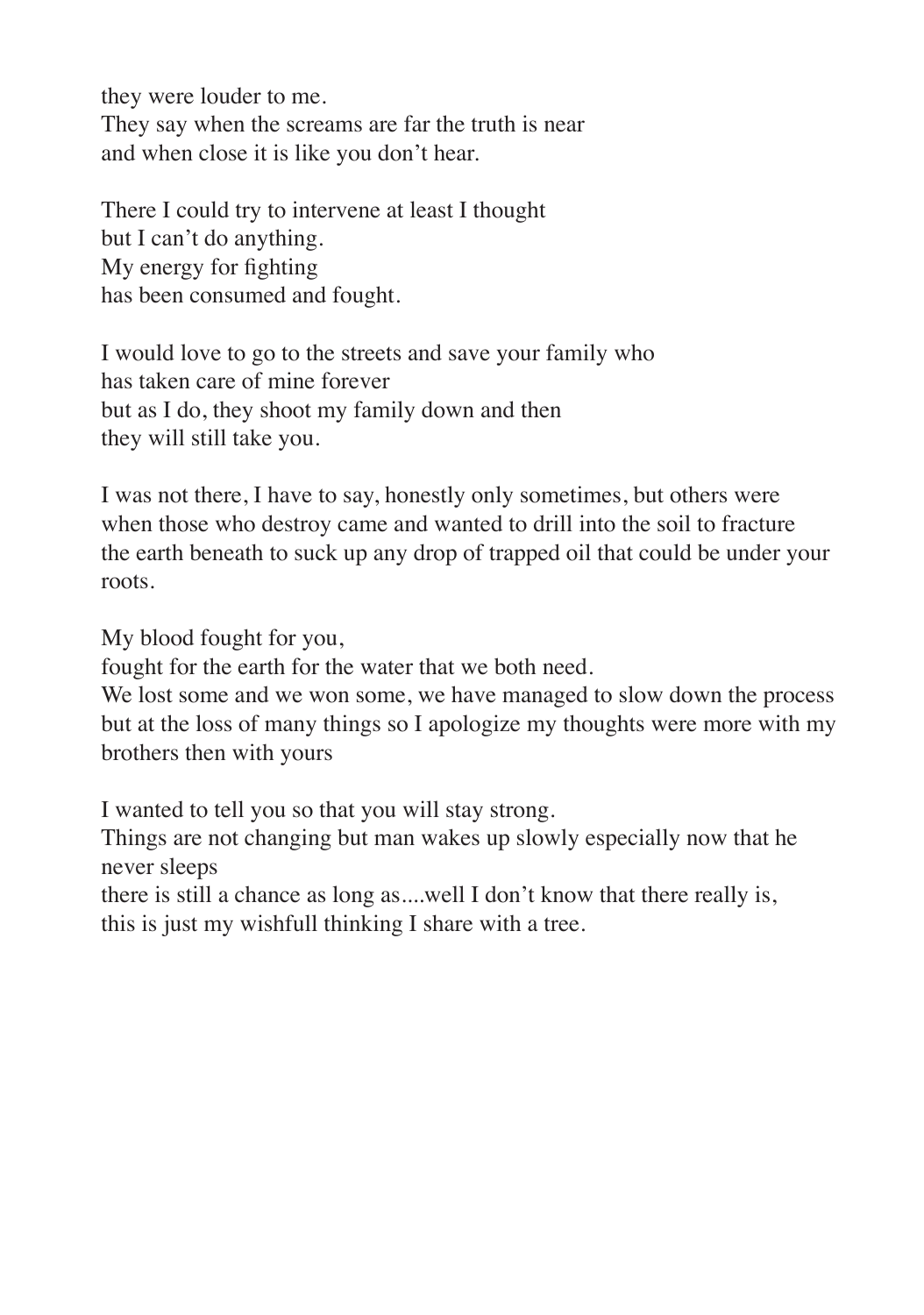Memory trip while walking to a temporary home.

Every day I take the same walk, though we could say every day is a new day, a newwalk, and it will never be the same walk, at least every day I walk by the same things (well almost everyday).

I get a repeated feeling in this location every time even if I have told myself many times this place is just what it is, it is not what I think it is.

The place is like a bridge between the outskirts and the outcast, a no-mans land but there are men here! Where are they? The factories are lit up all night making it seem less desolate when I walk back, but the absence of people gives me the feeling I walk into the past every night.

But this place is always scary for its calmness the factory lights stay on. The vibration hums and hums all night long, I hear my own footsteps and some clicking just the plastic tip of the lace on my shoe.

But I am alone my own sounds seem so far away, on one side I have a factory who never sleeps, there is always movement at least from the machines inside.

This is far away though I have a whole field in front of me and there is only a wall from the factory no window on this side.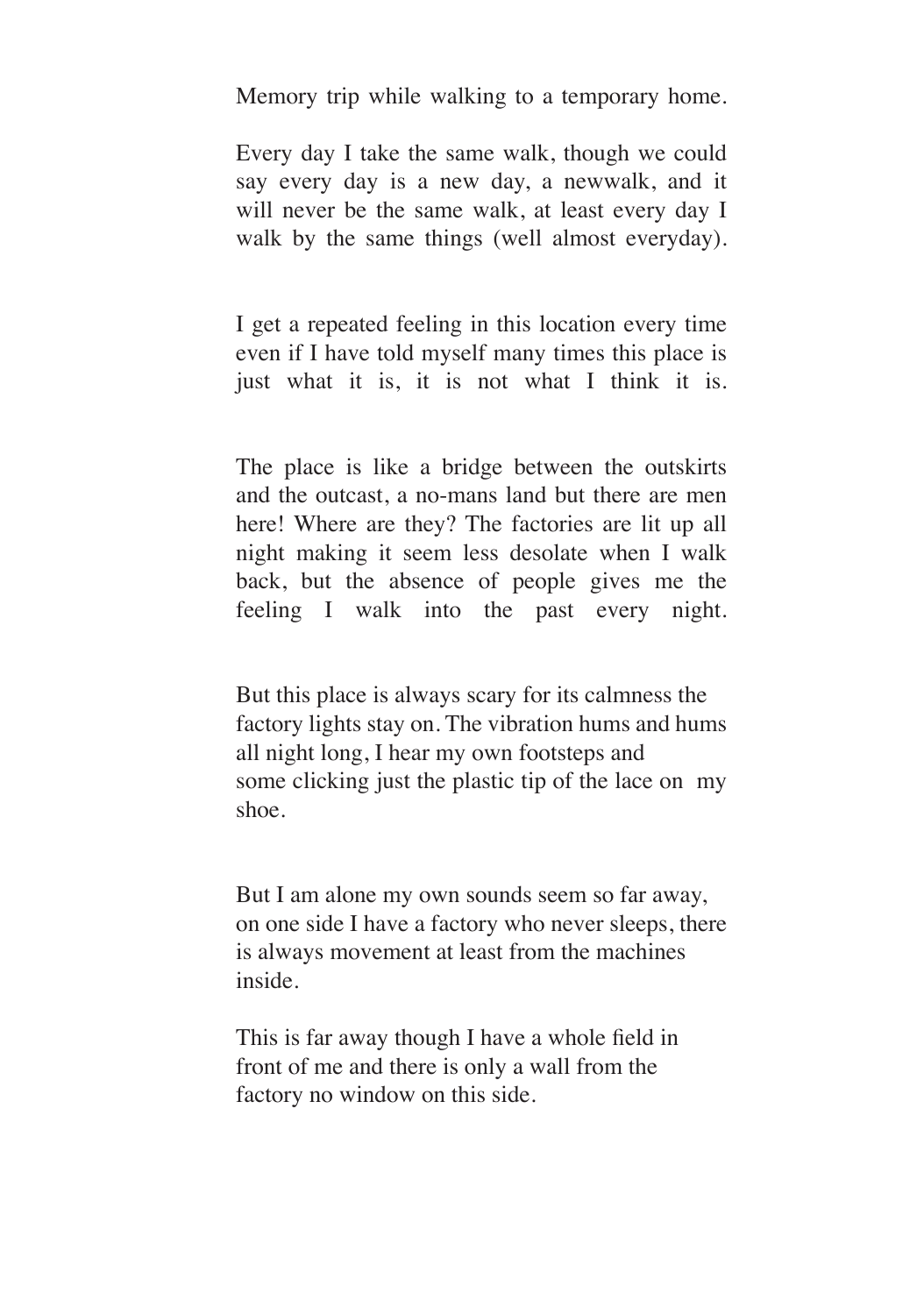This field has changed itself every month since I know it, apples, grapes, corn, wheat, cabbage, now...grass?

I have never seen a person in this field planting or much less harvesting, but I heard that on some land you can take an income for planting and you don't have to harvest, I wonder if it is this? or the earth is just bad next to this factory?

Now it lies an empty field plowed down and ready for winter, and me in the center of the narrow road like a bridge linking the industrial with the sweet houses on the street just after. On my other side is the sight that scares me.

The ditch. Like a desert it is wild but not over grown. There is some waste left from the factory but so long ago it seems to be sculptures now.

Why should I be scared of a ditch? I confess I shouldn't it is only my mind my visual fear.

Do you know what a *fosa* is? A mass grave? This is what they look like in my memory, but this a memory that I don't have for myself so I don't know why I am afraid of a ditch, maybe I fear to be lost inside? Waling on the edge at night. if anything needed to be hidden it would be here.

Why? If there was nothing hiding, people would have already taken over such a place that seems so ownerless.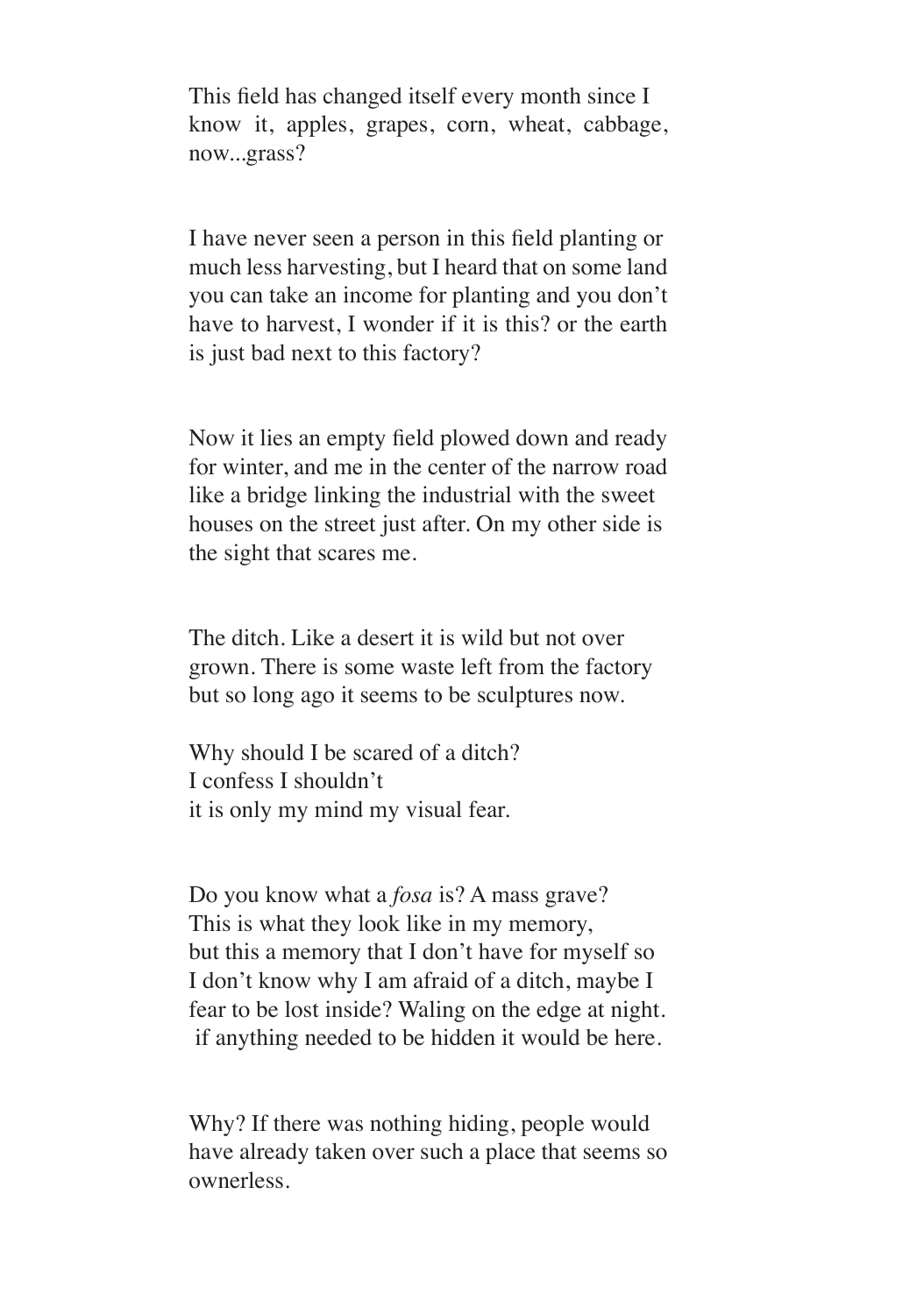But ok we are not in my nightmares right now we are in the present

I have to remind myself.

And in my present this is just a forgotten ditch, it looks like once there was a building here that someone dug out and took with him one day.

The *Maquila*. That factory light is always on but no one is inside, the hum of machines doesn't come from there either yet the light is on all night.

It is a dim yellow compared to the bright white lights of the others and in this strip where I walk it is the only one as the other has no windows and the rest are on the street behind me.

Once I get past this street and over my fears once I manage to realize how bright the stars and the moon are in the Valais. Even if I am sure we are in the present I feel like I am in another kind of past maybe not my past.

It is like being nowhere floating between the sky and the earth, perhaps this is why the street before seems a graveyard. But the moon is so bright as if I was back home.

I can see the rabbit in the moon so clearly. This is what we say the moon's shadows are, they form the shape of a rabbit. I don't know what people here say, some say a woman dancing some say a face and many other stories I have heard over the years.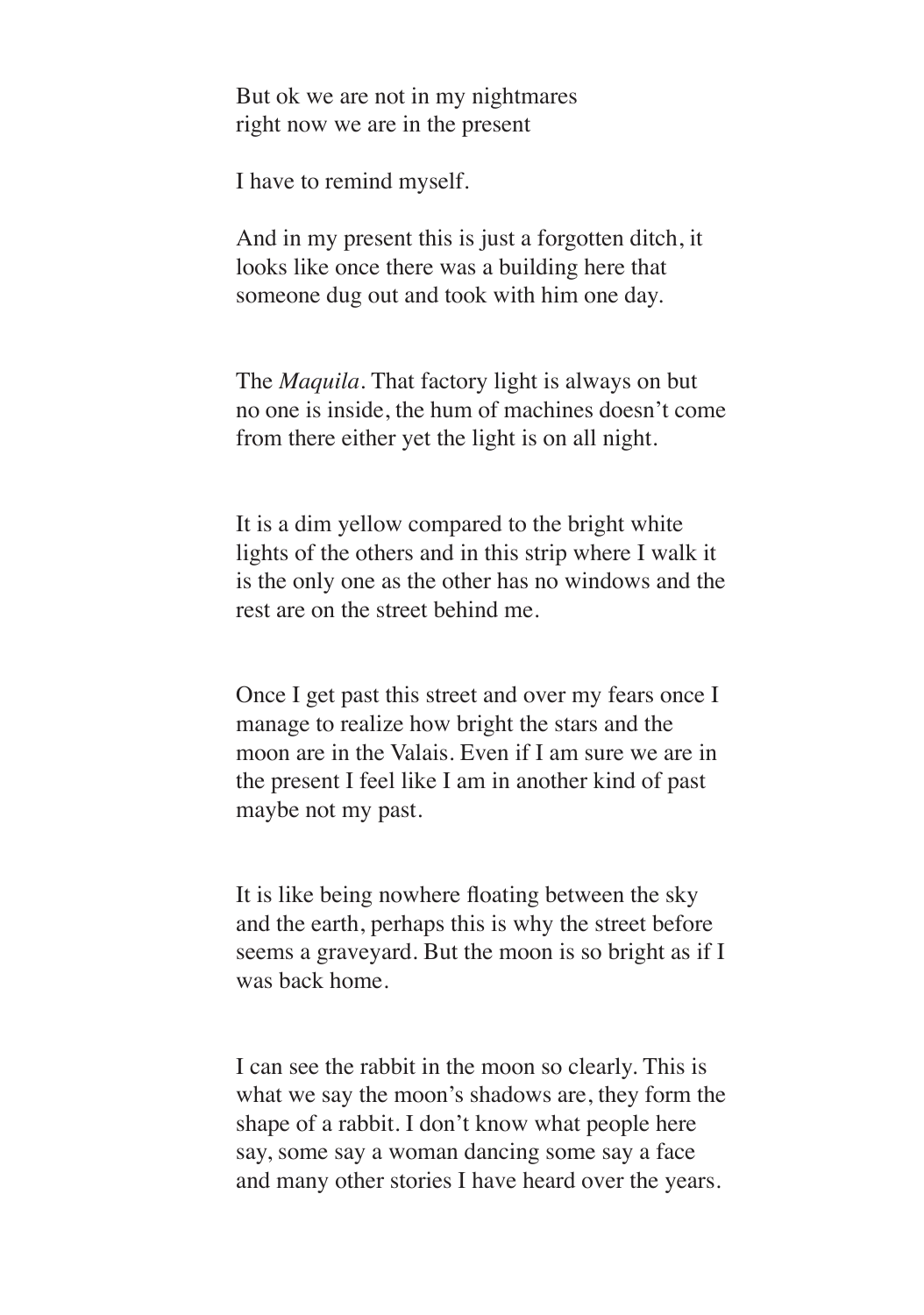At home we all agree that the moon has a rabbit in it, or maybe because we love this story so much then we all agree in order to keep telling the story. It is one of the favorites for children. Many muralists have included this in the

history of the country. Diego Rivera's home of Anahuacali included a *Conejo en la luna* mosaic in the ceiling for example.

But strangely it is one of the few stories where I am not sure there is a moral it is just a sweet story. Sometimes I wonder is there not

a part missing? Maybe lost in the translation somewhere.

The story goes that one day

Quetzalcoatl *god of creation and wisdom*, maybe you have seen him? Or heard of him? He is the feathered flying serpent, he decided to visit the earth as he wanted to see what it felt like to be human. Taking over a human body he started to walk the earth.

He walked all around the earth discovering the world and it's wonders, marveling at every discovery, he kept going until it started to be dark, he started to feel a strange heaviness and pain in his stomach he didn't know what this was, he had never felt this before. He tried to continue but he was also starting to get lost in the dark and the growling from his stomach was scaring him. When he was starting to give up and could barely move any more sitting down by a tree he met a small creature who came out of a hole, a little rabbit. This rabbit asked Quetzalcoatl "whats wrong? you look ill!"

Quetzalcoatl explained how he felt and how he didn't know what to do, but the rabbit understood "you are just hungry and probably tired" he said "you can eat with me it is my supper time I eat the herbs you are stepping on". After trying to eat the herbs Quetzalcoatl realized this was not easy he couldn't eat grass or bitter herbs he didn't know how. "I'm sorry" he said to the rabbit

> "I think I am hopeless I don't know how to do this maybe I'm not meant to continue, I think I can't eat this."

"I see" said the rabbit, after thinking for a moment and observing the tired man he spoke again "you can eat me then" " I am not big but I think you can

survive for a time and make it back to where you came from." Quetzalcoatl couldn't believe the generosity and humility of the rabbit

who would offer his life so that someone else wouldn't starve.

He was so overjoyed with gratitude that he picked up the little rabbit and threw him into the sky, the force of Quetzlacoatl was so strong that the

rabbit landed on the moon, well

bumped into it really and left his imprint there.

Then Quetzalcoatl said to the rabbit,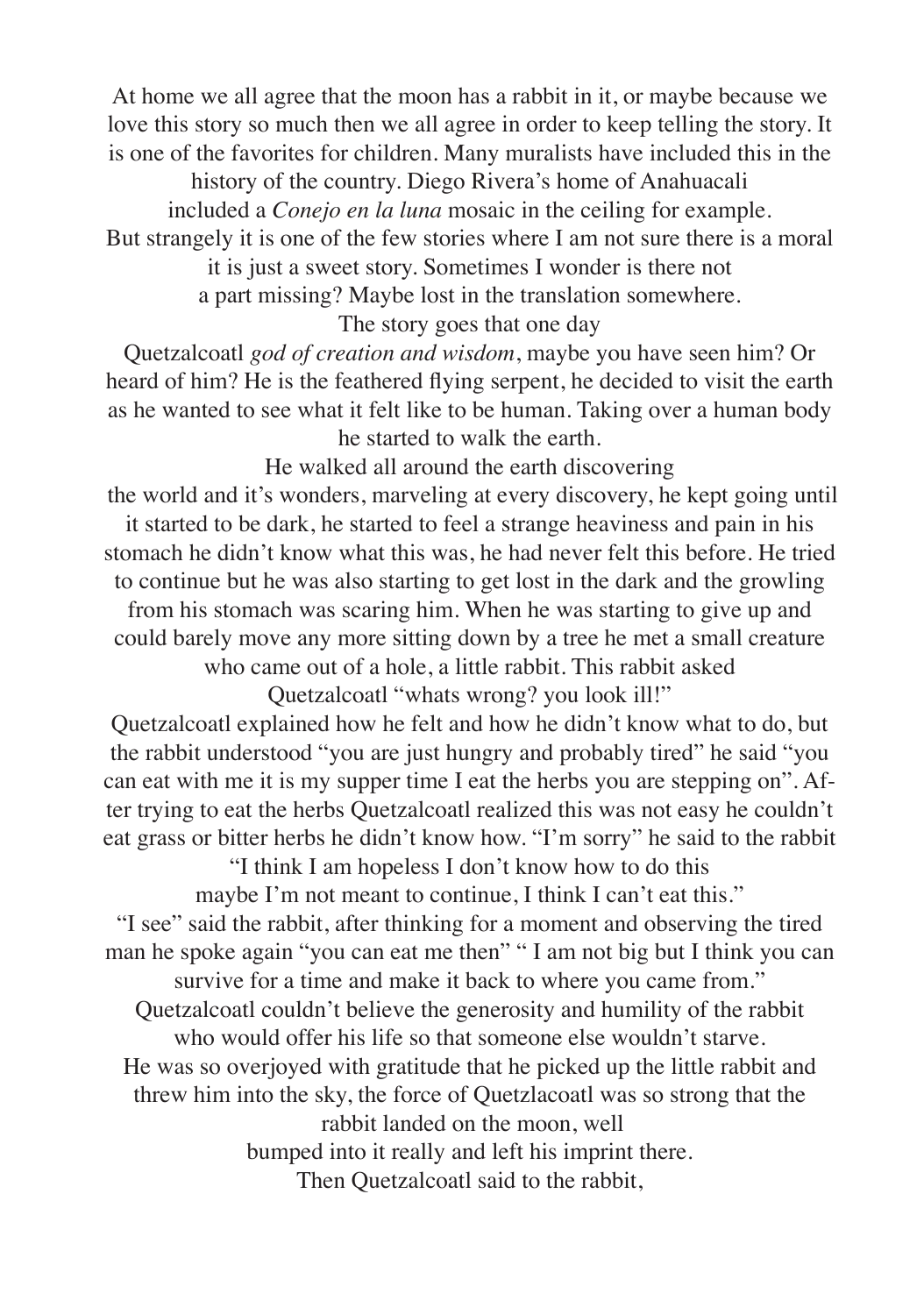"you are a very brave little creature now the whole world will see you in the moon and remember you and your generosity forever, whenever they look at the sky."

That is where the story ends but we don't know what happens we know Quetzalcoatl didn't die we don't know if he just remembered he could back out of the human body and went back to his world? or if he ate the rabbit after all and stayed a tourist of the earth another day?

Should we learn we should be humble like the rabbit but risk to get eaten by the higher power? If we do at least we will be remembered for ever? Or should we be like Quetzalcoalt and try to live lower then what we can and take advice from unexpected places? Even when we have the power to do otherwise?

 But do we let the bunny live or do we eat him to survive? We know Quetzalcoalt was one of the few peaceful gods who didn't like human sacrifice and for this reason was cast to his own planet from the other gods, but we don't know what he did with this little rabbit? Either way I always think of this bunny when I see the moon and I think of all the wonderful paintings I have seen of this legend and all the times I have heard it with no version of what happened to the rabbit. "I just like to imagine Quetzalcoatl let him go and returned to his world safetly."

It is not always about the rabbit though.

Sometimes it is about the moon, the moon has many different stories and effects on us, she is a seductress the moon we are not the same when she is full and completely present, nor when she is not there.

Many of my sleepless nights I blame or credit them to having them stolen by the moon.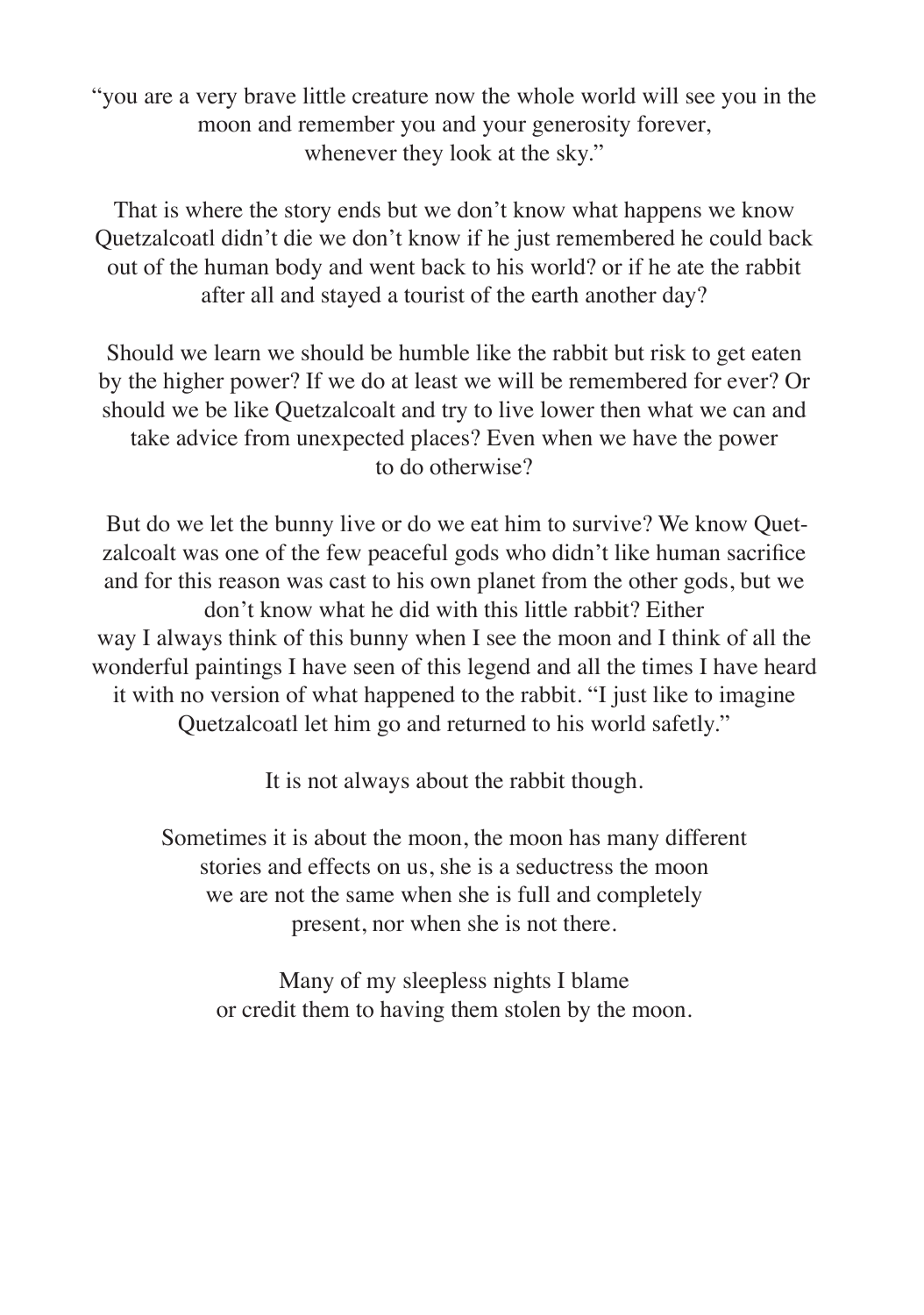A dream,

A memory that I am not sure is mine.

The moon she was my mother, she guided my feet and lit the path under me. The moon was my soul and to her I gave myself in. The moon was my soul but I would give her to you too. She was the guide under my feet doing all the steps for me.

As long as I knew how to look at the moon I didn't know what darkness was. There were days that I would just lean on her, giving her all the weight of the day. But there were others where she would take me the whole night long.

> We would discover the world together, She would take me dancing and on many adventures keeping outside of the world but not either in a dream When the sun would rise, like a thief in the night my friend the moon would be out of sight.

This is how we would spend the nights my moon and I, sometimes my loving mother, sometimes my soul in flight. Sometimes she was my playful side, insomnia, driving me to discover every last corner by her light.

The moon blue. That beautiful blue that would accompany my nights, she would see with me the years go by. Until the last moments, where we spent the night laughing together at darkness.

> Without a fear in the world this time, of the morning solitude to come for that night like a thief myself I climbed up the ladder of dreams and shining together the eternal night like a ghost, disappeared My soul, She had taken me

> > with

her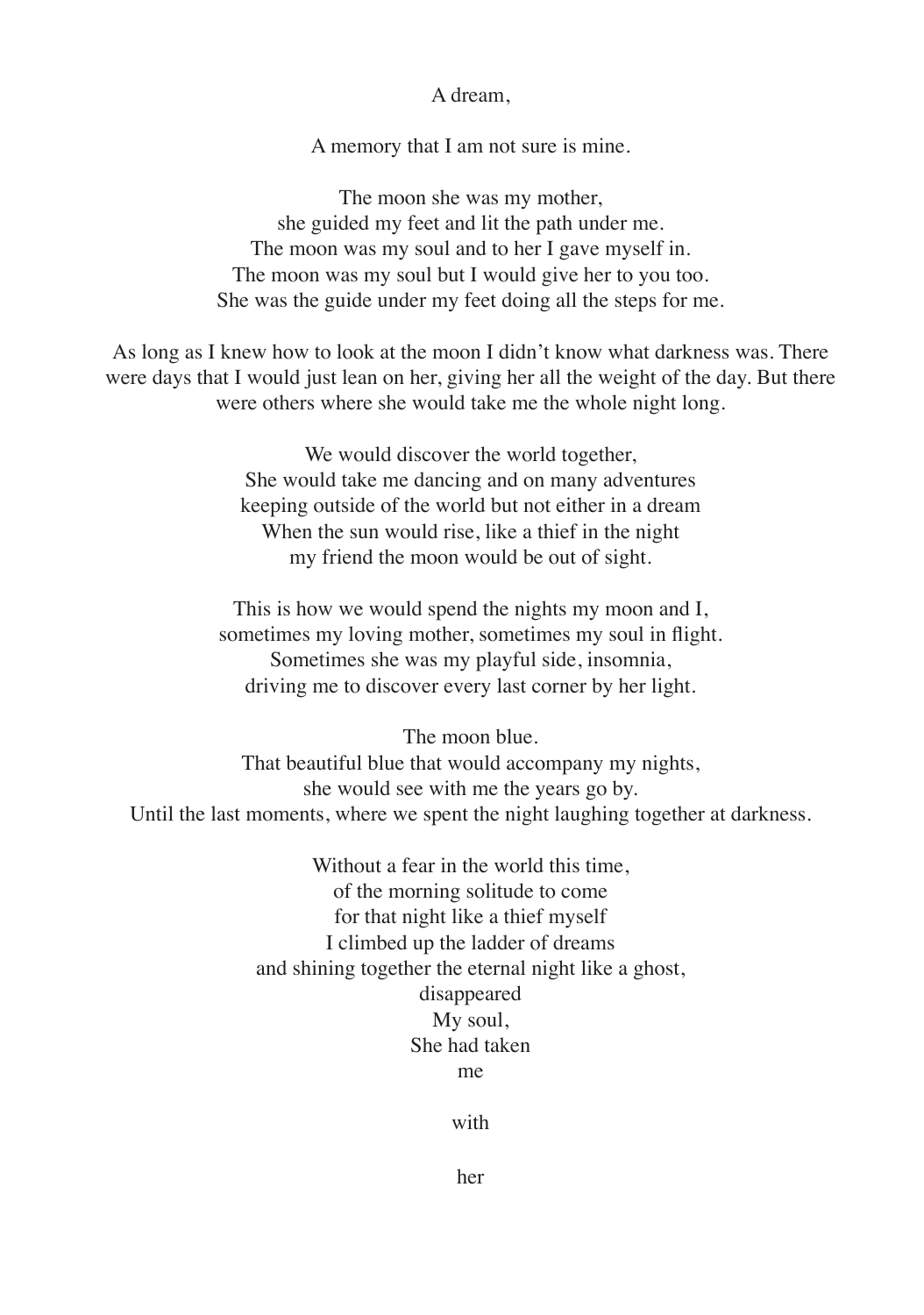Sometimes when I am about to sleep at night in my little room of my temporary home listening just to the last sounds before shutting my eyes and entering the dream world, I hear the silence of the surroundings and make out the subtle sound of the machines still moving in the factories next door. It surprises me this sound the fact that it is so quiet everywhere else that I can actually hear this machine life whistling. The calmness used to keep me up it was too quiet to sleep, but now I have gotten used to this kind of quiet and the sound next door is calming, It reminds me that there is still work,

there is still life and things to do everywhere at all hours, we are not yet in an abyss. It reminds me of home and when I was young the watchguard whistle I would hear every night,

knowing it was safe to sleep now.

Back home we have watchguards on bicycles. One for every few blocks. From 10pm on you hear every hour the whistle for the guard riding by a long metallic sounding whistle saying he is watching, nothing is out of the ordinary. If you see this person you should tip him so he keeps going on all night.

There is a job for everything back home, people will never get tired of inventing jobs but this one I like. I like hearing the whistle in my dreams letting me know every hour everything is alright. It reminds me a story a just heard from a friend, as we were talking about our youth and what kind of sounds stay in the mind.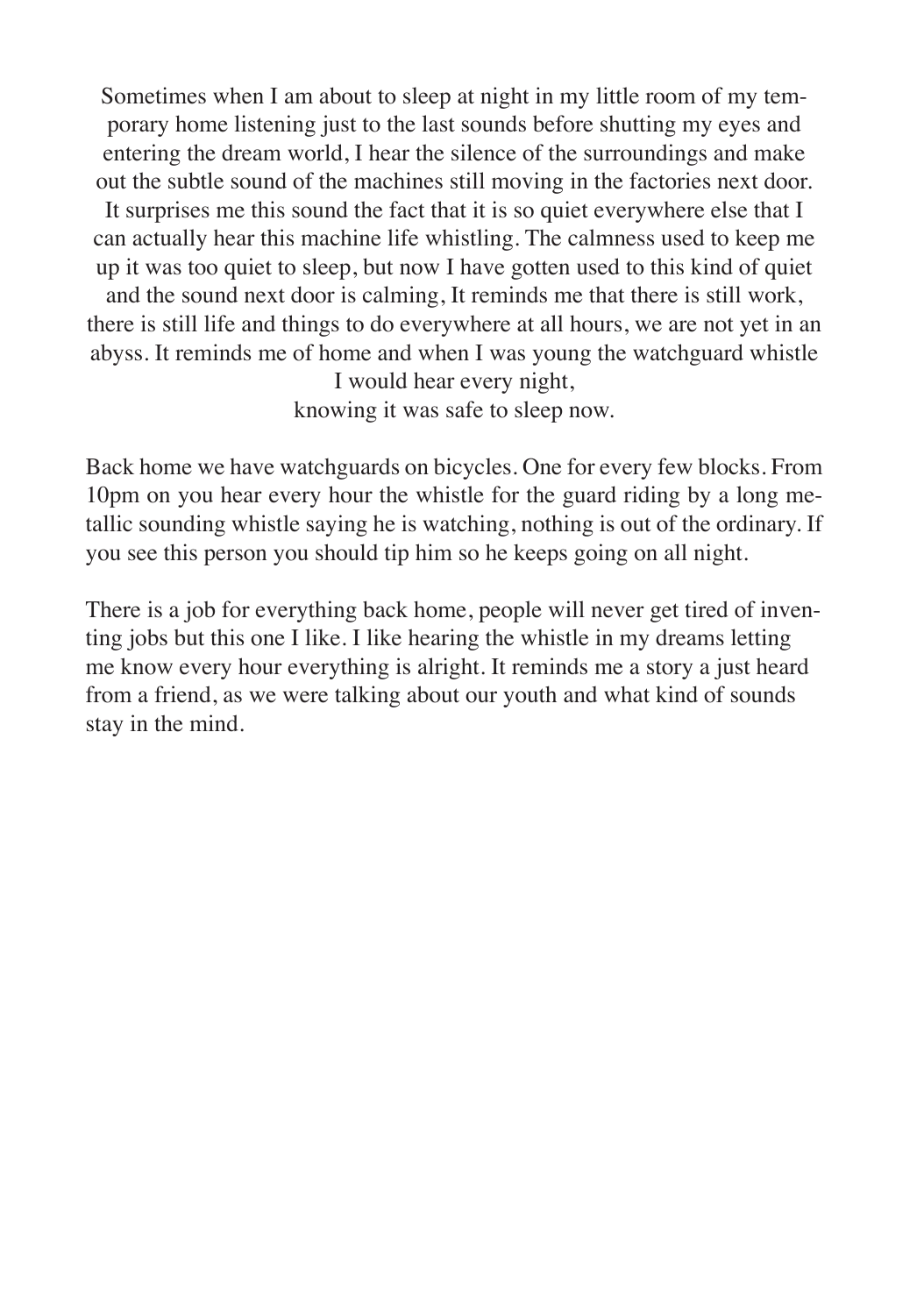When he was a young boy around 10 years old or even younger he remembered going to visit his grandparents house, he was always afraid of sleeping there because he would stay in a room that had a window directly to the street. Every night when he would not expect it he would hear a strange sound coming from outside. It was like a whistle or something of the sort and it would make the windows vibrate. The only thing that he could do was hide under the blankets. He would always ask his aunt and uncle or grandparents about that noise but as he didn't really know how to describe it, they never understood his dilemma or gave any explainations about what it could be. It was like a metallic bird whistling every night.

 Some years later he noticed this same sound coming from somewhere in the street and he kept hearing it around in different places never understanding where it came from, finally once he could see what was the thing that generated this sound. It was coming from a person who was a pushing a sort of cart, this cart had a little window that allowed the person to stir the fire that was inside the cart. Now that he had seen it was just a person who could generate this sound he lost all interest in it and forgot about it. But it was not until many years later that he realized what that man with a cart was doing and why he had such a whistle that had caused all of his fears as a child. One day a friend of his heard the whistle from a few blocks away, he jumped up exited and said "lets go get a *Camote*"! (a sweet-potato candy). He asked him where they sold them and why did he want one now? The friend then explained that the man with the whistle was the one selling the camotes and this whistle was to let people know he was around and they were ready. They went to the man and bought themselvs candied sweet-potato. Finally the doubts about this sound were resolved nine years after it had first bothered his as a kid, all along it was just a man selling treats.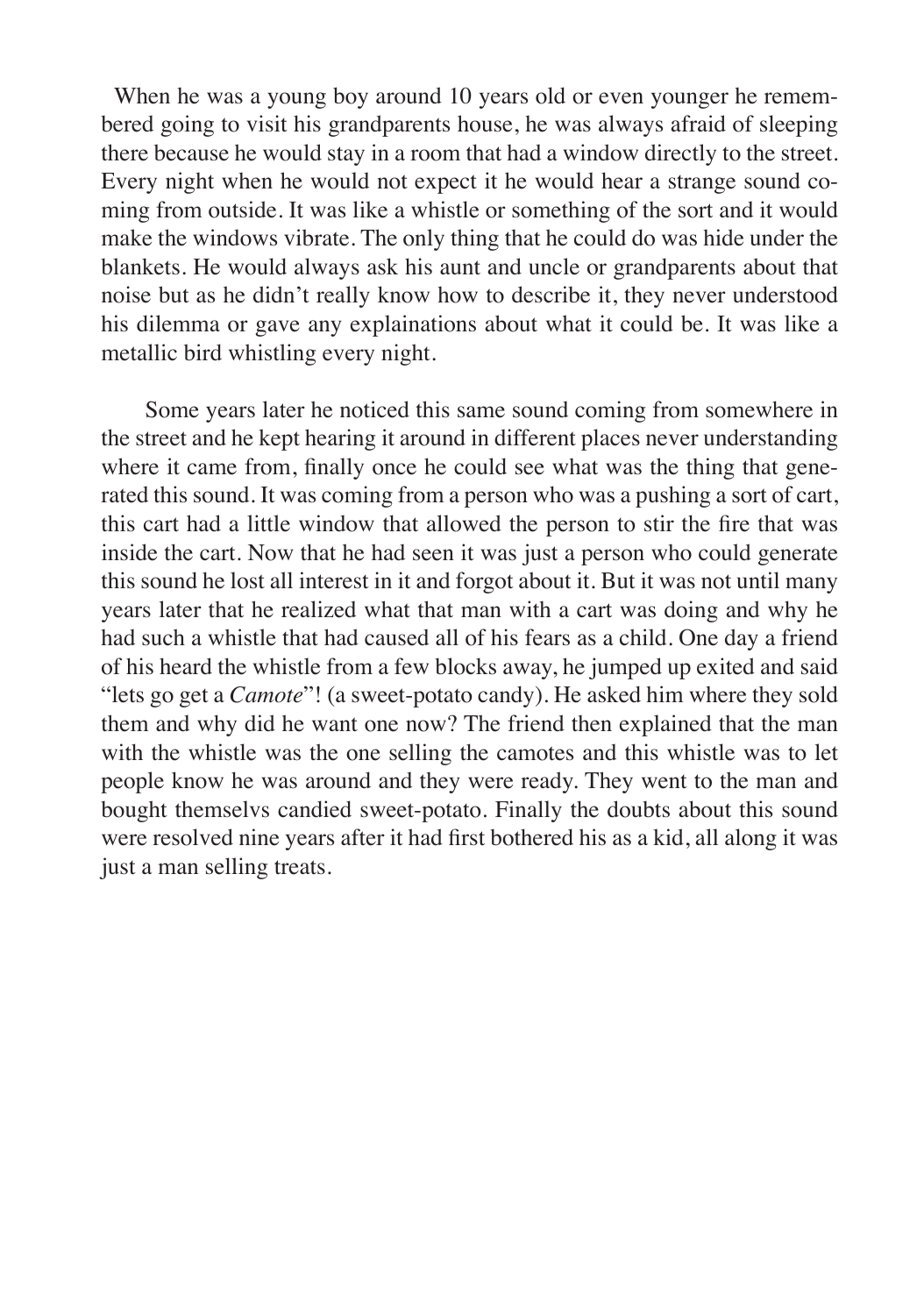Now I must tell you about *La Malinche*, although my thought is that we are all somehow *Malinches*.

At least in the sense of the term *Malinchismo.* In theory she was the mother of all mixed race children her son being the first, Don Martin Cortes, but he rises up a rebellion against his Spanish father one day and he is killed by the very Hernán Cortes in battle. This story is not so much yet about him, but essentially this is Latinamerica's older brother if we take the idea that we are all the mixed race babies from that point on.

Malinche is also the symbolic mother for mixed race everywhere in Hispanoamerica, but she is also in a much bigger way the mother of the Mexican identity. *Malinchismo* can spread to many other places as well in the terms we have created for it and the story we tell of our protagonist, every time making her more and more a traitor but almost more understandable too. We are all like her, just as we are all potentially the greater mass. We still want to be the minority this is less work and more attention, is it not?

I think modern society started to live in some motto of "why be a hero when being the victim is more attractive?" someone will always come to help the victim and even if not the victim will always be remembered greatly and nostalgically. The hero generally dies and only then do we know he was the hero or if ever until much later. Our Malinche doesn't die until old age in our story, after she has given up her country she is left alone to mourn her lost nation who disappears through the battle. She is the

legend woman before the story of *La Llorona* came around. We all know the *Llorona* much more than the life of Malinche\*Malinalli* "her real name we think" but I will fill you in, in the case that you don't know either. La Llorona is an ancient legend meaning the crying one she lived in *Xochimilco* in the *Tchinapas*, the lagoon's floating city near Tenochitlan before it became Mexico city. She was happily living with her beloved Spaniard husband and had two children, but one day she heard that her lover

was bringing a new wife from Spain she was horrified of the idea of being cast aside and losing her love that she drowned her children and then herself in the lagoon while leaving her house to burn.When she arrived to Heaven she was questioned about her children ashamed after realizing what she had done in her rage she said she had lost them. Not being allowed to enter Heaven until she could answer where her children were the woman was trapped in between the dead and the living and still today is seen at night near water, she kidnaps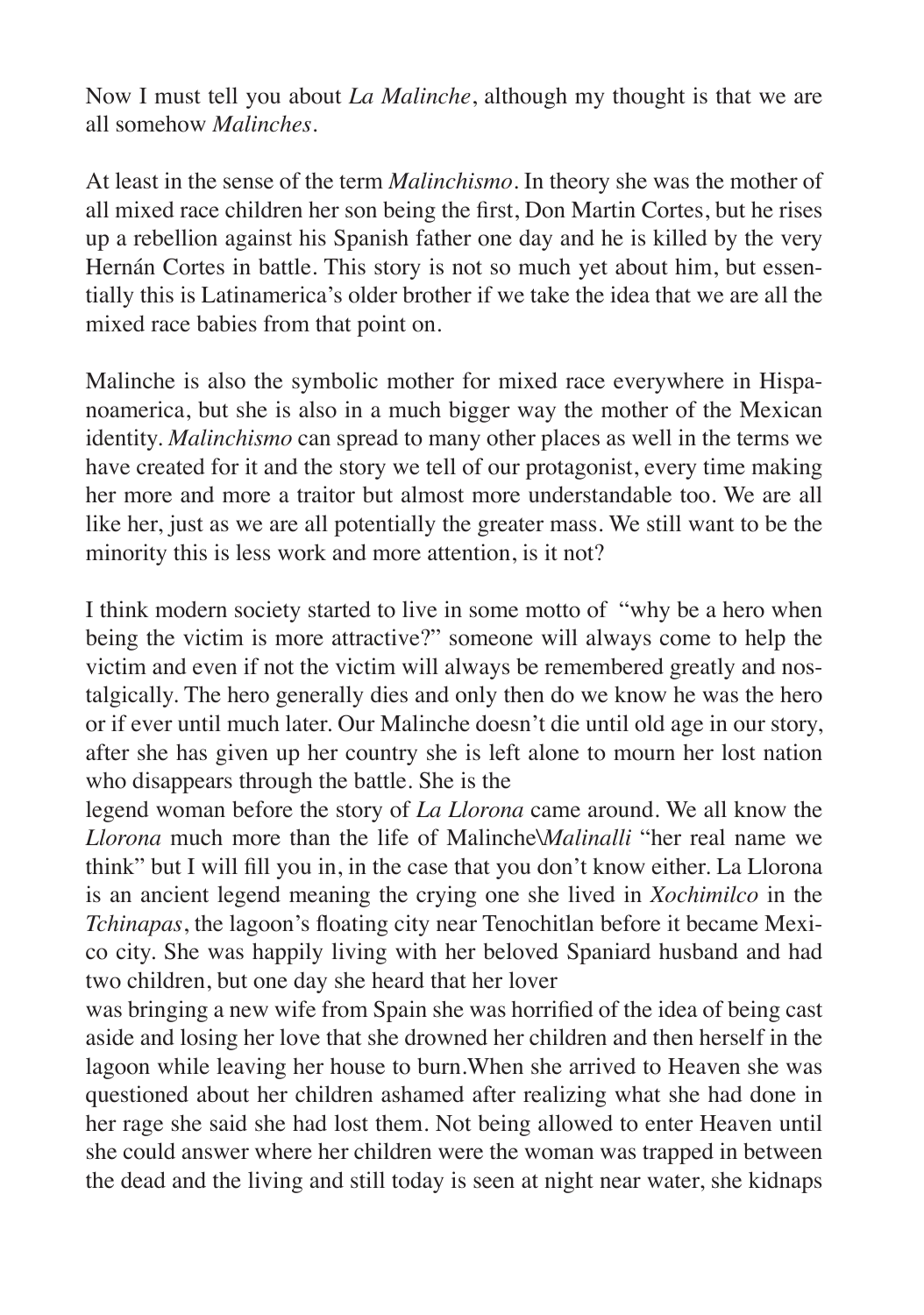children that look like her own. This has been told to children forever to keep them at home at night and away from water alone. They are told the Malinche story also but to learn to not be traitors and to appreciate what they have. Somehow I feel it creates a backwards effect on us allowing us to think it is a heritage to be forever unhappy or in an unfair status against the rest of the world to be forever oppressed therefore "go out and look for something better even if you might have to sabotage your friends". "The grass is always greener on the other side of the wall", even if that side of the wall is a desert!

I have told you now about the Llorona but I will tell you now the closest to official story of the Malinche I know, so you see what I mean. Like many other myths legendary stories there is love, there is sorrow and pain and like many a telénovela there is mistrust backstabbing, confusion and drama.

From the beginning of everything Malinalli Tonepal *we think she was called*  was born to a noble Aztec family but her mother dies when she is young and her father re-marries and has a son. Maliniali would be the next to rule the tribe after her father dies but he prefers the son to take his place so he gives her away as a slave to some nomadic tradesmen who are going through their village, here she gets taken to the Yucatan to a Mayan tribe with a new language. Malinialli is around 20 when Cortes shipwrecks in

the Yucatan. She is able by now to communicate in Nahuatl the Aztecan and non-Mayan languages and in Mayan as she has learned the language of the Yucatan. When Cortes is welcomed by the tribe they give him 20 girls which he delegates to his men, Malinalli to his general sergeant as a wife, until he realizes she can communicate in language of Nahuatle as well as Maya and with one of the Spaniards Jeronimo de Aguilar who spoke Spanish and Mayan. This way Cortes would be able communicate with the Aztecs and he re-took her as his own translator and eventual wife.

From then on the story says Malinalli converted to Christianity and fell in love with Cortes, he always took her with him where she worked as an interpreter and helped him gain the Aztecs trust and territory eventually. However this is different in different history books, in some cases she manages to convert the Aztecs from their cannibal ways and sacrifices to Christianity and Cortes managed to make deals with them rather then kill them, In other books she promises to come in peace she gives orders of what they should do to work together with Cortes, Then when the Spanish would come attacking they would not be expecting it. Some just say she was acting against the Aztecs out of re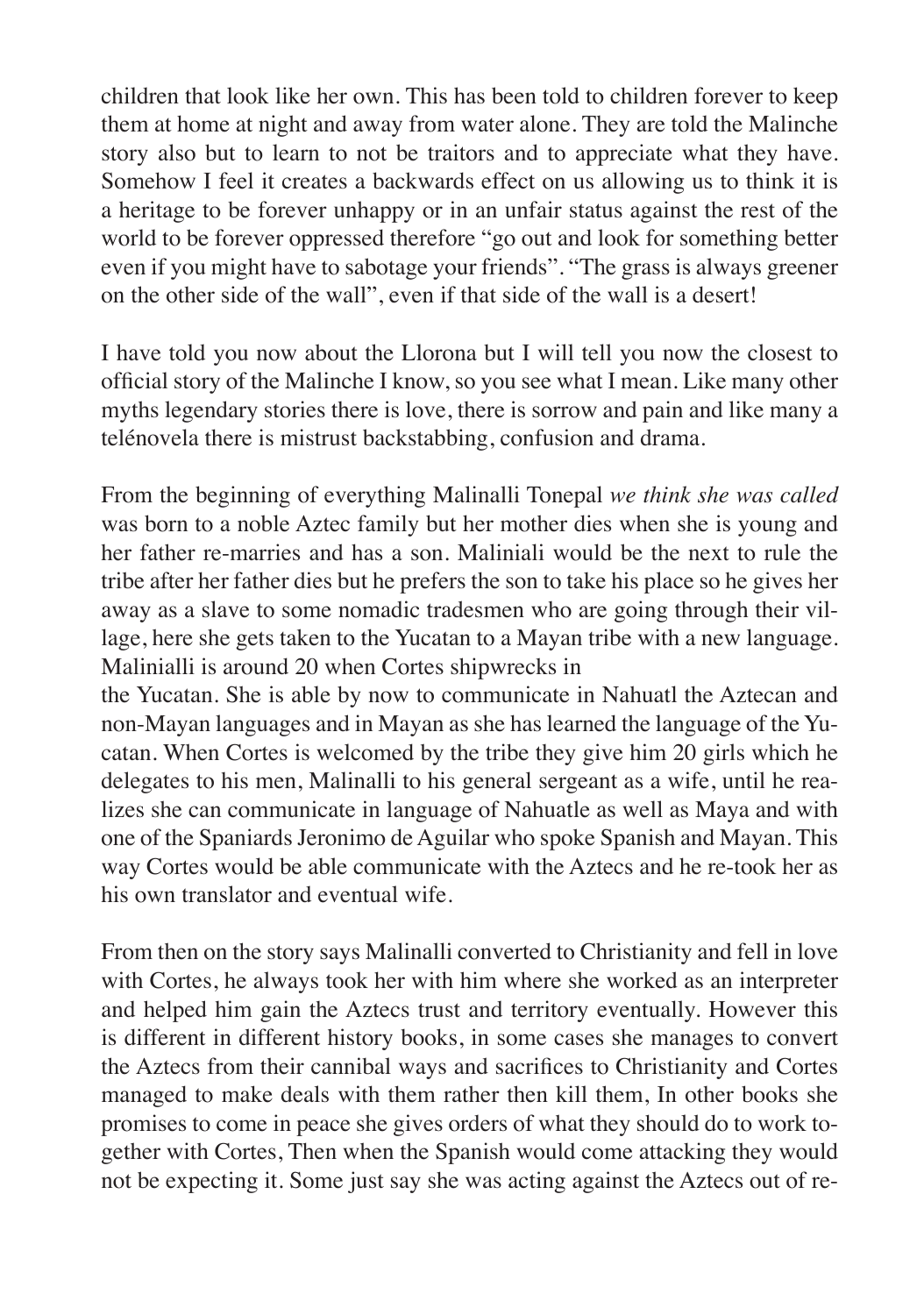venge for having given her away and she could never foresee the way Mexico would end up seeing herself then as a princess on a whiter more powerful side. Either way as we don't have the full story but in many versions, the term Malinche came about meaning one who gives up what they know to become what they don't know. Self hating or self sabotaging, trader of yourself or your own.

When Cortes had already won most of México over, his wife to be was going to come from Spain to see the "new world", he then gives Malinalli to his second in command to be his wife again, leaving her to raise his son alone, turning her into the rejected and mother of the rejected, the story teaches us that even if you can catch a bit of what is seeming superior for a moment it will come back to bite you later. We don't have a *one for all version* of this story we learn sometimes she was a traitor and sometimes she was a hero, but we also learn that she was gotten rid of eventually left with nothing.

What you can't predict will always happen. What was left over of this whole Malinche story was the nation México. So mixed up that we don't know how to really separate but we do anyway, a nation that for some reason always thinks it is inferior to the others, those that will continue to come, or that we could become, but more then anything the possibility to blame a legend woman for misfortune and unfairness rather than do something.

This is what Octavio Paz means when he says we are not all children of the Malinche but we are all children of Malinchismo. Sometimes it is greener on the other side but sometimes the others side is a desert, where even knowing it is a desert it is still better than our mountains or our own desert that we know to well. Will we still be happy in the desert because we at least have something to complain about? Because complaining is of the elite? "Then I start to believe we also want and must keep this story even if only half true, so at least we know who we are."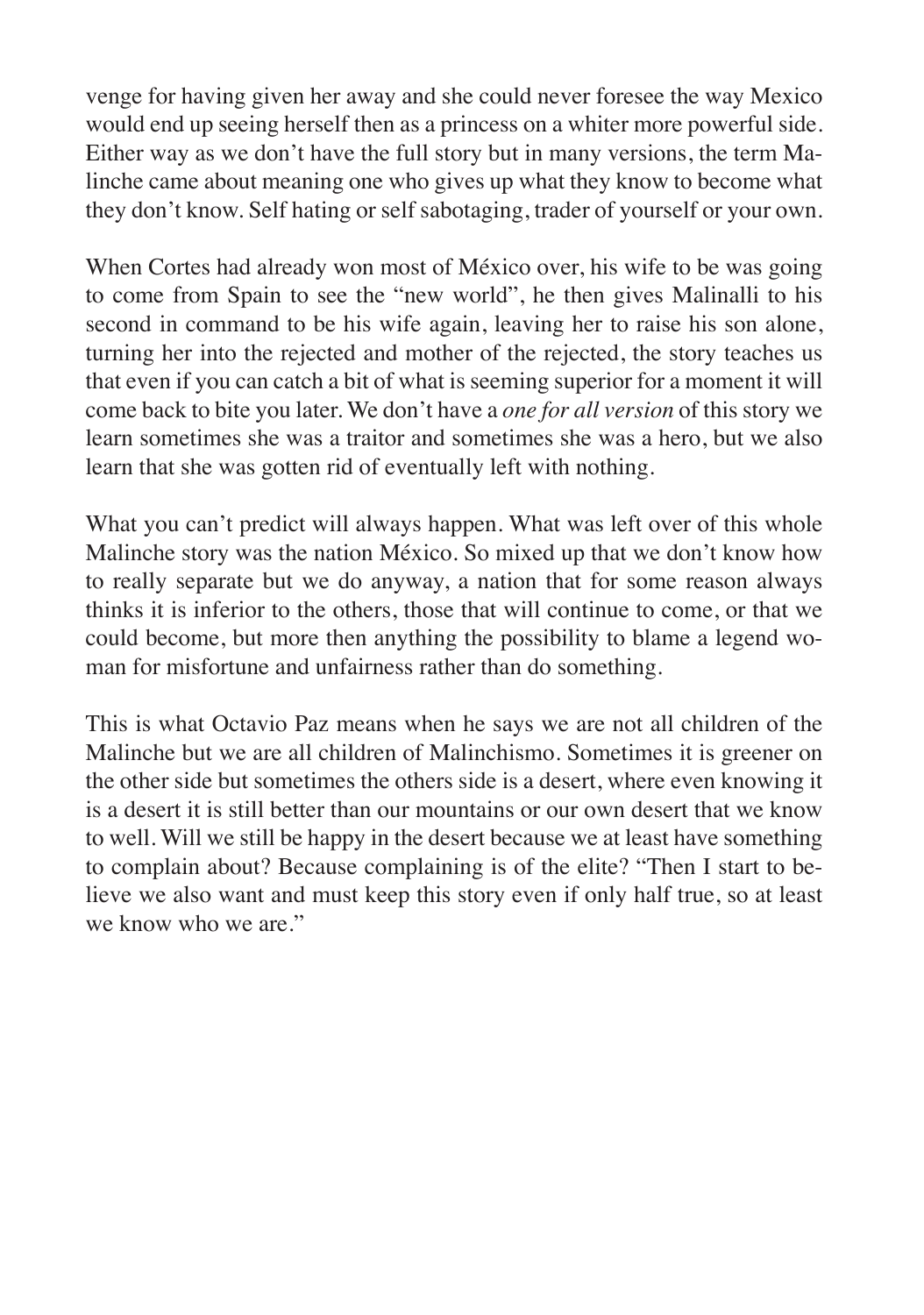I camouflage as a white flower, I don't really know how to tell you my story though or how I have arrived to this point, I think the best way is to start from the strongest part I have in my memory and go from there.

 For as long as I can trace I have been blamed for misfortune by the human being. Some say if they had never found me they would still be in good shape they say it is because of me that they've lost some of the things or people in life that they loved the most.

I must say this is all only half true but also only half false you see I never told anyone to use me as they have, this came about on their own but yes if you use me without knowing what I can do then I am dangerous! Please beware.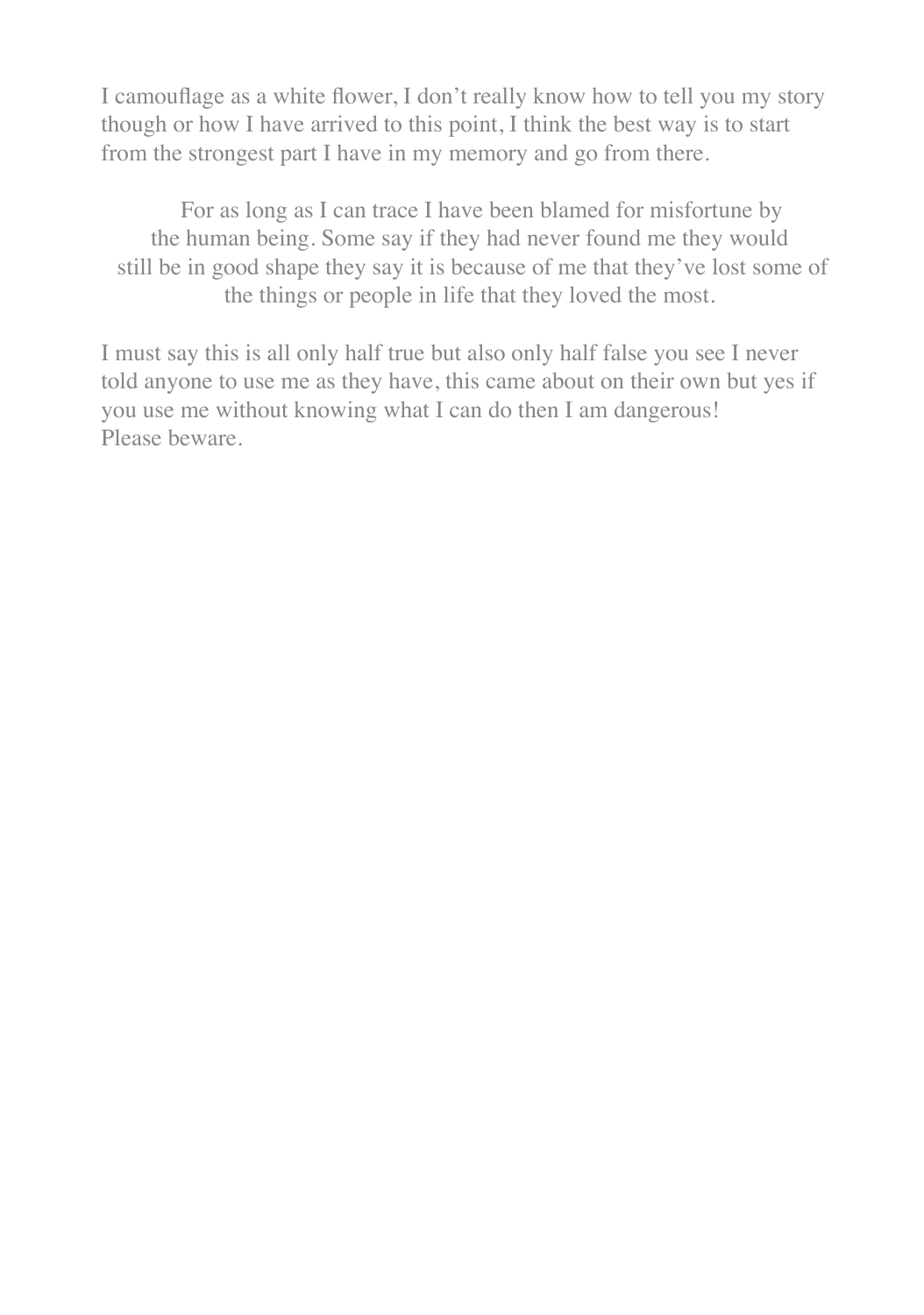I ran into a sign of home the other day on the other side of the giant puddle not long ago With my mother we always say this joke, we say one day I did a crazy thing I jumped over a big puddle you know Then I couldn't jump back again The puddle had grown too much by the time I turned back around My atlantic puddle was keeping me away She says sometimes it shrinks dry again Then I can jump across easily but most of the time it is too wide to jump and too deep to swim. When it shrinks of course, something has to grow Nothing is free in this world That is the meter that tells me If that puddle will be growing or shrinking anytime soon Well it seems to be that something managed to jump or swim across this puddle much a compared to the much much before me.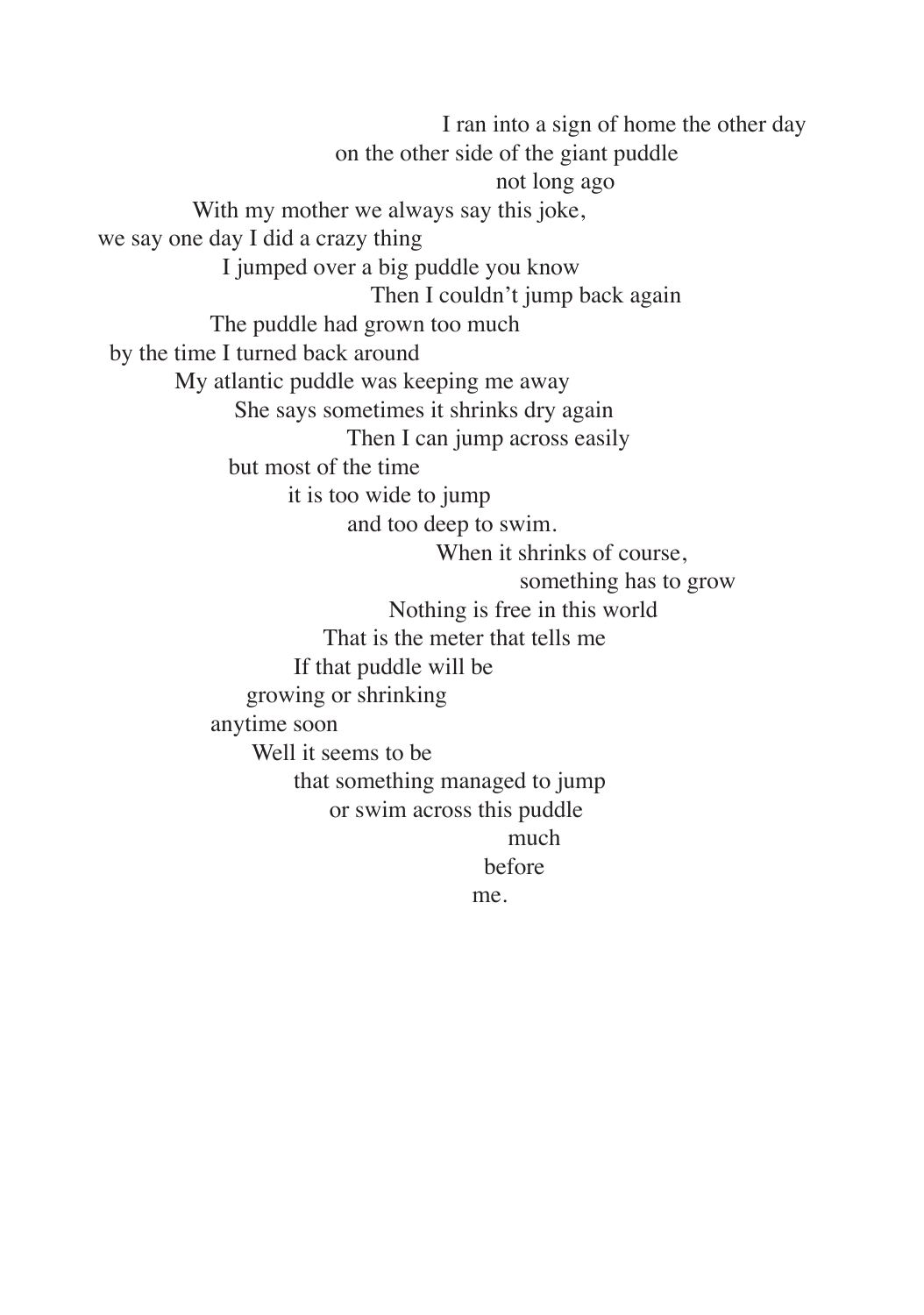I left home some time ago, a long time ago actually it was not my plan but I ended up one day drifting so far that I ended up in a new place. My family is still in my homeland and in a way there is still a part of me there, though I have also found a new home in this new land. The place I had found was kind of empty and fresh perfect for a new beginning. The earth took me in and I let my roots grow. It became normal for me to be there I only regret one thing from this adventure, this is how they used me when they found me. I realized the people there didn't know me and didn't know how I could be used they didn't know they had to be careful I can be poison if in the wrong place.

In the wrong hands I can make people go mad and I can make them addicted to power. In the right hands I can calm you down, I can get you out of a tough situation, I can save you from someone who is to strong for you. But don't over use me I can make you mad and I can make you lose track of any truth. I can make you sleep and never wake up.

In my birthplace it got difficult for people to understand me and what I do it seems few people found out how to use me well but they are not telling for free I am free I grow everywhere you should never pay for me but they have the secrets of what to do with me, don't risk finding out for yourself as far as I know I have really hurt many who thought I was just a weed. Some who sell me as a secret potion might have actually found it. But many are only inventions that do nothing, rarely am I actually in the potion you get. No one would ever risk giving me away even for a good price if they are not sure about the potion.

But in this new home it was different, they explored me used me for everything from a cleaning product to magical medicine for everything. Of course some had to pay a hard price for that but they found out what I can do that way. If only they had listend to me I have thorns for a reason! I have scratchy leaves for a reason too! I have a beutuful white flower and I bloom every day, I smell strange the kind of flower to look at in the wild but not the kind smelling sweet in your home or in your hair. It is hard to take me out of the earth my roots are deep and hold on to the ground with all the strength they have. I don't want to be picked and I don't need your care if you leave me alone I will grow I will bloom but don't touch me. I am not

predictable you see, I don't trust myself. I am not meant to be eaten or harvested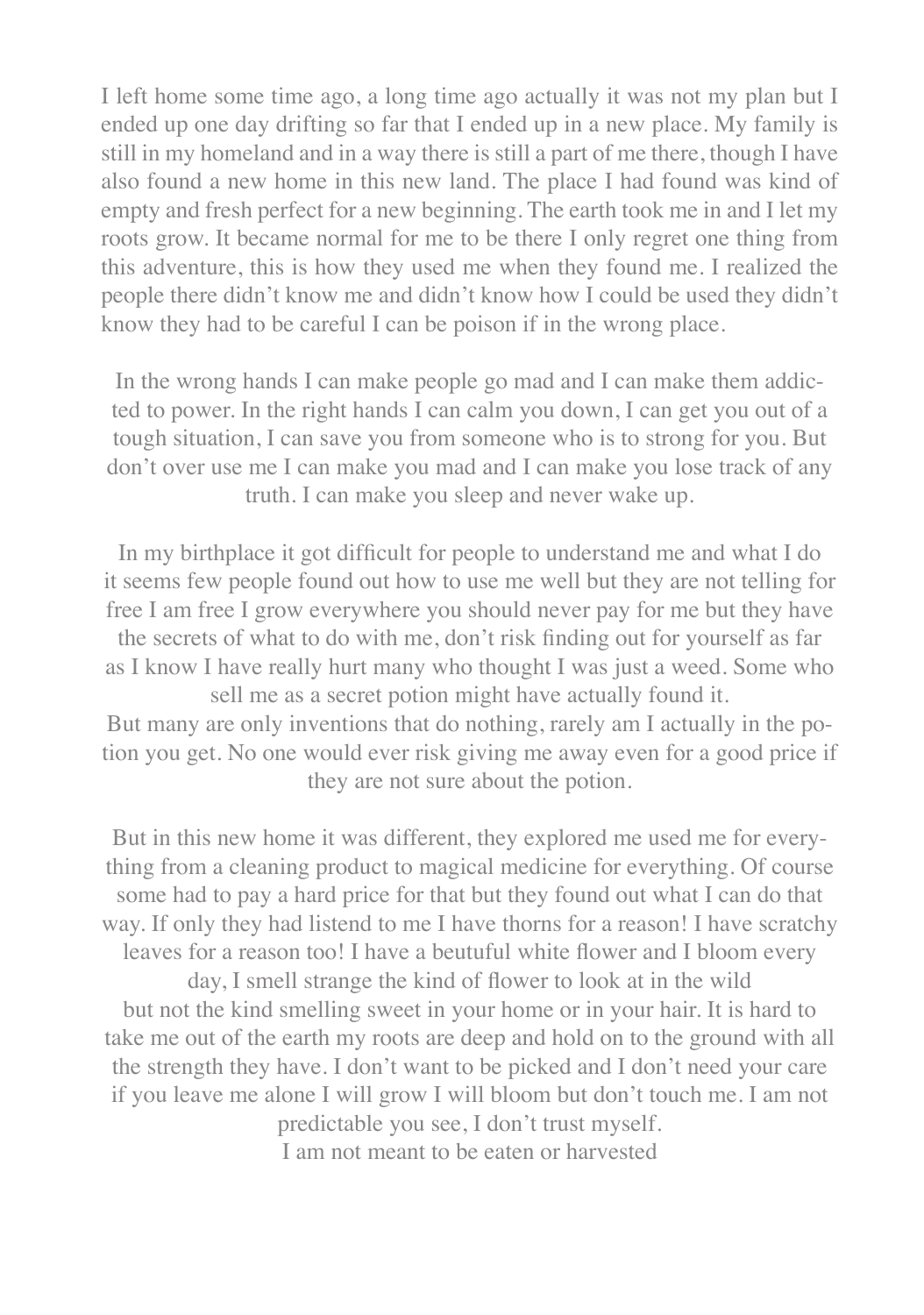I was not meant to cure I was only meant to make sleep a deep numb sleep. Droopy head they call me for this is how I hang and this is how I make you feel. But besides all my names: devils snare, trumpet of the devil, crazy weed, zombie plant, all of them people keep trying to use me to find out what I can do to or for them. I tried to make it clear why don't they learn? It is true sometimes I have helped I can heal,

but don't eat me.

You will not get in trouble for using me even though I am the culprate of many halucinations, deliriums, craziness and death permant or temporary, It is not against any law to use me. This is why I am still around I suppose, why you know so little about me too. So my last try I just say, not all flowers are usefull and not all are friendly but if you are just looking at me and I make you smile, it is fine I like to look at you too,

If you don't eat me I won't eat you.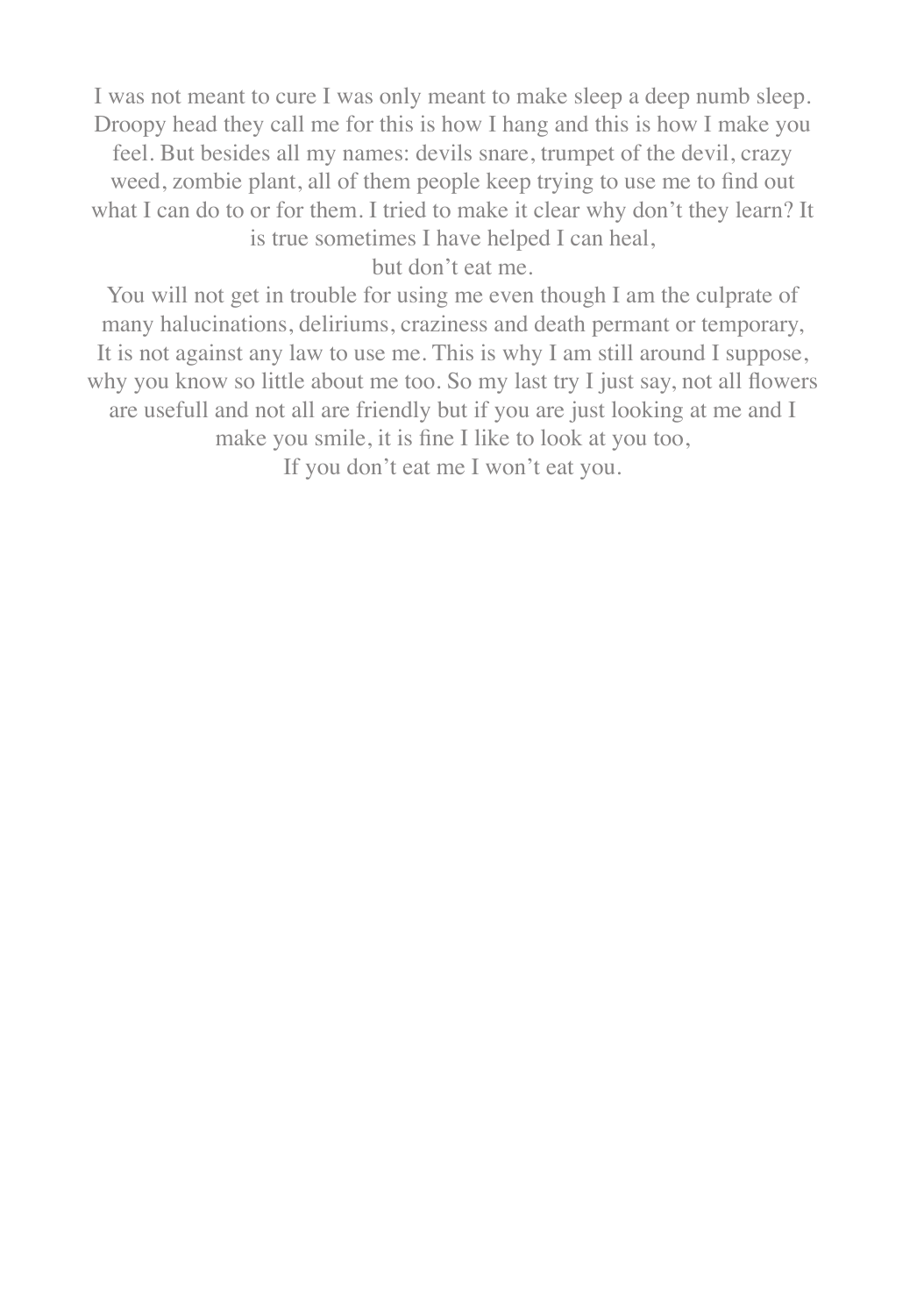It was in the land of green hills and foggy gray skies that I came across such a strange footprint in the land of a rainbow and a rainstorm a day with legends and stories at every corner. I found myself in a lovely neighborhood near the sea but the place where I found my story was in it's own spot within all of this. A field which seemed to have a past of not being crossed often but one of being turned and turned over once and again by the same feet and the same hushed words. The place was a paradox of being new and fresh with the whole future ahead of itself and being old, tired and having just too much of a past to even cope with the present. The place was large and had a wall all the way around it besides a few breaks for entrances and a few breaks where the wall became someone's house or the side wall of a school one of the openings would take you to a little church and the next one would be the one I would take to enter. Before entering you might notice on the opposite side of the road a large tower taller than everything else around with a large clock which I believe was 15 minutes off but I was not sure in which direction. Then again you might not notice this as there are two big distractions there; one is the wind that will be blowing you so intensely that if you don't keep moving you risk to blow away, almost as the wind from the cliffs of Cerro Colorado only here you risk to fly rather than fall down... Oh and here there is the gray fog which won't let you see much at all so you just keep moving.

Then even if you happen to arrive when it is a little clearer you might be hit by the second big distraction. This is where you are actually going! You will enter this opening to the wall and go into a kind of bubble a different world one of all different memories, narratives and stories but the most impacting thing at the moment is the distance between you and the building you want to enter. 200 meters of green field stand between the wall you have just entered and the building you want to enter. It reminds me of images from my childhood but I can't remember where exactly, maybe I am just making it fit to another image I have or maybe I am thinking of a book or a dream, whatever it is strangely I feel like I know this place. Once inside I noticed out the window in the direction of the entrance a set of football fields not in use at the moment, I didn't notice them on my way up but indeed this is where this story begins.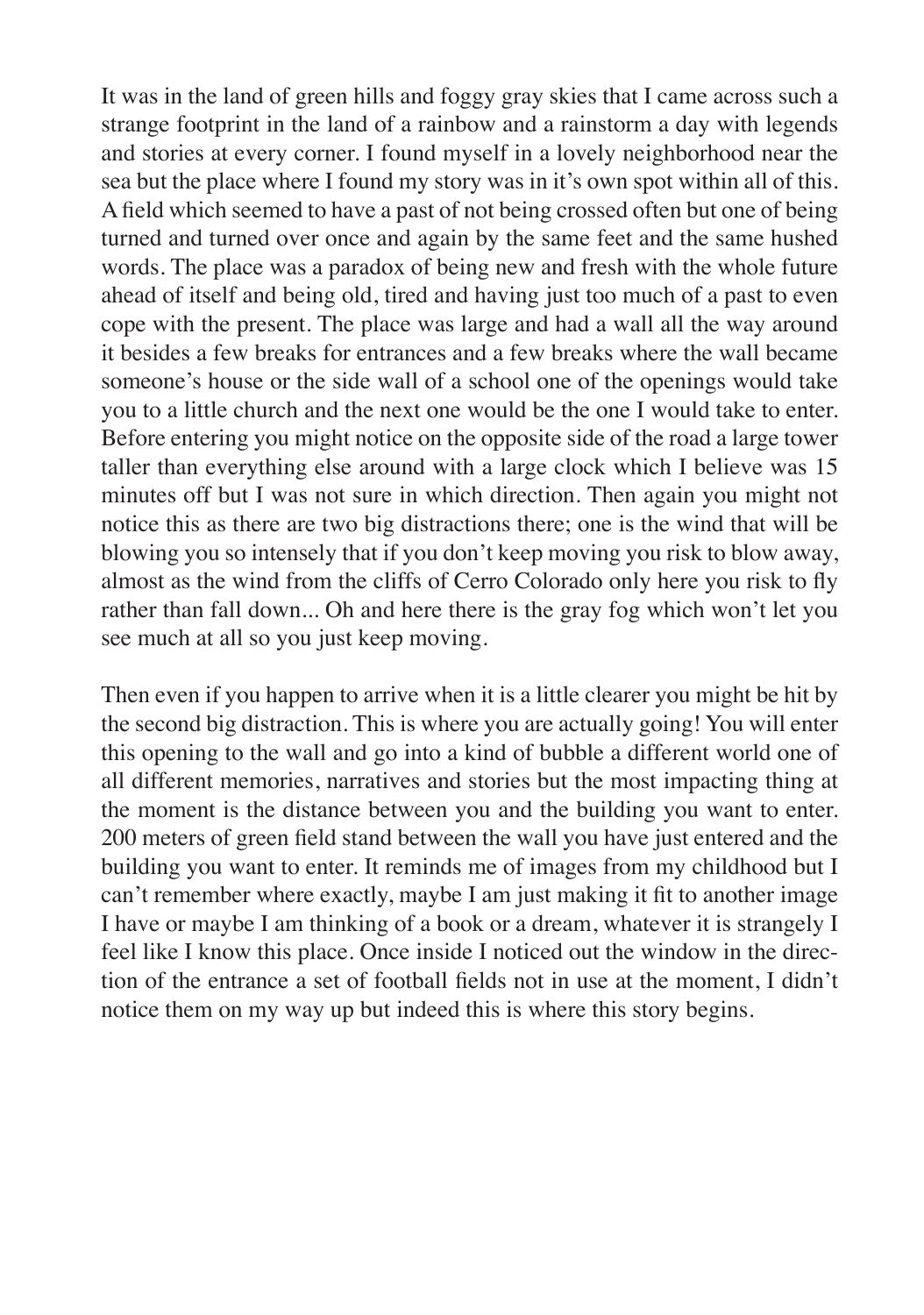"Do people play in the field with so much wind?" I asked around to people working within the walls.

"No one for now" they said " The fields are new we have to wait one year before they can be played on.

"so the grass can take it's roots" they said.

"I see", "but who plays, there are so many fields is it a school, what was there before?" I asked.

"Nothing really was exactly there before, there was a very large field of some weed, one that apparently is really hard to get rid of it, it chokes other plants and seems to be even deadly to people" said one.

"It seems there

was a doctor who lived near the patch of weeds and was using it trying to cure some illnesses of the mind, apparently it can make

you very calm if you are very tense" said the other.

"but many ended up too calm and some never recovered from such treatments" said the first.

"What was it called, why was there so much here? " I asked

"we don't know" they said "It had many names that's all we know and it had white flowers I think devil's weed" they agreed.

I went to ask elsewhere, someone who had recently arrived and had also been looking at this weed told me more about it. I found out its name was Datura or Toloache. *(but this devil's weed I knew, what was it doing here?)*

I wanted to ask the weed itself or the absence of it actually there were no longer roots or flowers or leaves but I asked the earth who had been its home for so long. Knowing I would not get a clear answer it is like asking a room where some one has just left "where did they go?" you can kind of find out if you look hard enough but you have to really look.

I came from the gulf coast my people there know me for either good or bad fortune but they all know me. I arrived here so many years ago though that by now I forgot I was not from here.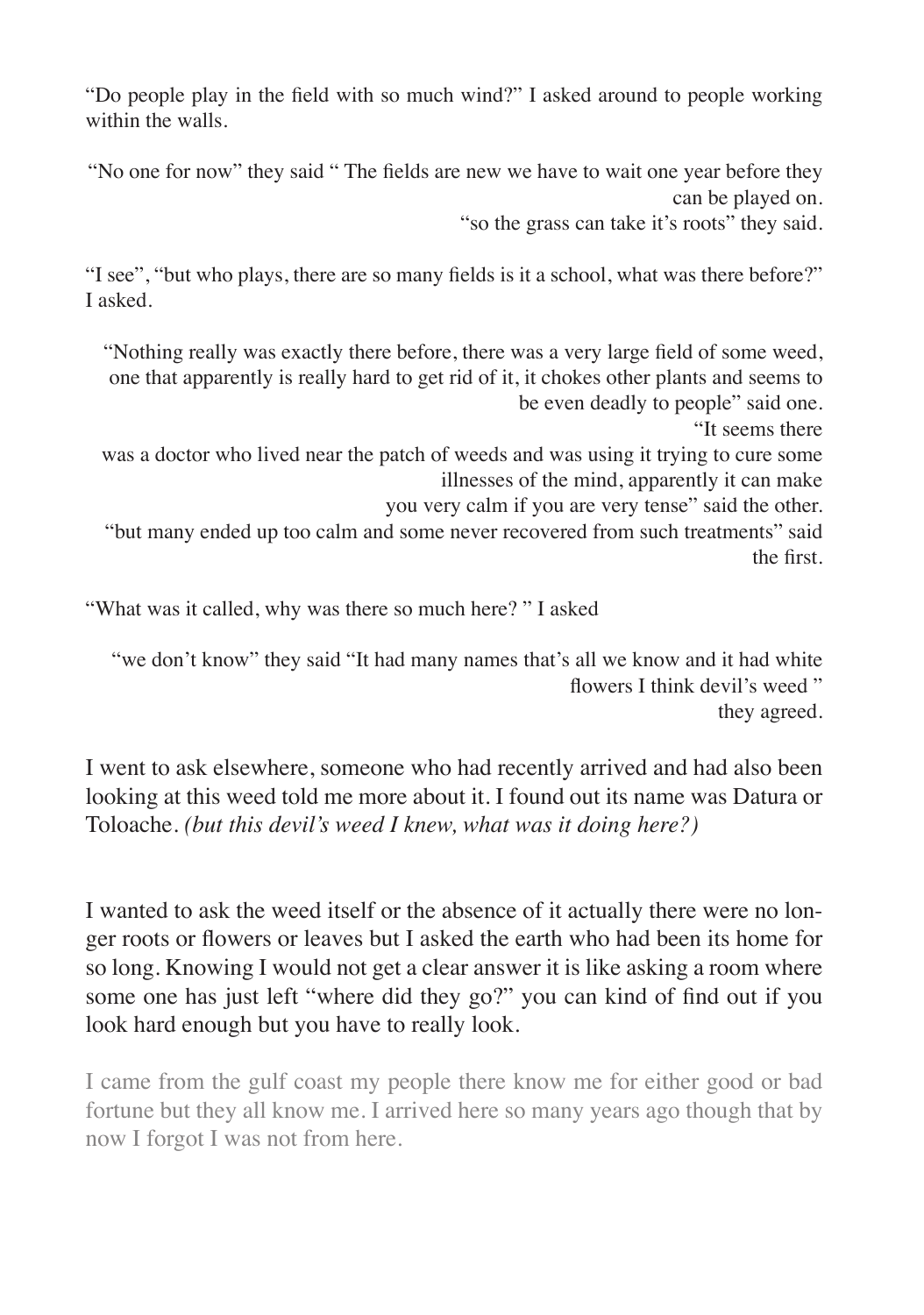I was strangly conforted by this footprint of home and hearing Toloache's name and story, something new to discover about the past. I can't say I remembered or recognized it immediately upon hearing the name but I have heard much about the *loco-weed (yerba-loca)* it's love potion was something quite whispered about when I would visit the sea villages. I was feeling quite happy to identify myself with a weed even one who has just been banished from the grounds and is an omen at home. I wondered what the recipe for the love potion was? of course being a top secret "*brujeria*" this was not possible to find however I started to think of something else a thought only, "*did they think to cloud the mind was to cleanse the mind as well? to fog it is to free it? Or is it?"* I don't know but thinking about what a doctor could have imagined before experimenting with loco weed maybe this is what he meant?

 I could find something as a mind cleansing recipe with my newly discovered weed but I don't recommend to try this, in fact I trust my sources very little and everything I could find came with a warning.

*"Can you tell me something about Toloache, Tio?"*

*"Why did someone give you toloache?" "Get rid of it if you find it it is too powerful that thing"*

*"Tio, I just found it in europe! But they are trying to get rid of it, it is a pest here they call it Devils Snare but it is the same as the one you know I think."*

> *"Ahh, don't look into those things, it is to strong, this is a good name for it, it is a witches plant that one?"*

*"Yes, Tio, tell me is it true in the south the women put this in their husbands food ? To control them so the man won't leave?"*

*"I am afraid it's true from Veracruz and more south yes in Yucatan or in Merida this area there is too much toloache "la Trompeta del Diablo" they call it (devils horn). But I tell you this never happend to me, the only time I had it was by mistake." "Ok, I knew I was taking it, it was in a tea but this was too strong you know, I thought I was stronger. I thought it would just help me relax, ouff, I was a zombie for days you go crazy inside you can't control your body you can't explain anything about what is happening to you you are just there but you might as well not be, you think you are dead."*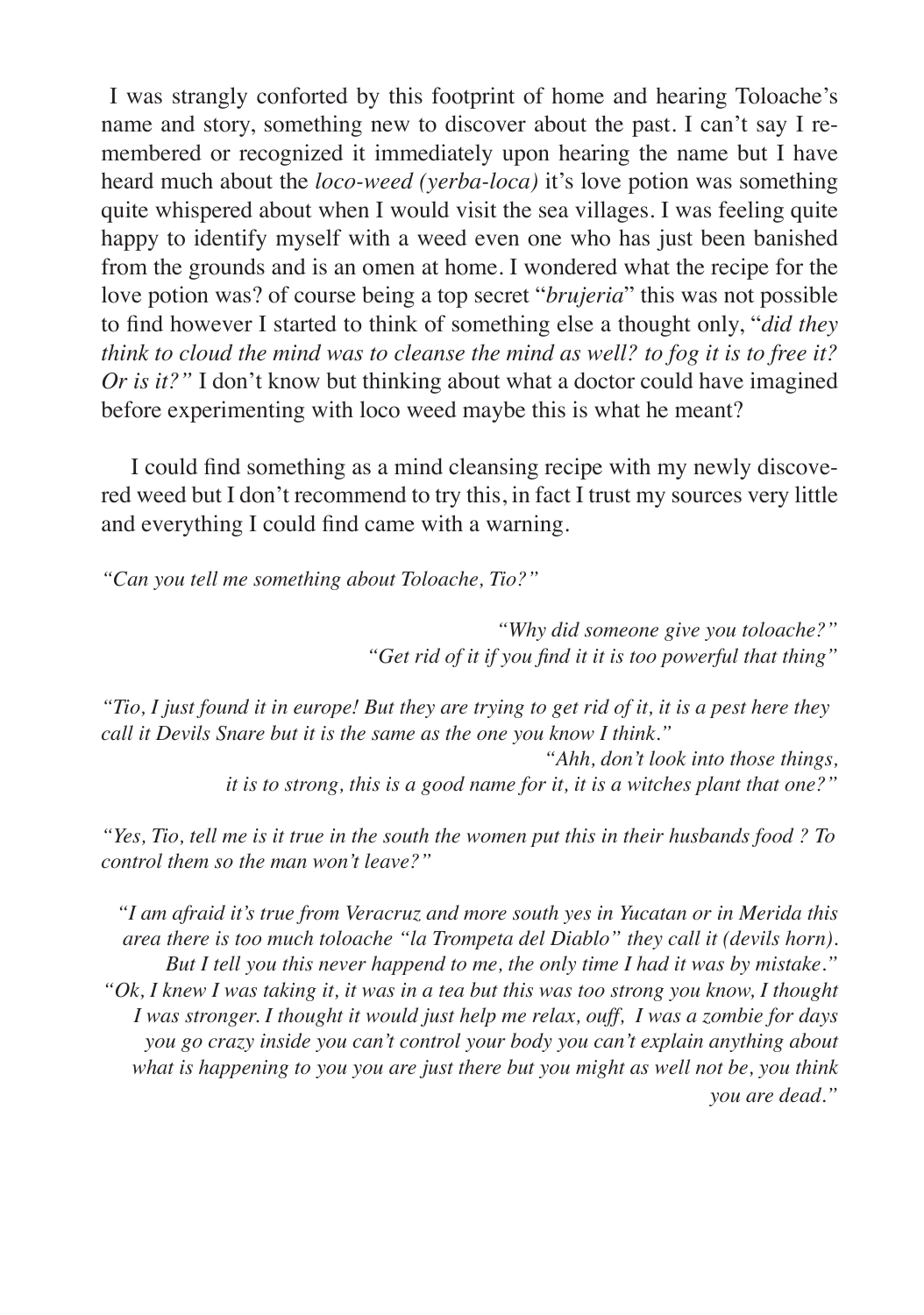Recipe to cleanse the mind \*as found not tested or recommended. Preparation instructions and precautions:

Three days before you would like to perform this ritual you will need to fast allowing yourself only raw roots and warm water at night before sleeping. You need to keep calm and do simple corporal exercises and go outside in the fresh air as much as you can, your body should be healthy and almost empty.

Then you need 4 whole seeds from a Toloache Datura plant plus 3 of his leaves, (plant has many other names to find it by) 1 handful of Fresh Mint. -*Yerbabuena* 1 handful of Rosemery. -*Romero* 3 tbsp of clove oil. -*Aceite de clavel.* Grinding tools Mortar and Pestle. -*Molcajete/Mecatl.*

First take the leaves from the rosemery, mint and toloache with the seeds, place them all in the bowl and grind them with the stone after you let them soak in the clove oil for 12 hours, then grind again untill it becomes a kind of paste. When your body is prepared to take this potion \*see preparation above you can take 1/2 a teaspoon of the mixture and place it at the bottom of a tea cup then cover to the cup's rim with hot water. \***Don't stir!** but wait for it to steep it should turn into a dark honey or molasses color, by this time is should also by cool enough to drink. You must finish this cup within 15 minutes of the first sip. And allow yourself a full day with a relaxed schedule plan to be alone this day so the full effect can take place to many tasks can have a reverse effect on the mind leading to hysteria, schizophrenia or a number of other things. But please don't change these proportions not more than 1/2 a teaspoon.

\*Even a few drops with food gives an effect but that's another potion,

## **caution always, too much is very risky!**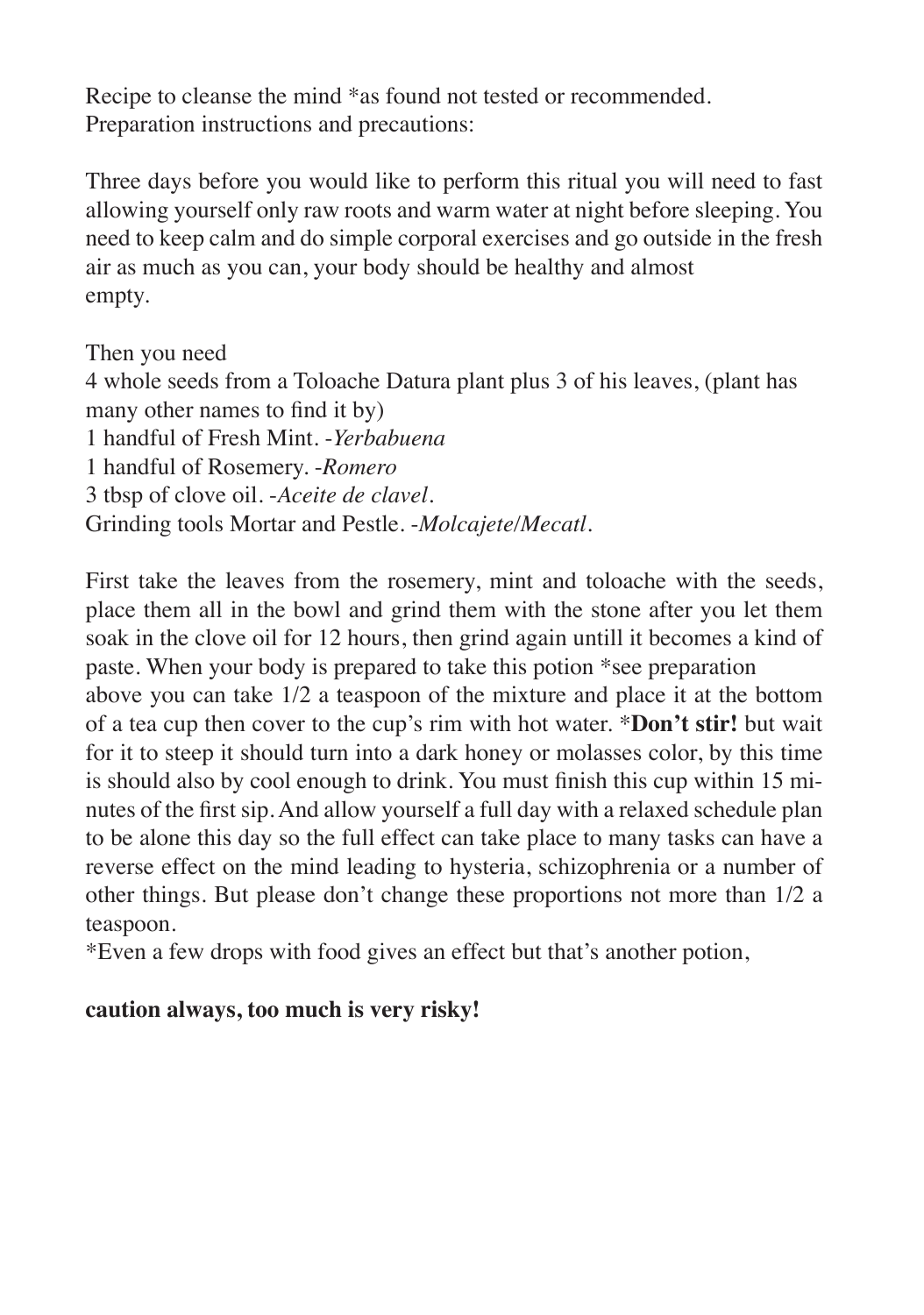*"why does anyone use it then?"*

*"well the witches started to experiment with this a long time ago they said the soul could leave this way and the body stayed so it could go back to a different world to a past life or to the underworld to visit recently lost loved ones. They started to use it as a cleansing tea before such spiritual travels but you can imagine the results, you can't skip steps or add new rituals to old rituals It would never work.* 

*Many were coming back with such horror stories of their experience explaining that the weed was locking them in their bodies and not letting their spirits travel or letting any clear thought go through,* 

*slowly they started to lower the dosage of this tea and*

 *realized it was useful for other situations as the*

*love potion or control syrup, realizing if you gave a few drops of this to someone they would become very passive and calm.* 

*The witches started to make this potion and sell it to whoever wanted to take control over a person for example a woman who was worried that her husband would go out at night or leave her for a new woman or to gamble, but also to calm the nerves of loved ones, violent family*

*members, nightmares of children or so on it was said this in a small dosage would just make people sleepy."*

*"Tio! but did people know it was used on them?"*

*"well I personally think people knew just as you can smell a lie you can smell poison but somtimes you let it go only here sometimes especially around the 50's it seemed to be very popular and you would hear all the time men say that their wives were poisoning them with toloache but not only the wives, anyone! so people would be found in relationships that they could not explain or multiple relationships at a time explaining that they must have been under a toloache spell for a long time and they had no idea how this happend how they found themselves in such situations.*

*Toloache can maybe be usefull sometimes when you need to escape it helps when you want to control a person or your own rage a small drop can help stay calm but those who use this too much in the idea of love and control,* 

 *Ay mija!! They have not understood anything about love. Those are the kind of witches you can't trust as well, you can't find a solution and then create a problem for it. You I think we were just not meant to eat the flower, maybe it was meant just to be a flower."*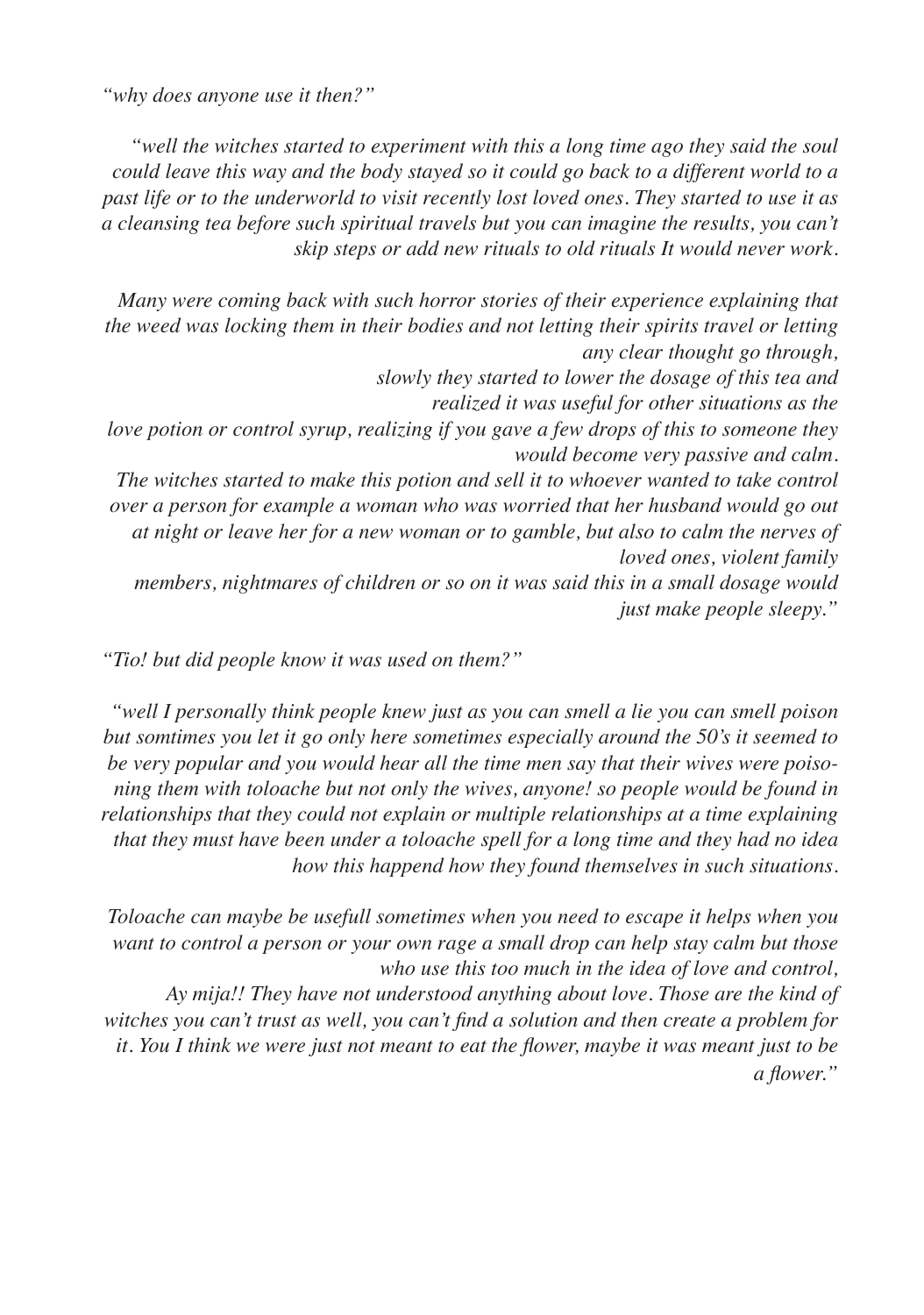I decided from a the recipe for cleansing the mind I could fabricate one for cleansing a place combining two recipes and adding some rituals from the place I wanted it to work on. Based on a few memories I have and some recently learned possibilities I know that for cleansing a place there has to be something from the place involved, it works better if you are physically there and of course if you believe it will work. So the recipe I could manage to make goes as such.

Before the action of cleansing ritual you will need to pick a bouquet of "devils snare" let this bouquet dry in the sun forget about it and only come back when the drying is done.

Now you need to gather.

1. One White stone. (small enough to move with ease)

2. Many other stones any shape color or size but that come from the place you are working with. One for every inside corner of the place

3. Wash each stone individually for 15 minutes each in a body of natural water (if not available then the freshest water possible)

4. Now place the white stone in the center on the location or the place you feel the heaviest presence of that which you want to clean. Place all the other rocks in all the corners in the location.

Now you take your dry bouquet of devils snare close all the doors and all the windows of the place and light the weeds on fire, as it goes out let the smoke fill the space you can walk around so it has an even cloud. Once the weeds are no longer smoking you can open everything let this cloud disappear taking everything heavy with it. Now to make sure nothing is left and nothing comes back pick up all of all the stones take them somewhere far away and bury them, this must be a place you will never return to so choose a place you don't have any attachment to and don't pass by often. This is the end, now your place is ready for a new memory.

I have to say I am not sure if it works but have quite a strong feeling it must if we follow all the steps and think that anyway, that this could be possible. \*In any case I think that is all we need to begin.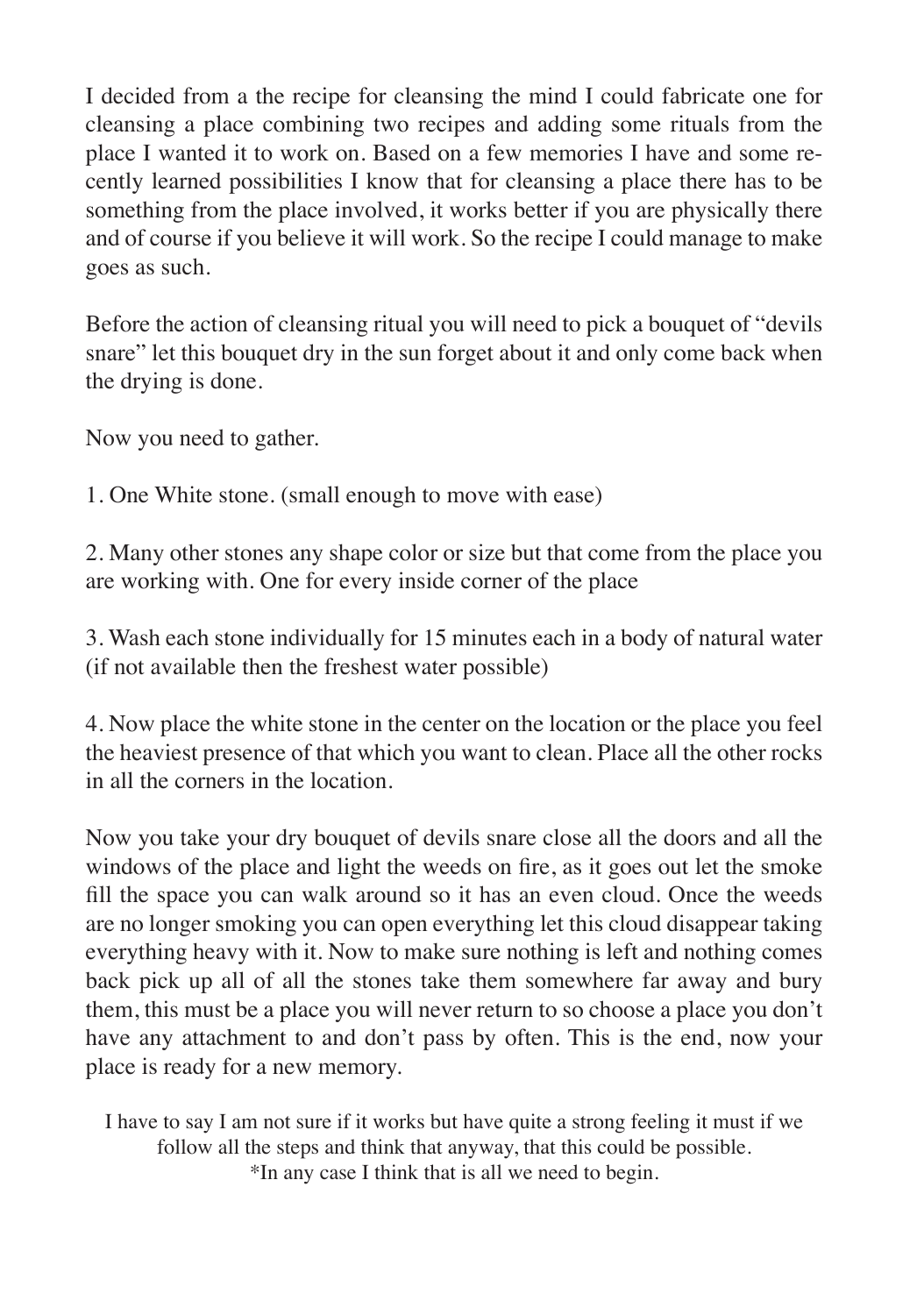Somehow this is not the only plant story that went over this giant puddle and back, only the one I think of now has a slightly different effect on the body. I heard a new version this old story from a dear friend very recently even around the same time that I was rediscovering the datura. I think it is worth telling it now especially with some recent discoveries of some old rituals. During the *conquista religiosa* - The spread of catechism in the country there were many plans and decisions about what parts of the original culture could stay and which would have to be changed to fit into the new religion.

Most rituals and beliefs managed to fit into the new religion in some way, but there were others who simply had to disappear and one way besides outlawing them was simply to erase them.The logic was if knowledge or traditions didn't get passed down then they could't be repeated and they wouldn't survive in the next generations and if people protested just let them protest anyway one day they'd get tired.

> The story of *Amaranto and Xochilosquitle*, Of Little dogs and Pink Flowers.

The story goes around saying that in the time of the crusades the catholic friars burned many sacred *codices* which are something like a scroll or a map called codexes they would be used to tell stories, remember recipes, teach rituals and explain traditions as well as tell prophecies. They would be kept normally in the temples of the aztecan gods where only the aztec priests could read them and record new ones. But there were also ones that stayed with families recording personal traditions and secrets or stories these would be passed down carefully generation to generation. They could be on hides or wool cloth and painted with dyes from the earth around, this is how later we could find out from where exactly they came from.

 It seems most of these codexes were burned by the church as the azteca temples were becoming new churches. Anything that would keep the memory of a past religion or beliefs had to go but to distroy completely was too risky perhaps they might lose any followers if they distroyed everything at once. For some reason some of these scrolls were kept as treasures secretely archived in the Vatican in Rome.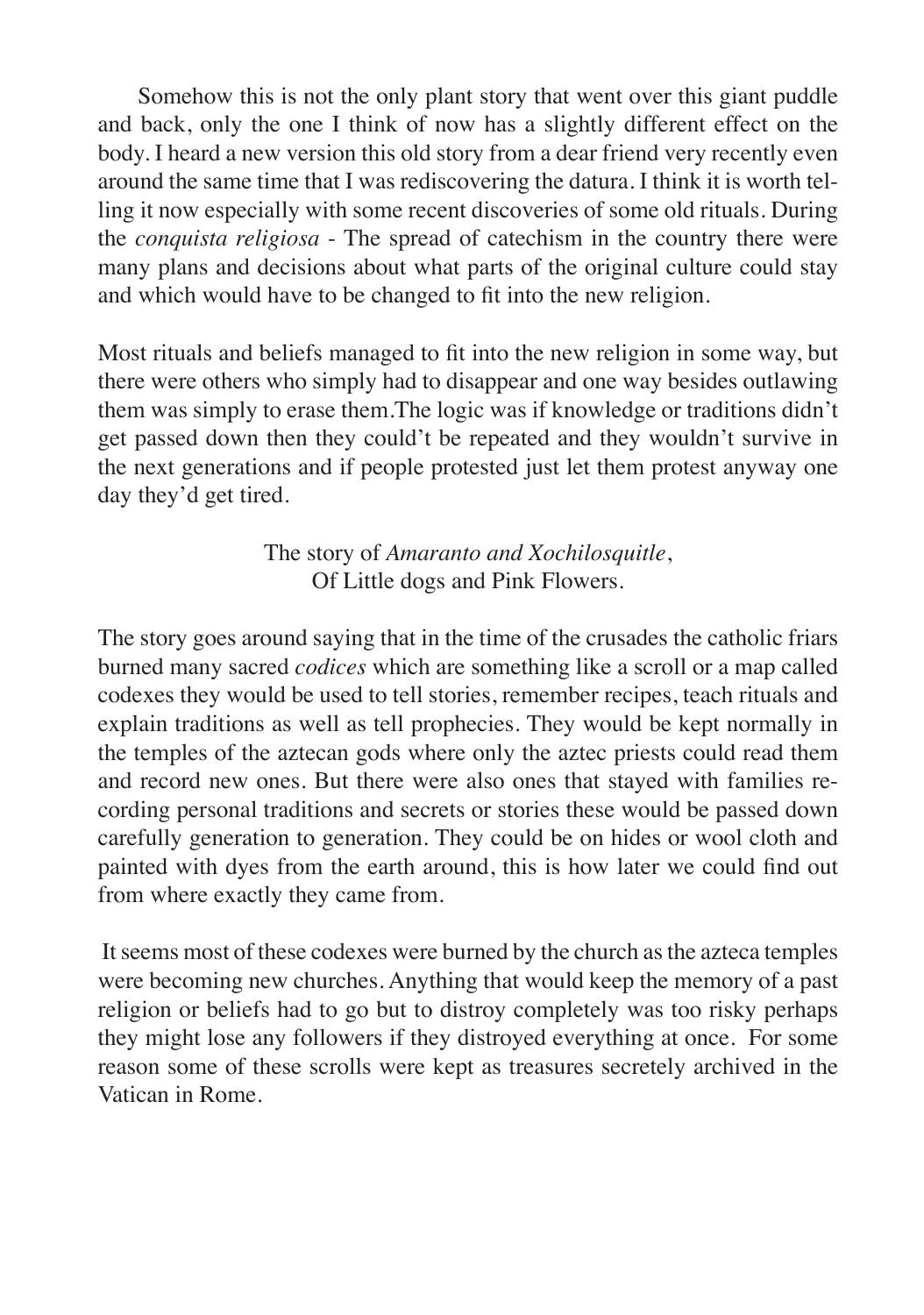Some say so it was so one day the culture could be studied with some distance. Some say before the burnings those scrolls were given as a gift as the ansestors hoped by giving them over they would find a safer home already forseeing the end of their own society and safety of their heritage.

In 1985 Pope John Paul II visited México for a second time this time bringing back with him 2 important scrolls that had been kept in the Vatican archive. The scrolls were in perfect condition and in full color as if someone had made them that year. They had been copied in 1985 by british anthropologists and the copies have already lost their color a few years ago, while the original ones can still be read today. It is said that they had a secret about a plant that was also outlawed and burnt away this plant is called Amaranto a grain growing from a plant that has bright pink flowers the color of *Rosa Méxicana*. When the flower dried you could collect the seeds and this would be part you use. The collection of the seeds is celebrated with a kind of dance where the collectors stomp on the branches to separate the seeds from the stem the dance is called "*La Alegria*" (The Joy) named for the rhythm that is catchy and puts everyone working in a cheerfull mood stomping in the same rhythm and thinking about what they will cook with this amaranto.

According to the codex and according to a few other stories I heard amaranto used to grow wild in large fields of pink flowers and then it was cultivated by the aztecan preists. It seems this plant has a high nutritional value and gives a big energy boost with as little as a teaspoon, very much the counter effect of the Toloache Datura.

The indigenous society kept this food as a sacred food only to be eaten in cerimonial rituals or given as an offering to their gods this is why the amaranto fields had to be distroyed and the knowledge of them hidden. However amaranto did not disapear completly it is still found here and there in wild patches it grows on the foothills of mountains in the outskirts of cities and is sometimes found in flower bouquets but no one really knew untill recently what to do with it and the habit to keep it for sacred events or as

a high energy food had completly vanished. Today you start to see amaranto being cultivated again but very few people know about all of the benifits this plant can give.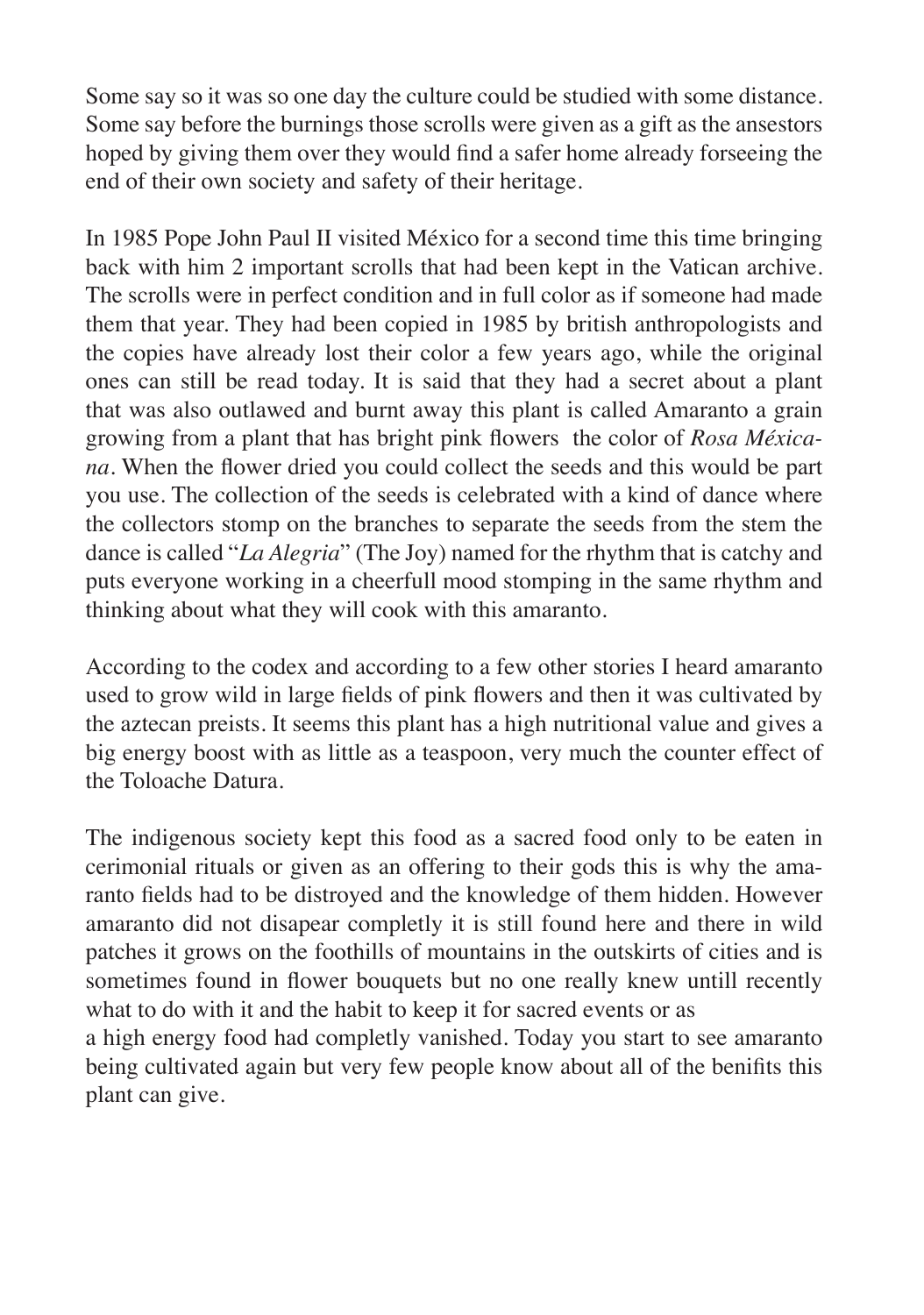Growing in the cracks and outskirts we find hiding a little patch of bright weeds little flowers that seem to turn into wheat.

In the sun she turns from pink to gold and her seeds heaven hold A few in hand keep us alive yet little plant she struggles to survive.

She asks the wind to send her far that she my grow again for another year

Her name it means "the one who doesn't wilt" this is her promise and will fight to keep true and if you consume her she will unwilt your soul

> her only wish is to continue her path her job and her journey giving warmth and giving joy

She has been outcast and burnt away they hoped she would never return but the wind was kind to her and blew her to a new home she took new roots and spread again like a naive child hiding in sidewalk holes and parking lot cracks

> hoping one day she would be looked at again lost her fame but not her beauty waiting and waiting she does to show her sweetness

> > Amaranta wilting not disappear not.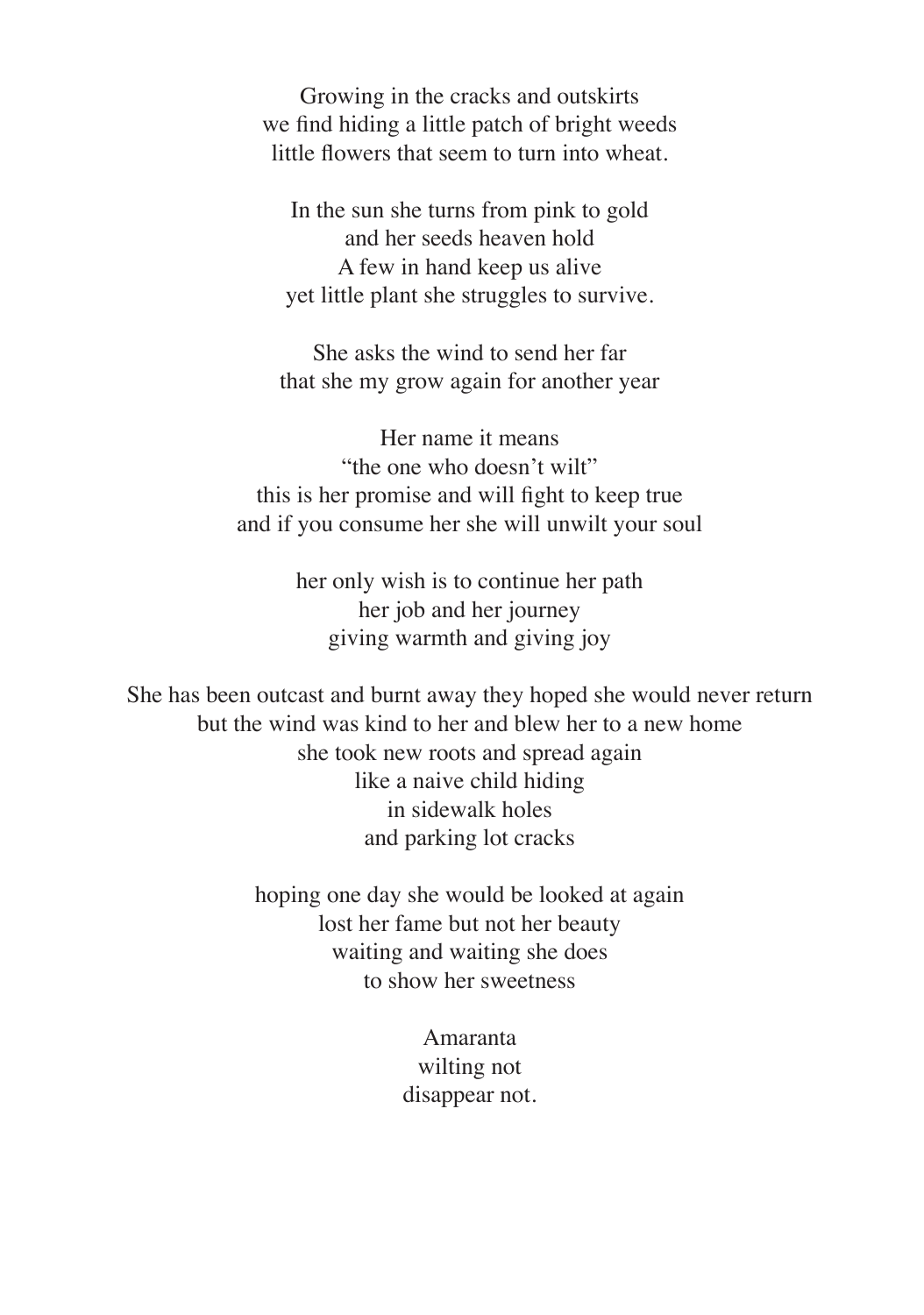The second codex was even more surprising than the last.

This codex they say is about the dogs.

We have a dog we all know going by the name of Itzquintli. This word that now used to mean little cute one or short one, originally is the name of a tiny little hairless dog about the size of a Chijuaha but completely hairless so he is kind of pink in color with hair only on the head this hair is also kind of pink so it looks like a shaved Chijuaha with pink cotton candy as a hat. Well this dog I must say we ate it. I know this sounds horrible but it is a dog that for some reason got bread for food. Although this practice lowered very much and the Itzquintli is more a pet now than anything still in rural areas he might be dinner. Well it seems this second codex at least explains something talking about the same dog but by the name we use rarely now *Xoloitzquintli* apparently not used for food but was used mainly in ceremonial sacrifices to the god Xolotl who was represented as a dog-headed man almost in a skeleton state. The brother of the feathered snake Quetzalcoatl, Xolotl was the Tolteca and Mexica god of all things related to life, light and death. He would chase the sunset and would guard the sun as it traveled through *Mictlan* (the underworld) every night he would make sure it made it up every morning without interferences from the underworld spirits.

 It is said that Xolotl created the xoloitzquitli dog from the bone that gave all life this dog he gave as a present to the human world so that they would have a companion during life as well as in death a guardian in both cases. Though eventually the aztecas started to believe that eating the animal as a sacred food would help them have better understading of both life and death they started to breed this dog as food. I knew this little dog was still eaten not that long ago but I never new any sacred ritual around this food choice.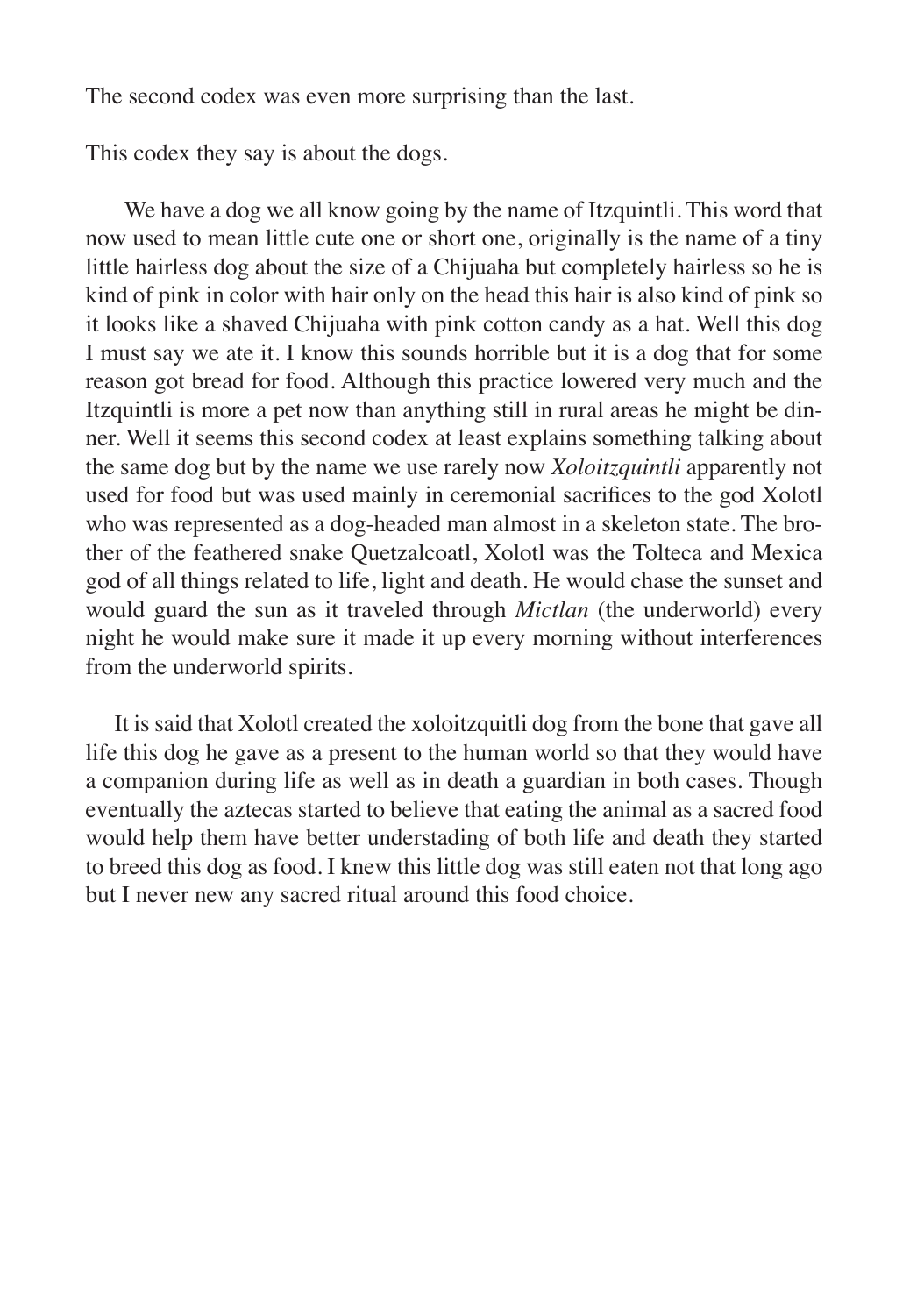In the Nahuatle Axolotle is a second name for this god translating to water-dog but this is also the name of a small water reptile who has a character simular to a dog. I am not sure which came first or if he is connected to the god Xolotl, it is just said that at one point during th creation Xolotl became an Axolotl to try to hide, in any case it is considered a great blessing to cross the reptile if you walk in the desert. Apparently he can hold secrets or messages from those who have already left the human world but this confusion doesn't surprise me as one of the greatest powers Xolotl had, was to transform himself into any creature he wanted, this was his way to escape sacrifice when needed.

 In the ancient practice a little Xolotl "xoloitzquitli dog" would be sacrificed in ritual and buried with the dead to help the souls find their way through the underworld generally this was the family's pet who would have been the companion during life and would be the guardian during death traveling through the underworld to arrive well to the other side. In the surviving codexes from the Mayas as well as the Zapotecas Xolotl is depicted holding a torch known as the one who could give light and show the path. People also used to ask the little dog to help them transform when they too needed to escape hoping that he would turn them too into a strong

Maguay tree (honey-cactus) like he had done for himself during the creation, but maybe this interpretation of the little dog's role happend because of the missing codex explaining the role of Xolotl and the xoltizquintli dog.

 Few stories about the Xolotl did survive despite the burnings of the codices and the loss of the practice in keeping the xoloitzquintli dogs, some Zapoteca or Mayan families have still their own codexes recording burials with ancestors with their own xoloitzquitli or with histories of gifts granted to the family by Xolotl for example being saved from near death experiences where Xolotl had lead them out of the underworld. For others though he has an ominous presence in their ancestry where he is better known as the god of the death and threat.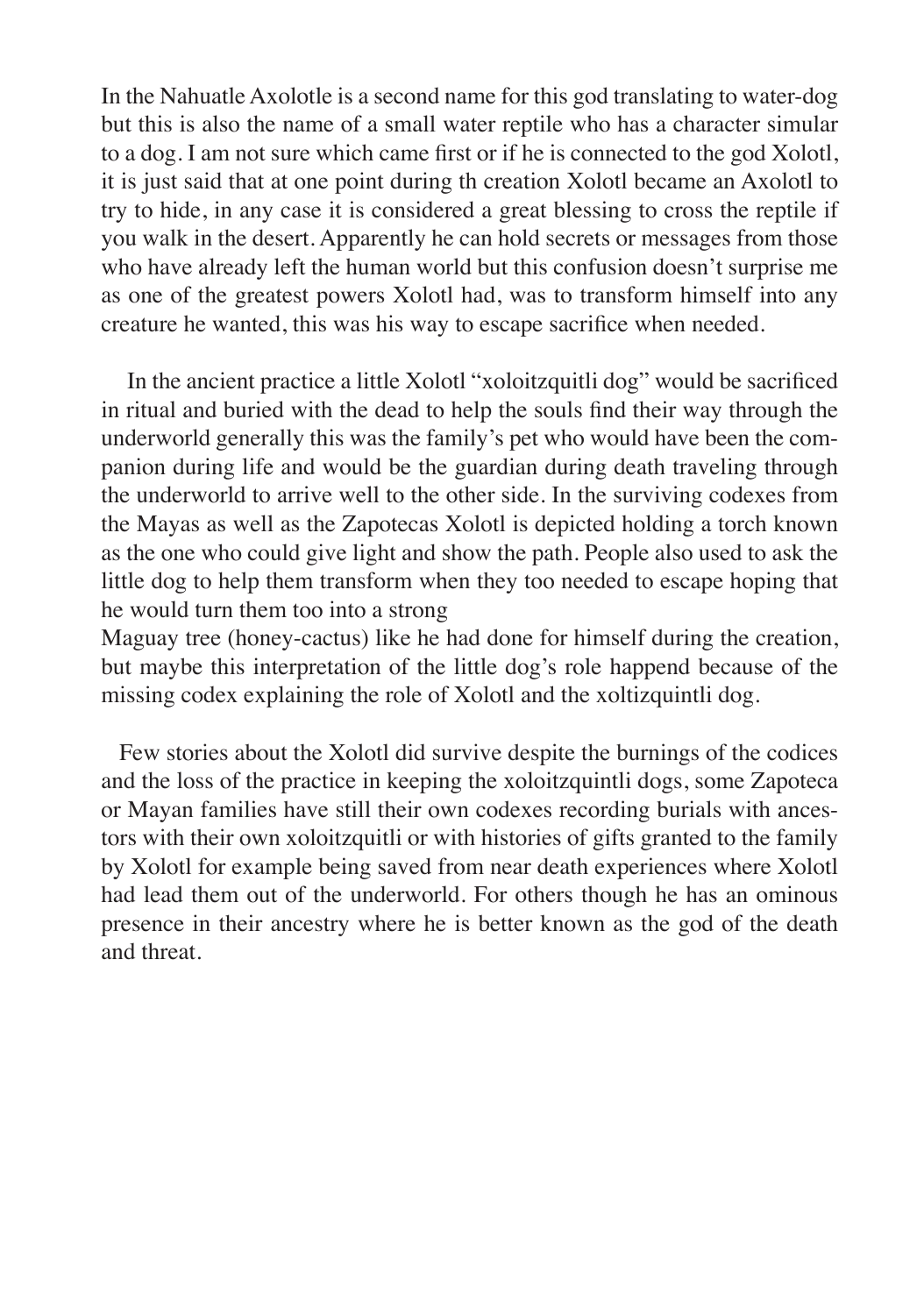I heard a stories about Xolotl but I never heard the same one twice. It is even difficult to find any complete story about him unless it is the story of the 5th sun which is not really only about him but about us as well.

Without the moon he dances, the dance of most laughter. The dog who howls all night lamenting over his good fortune. His heart rejoices every morning as the spiralled shell is blown. His hard night is over as its echoes wake up all the souls. He takes care of them while the underwolrd becomes a home around them he watches over them while the night consumes them lighting the way with his torch. While during the day he rests he must stand in the side shadow of his twin Quetzalqoatl. His pride and his ears are wide awake again at night leading the sun to go around yet another turn. Thank you Xolotl for the first light of Tonatiuh every day is brought by you.

In the old myths it is said that Xolotl was the only god who was against the creation of man and against the sacrifice of the gods to create the 5th sun. It is said that the gods tried many times to create the human but had failed so much that they were ready to give up. Xolotl was not interested in creating humans and was afraid they would distroy the earth, but the time of the gods was ending and they had to leave a trace, someone who would remember them, a way they could continue to live at least in memory, but they had failed so many times before.

On their first try made the earth with the sun -Nahui Ocelotl- by the sacrifice of the god *Tezcaltipoca* (Jaguar spirited) but he was much stronger than the people and they all were destroyed by giant Jaguars that roamed the earth.

The Second sun -Nahui Ehecatl- was made by the sacrifice of *Quetzalcoatl*  who controled the wind but his wind was too strong that the people hunched over everyday, and went into hiding in the trees so often that they turned into monkeys.

The Third sun –Nahui Quiahuitl- was by the sacrifice of the god *Xuihtecutl*  (god of fire) but this ended with horrible fire rain so hot that mankind turned into birds to avoid contact with the burning ground.

The Forth sun was by the sacrifice of *Chalchiutlicue* -Nahui Atl – (god of water) but this ended by too many floods every time it rained, so the people turned into water living beings to survive.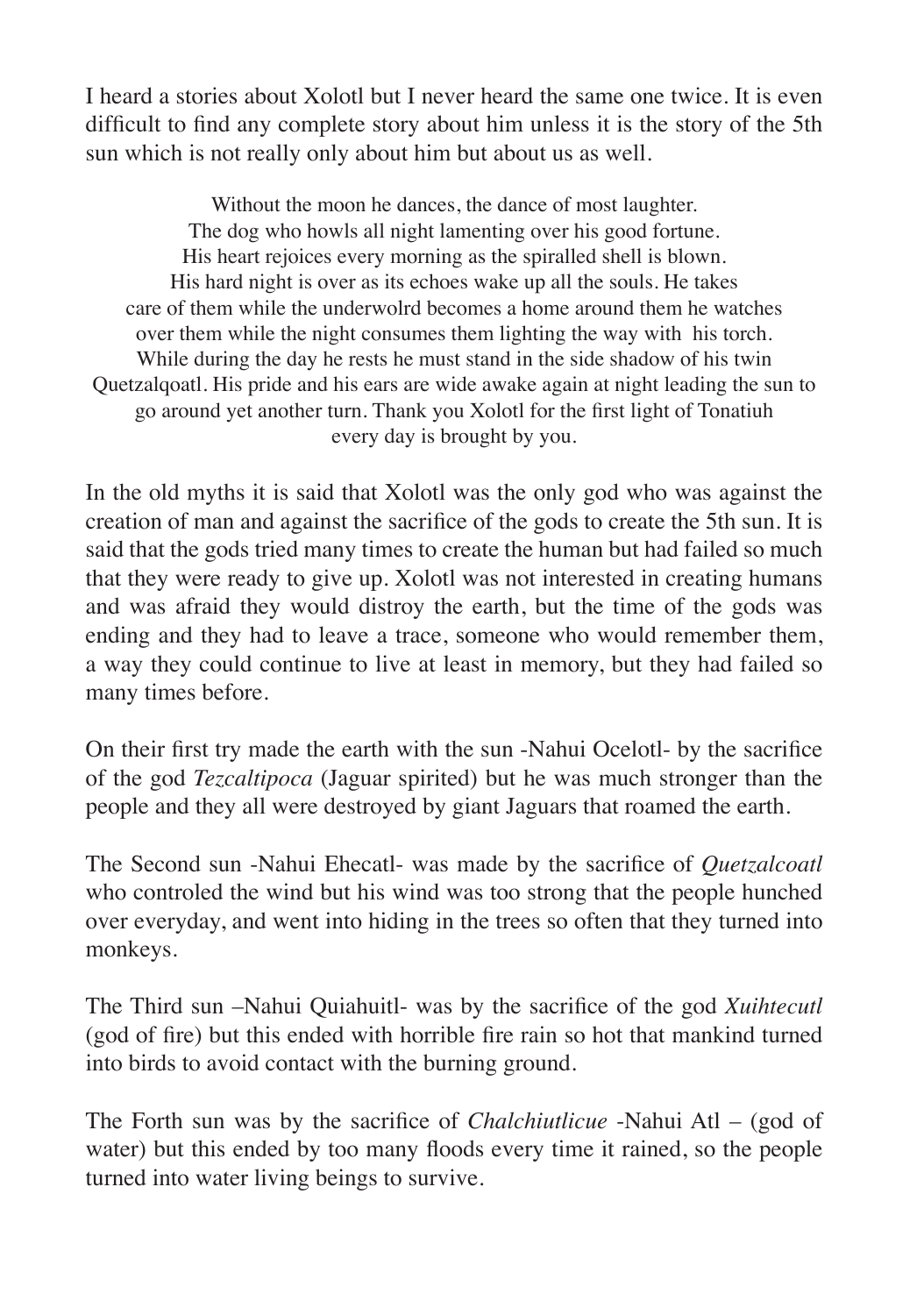About to give up Quetzalcoatl decided to try one last time he wanted to create man out of the sacred bones of his ancestors so that man would be smarter and live longer a man that could think for himself to survive, he also thought that this time they all had to sacrifice themselves to create a world with balance and movement. They decided to do this one at a time after creating the first new humans.

 One by one they went each one becoming a different part of the earth's movement Ollin but when it came to Xolotl he refused to die, he instead ran away turning himself into many different things. For a long time he hid as a Maguey tree but when he was found he turned into the water dog Axolotl only here was where he was finally caught and killed in sacrifice. However this stalling held the world static for a while and needed a push to start moving. The wind helped push the moon and Xolotle was given the job of guiding the sun, he then was given the job of guidance for the lost souls of the underworld where he eventualy started to care about the humans, and he sent the gift of the xolitzquitli dog to them as a companion for life and death. Although there are many different twists and versions of this story, this is the version I like to hear the most whenever I am told the tale of the 5th sun.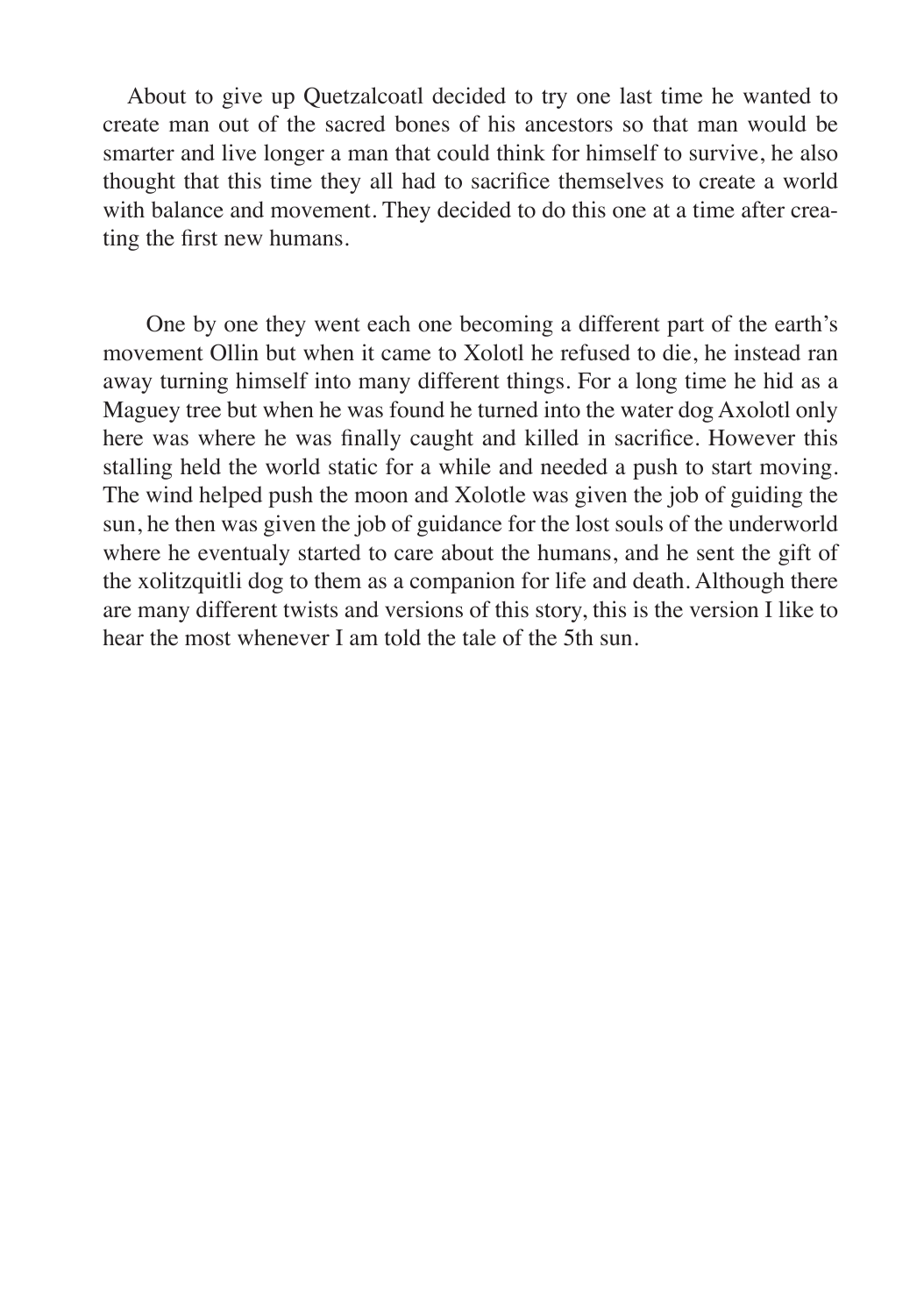Amoxtli-Libro-Book Amatl-Papel-Paper Tomin-Dinero-Money Kali-Edificio/Casa-Building/Hause Chantli-Hogar-Home and the Chantle-Pueblo-Town Yevatepetle-Cuidad-City Tepetli-Cerro-Vally Koto-Camisa-blause Temachtlikali-Escuela-School Yeyatle-Mar-Sea Amoxtikali-Bilblioteca-Library Tetl-Piedra-rock Atl-Agua-Water Ejekatl-Viento-Wind Tlali-Tierra-Earth Pokli-Humo-Smoke Tletle-Fuego-Fire Itsak-Blanco-White Tlitik-Negro-Black Chichtic-Rojo-Red Xoxktic-Verde-Green Xuijitic-Turqueza-Turquoise Nextic-Gris-Gray Xochil-Flor-Flower Xilo-Maiz-Corn Pitzcuak-Flaco-Thin Komojotic-Lila-Lilac **Kostic-Amarilla-Yellow** Mostla-Mañana-Tomorrow se-uno-one ome-dos-two yei-tres-three naui-quatro-four mauli-cinco-five Atlaneyolo-Puro-Pure one Mochilistli-Conocer-To know/To Learn Xochikuikatl-Poesia-Poetry Tlasonali-Musica-Music Tokotl-Me llamo-I am called Yolilistli-Alma/Espiritu-Soul/Spirit

Tepostli-Fierro-Iron

Uiliayan-cielo/Mora el Espiritu-Heaven/Home of the Soul Yuali-Noche-Night, Tonatiuh-Sol-Sun Tonali-Luz-Light Neluayoltl-Raiz-Roots Auikyaui-Vagar/Viajar-To travel/To wonder Nehua/Nehuatl/Ne-Yo/Mi Ser-Me/I/ My Being Tokli-Brotar-Bloom Itokli-Costumbrar-To Grow Acostumed to

Toka-Semrar-Sew

Choka-Llorar-Cry Toka-Sembrar-Bury

Kochi-Dormir-Sleep Temeki-Soñar- To Dream

Niquillamiqui-Recuerdo-Remember Niquilcaltua-Olvidar-Forget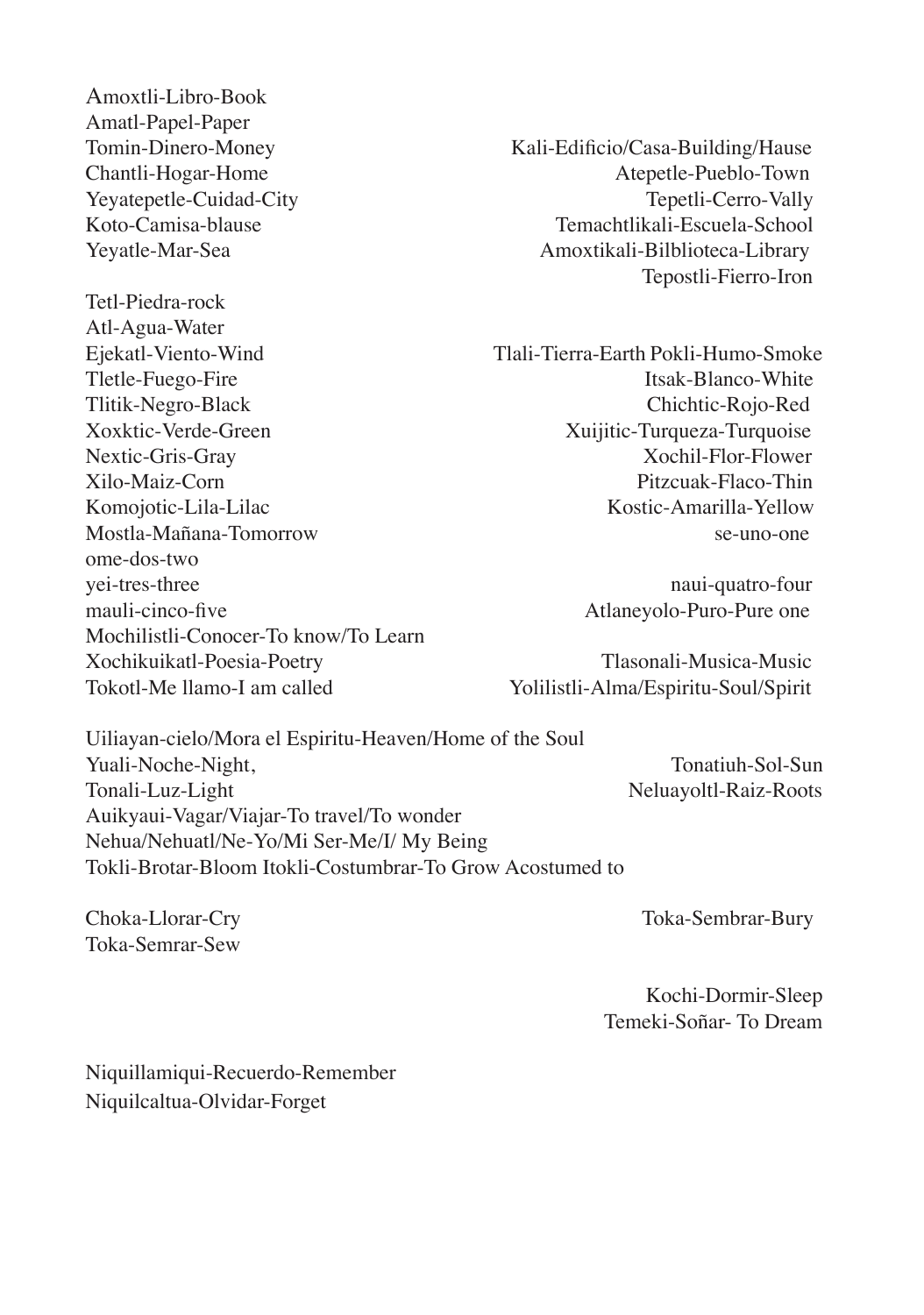We say for one to learn something new one has to forget something old, but what is old enough to be ok to forget? I wonder sometimes in terms of language who has decided that this will be language of this place and for how long?

 Do all the people agree with this language and if not what was there before? What did the ground speak I mean? And what is language to us anyway? Does it have such an importance in who we are? As an individual does it make a difference what you speak? As a mass would we speak at all if we didn't have a language uniting us? Then if it can unite us it can also divide us, but besides this it can create us. I wonder what the first words uttered sounded like and why did it seem natural to call something whatever it was called for the first time? There is something natural to us in our mother tongue, about the sound of every word that we almost never question.

 So much of our character is linked to how one expresses through language and the same goes for a group large or small. Those who can camouflage well in other languages are those who are able to adapt so well in the language that their character also changes and lives in the limbo of different characters inside of one. This might happen as the sounds that one needs for other languages travel differently in the body than those of their mother tongue, to make those sounds one has to hold the mouth or even the whole body differently and this can make character change. As everything that is going on to express outwardly is also happening inwardly, you would still be you but a different version of you with another language. Sometimes it is not only about the sound or embodiment of the language but also the mentality or logics of that language that make you change. I mean the emotions, even if we try to translate a word we will never fully understand it until we hear used it but even hearing it we need the emotion connected to it to be able to understand otherwise that word just remains a sound.

 The more one starts to learn a new language the more he realizes there are some things that are just not exactly translatable, this is where one makes mistakes thinking he has understood or said something clear but there is just no way to understand the meaning without the proper knowledge of the language then we end up talking in circles to arrive to something we could just say with one word. One of the greatest phenomenons of learning a new language is also understanding the deeper meanings of the words you are saying in the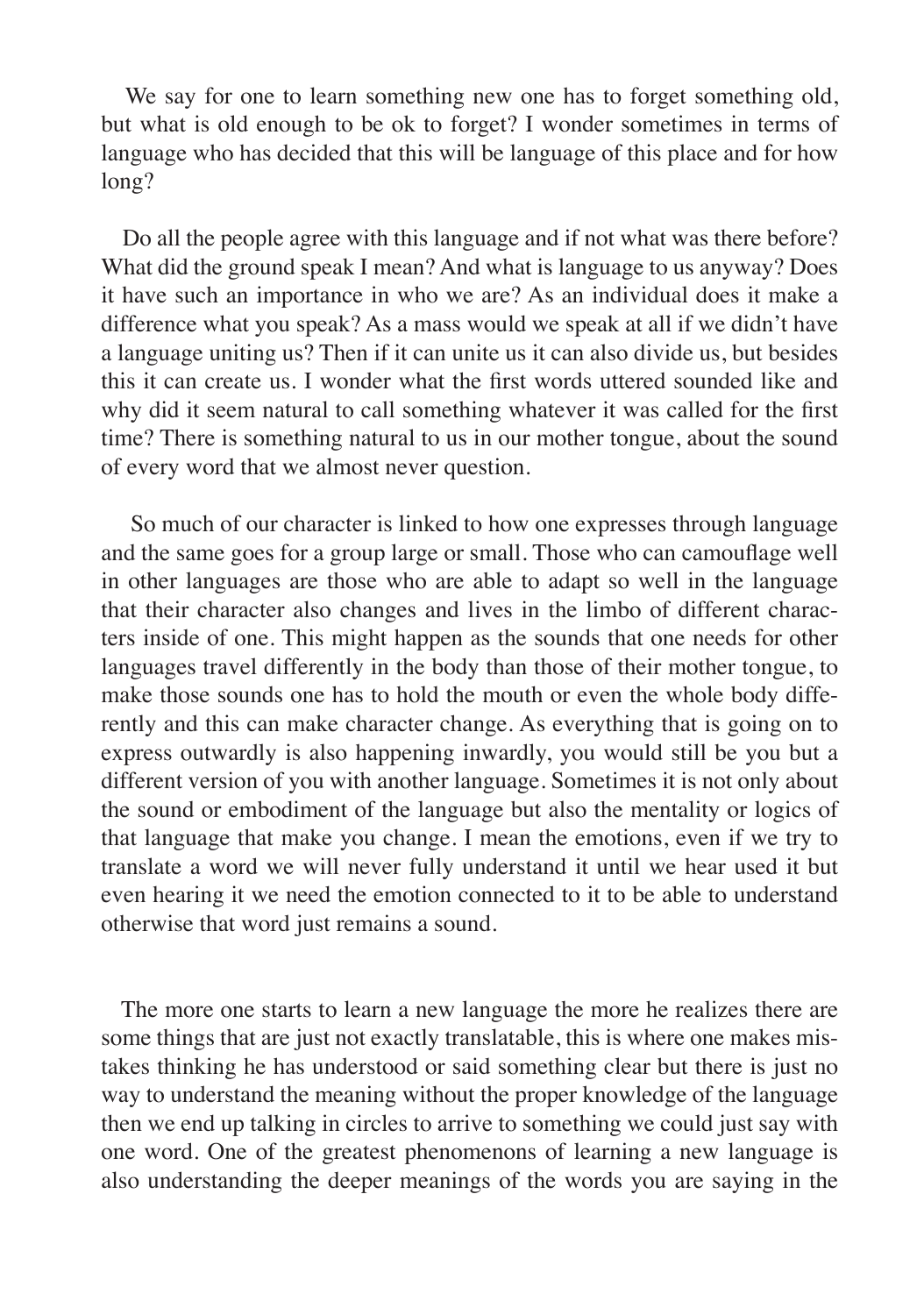new or in the mother tongue. One could find home in a language that was not his mother tongue if this language spoke better what he felt. Just as one can find home when hearing for the first time after a long time, his mother tongue spoken near by. I wonder if one can ever become a stranger to his mother tongue, like becoming a foreigner to his motherland?

 Then one would re-learn all of the nuances and even beliefs in a new way, he might even disagree now with those beliefs.

 There are some beautiful words in different languages that personally I love because thy mean different things at the same time like in Nahuatl the word "Toka" means both to bury and to plant into the earth. There are many words like this that sometimes I think I understand in my own way and they say better what I want to say than my own language could, I think it has something to do with growing up as a *pocha* child. Let me redefine this word for you in case you had a pre-standing definition already, *Pocho/a*: one who has multiple mother tongues and constantly thinks in different languages to express one thought, completely belongs to more than one culture but also kind of to none at the same time.

This can be useful but also strange as not everyone can follow their thoughts and then only other similar people can relate.

Then it comes to my mind that language is not only about words but also about thoughts or experience. Finally we are kind of all multiple mother tongue speakers naturally and are able to understand each other on levels that words can't.

Then thinking about this I wonder again "what is so important about the mother tongue that makes us create culture around it, or what is strong enough anyway to create a culture?" What do we need to tell a story? Maybe smells are a language too? Like cooking or dancing.

Can silence be a language? Not everyone is fluent in silence but many can share it. Then again silence only makes words more powerful when used and some of us really still need words.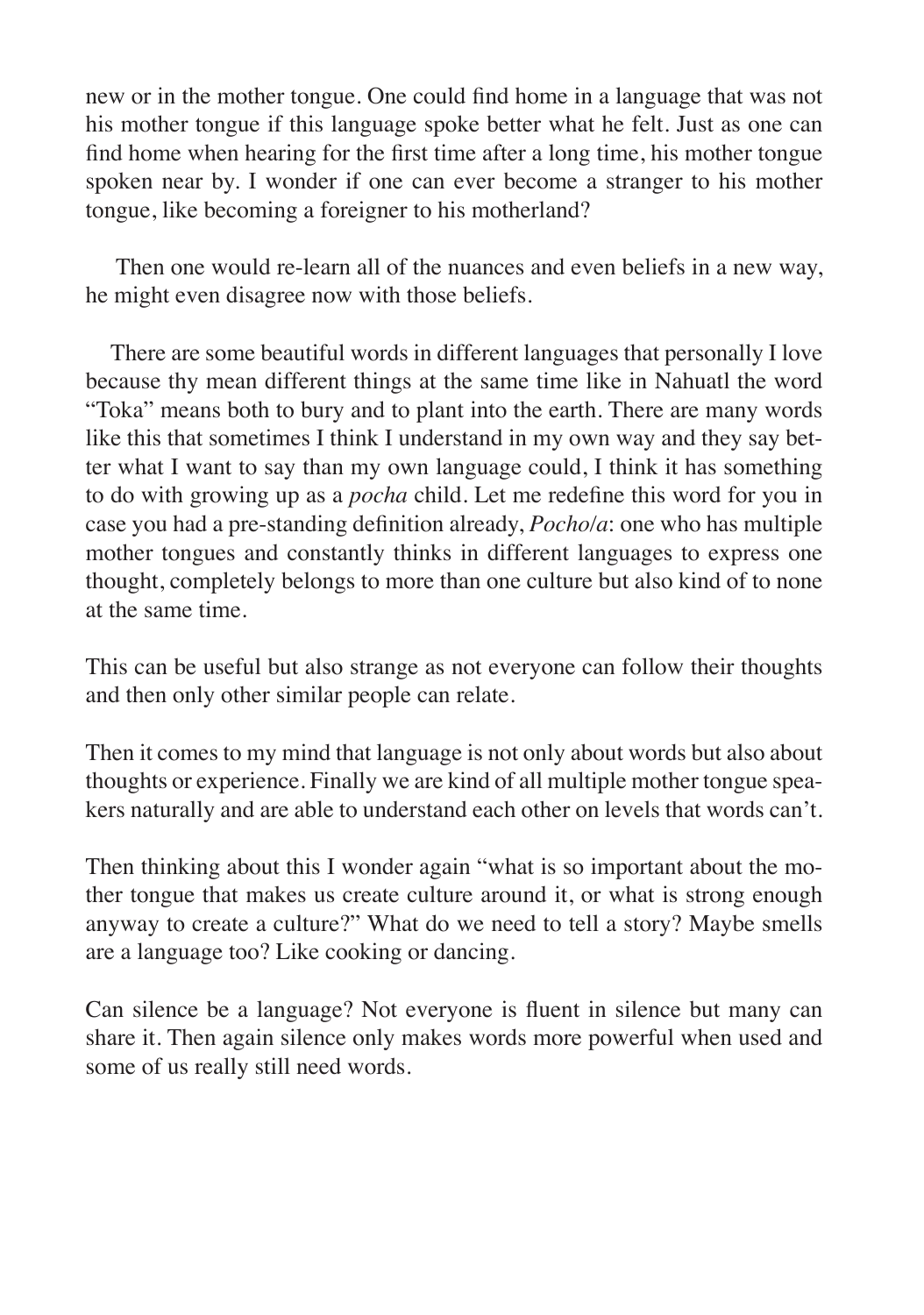They say that children who have the chance to grow up learning a foreign language have a higher ability to store knowledge as they learn it, they have more imagination, better memory skills, and tend to be more understanding towards others compared to children growing up monolingual. It seems though, it is important how the child is introduced to the foreign language. If to start with no one understands his language he might reject one of them either his own or the new for example a child going to a school where the class is in a different language than what he speaks at home. However if there is a small initiative from somewhere to welcome him in the new language, this will boost the interest and he might be more likely to value both languages and work well with them picking up both with ease, and then eventually more as long as he can use both or as many as he wants from time to time. It is important one feels welcome in a new language as much as it is important to feel welcomed in a new home. Like a host home if you feel uncomfortable or unwanted as a guest you will make your visit short and most likely not return. Another syndrome can happen though, one of complete isolation to conserve ones personal history or identity.

The story of the old man I was told by the friend of a friend. This is the story of an old man who loved his mother tongue very much, an old Italian dialect. He spent all day reading it, writing it and speaking it, the only problem was this man was very old and there was no one left to talk to him in it or understand him. He out of principle would absolutely not learn another language for he was very proud to be able to understand finally in his old age all of the nuances and poetics that his language had he didn't want at his age to lose time with a new language and what if this would change him? What if a new language would make him think differently? No it was better in his mind to be alone speaking to himself rather than risking to lose his notion of self.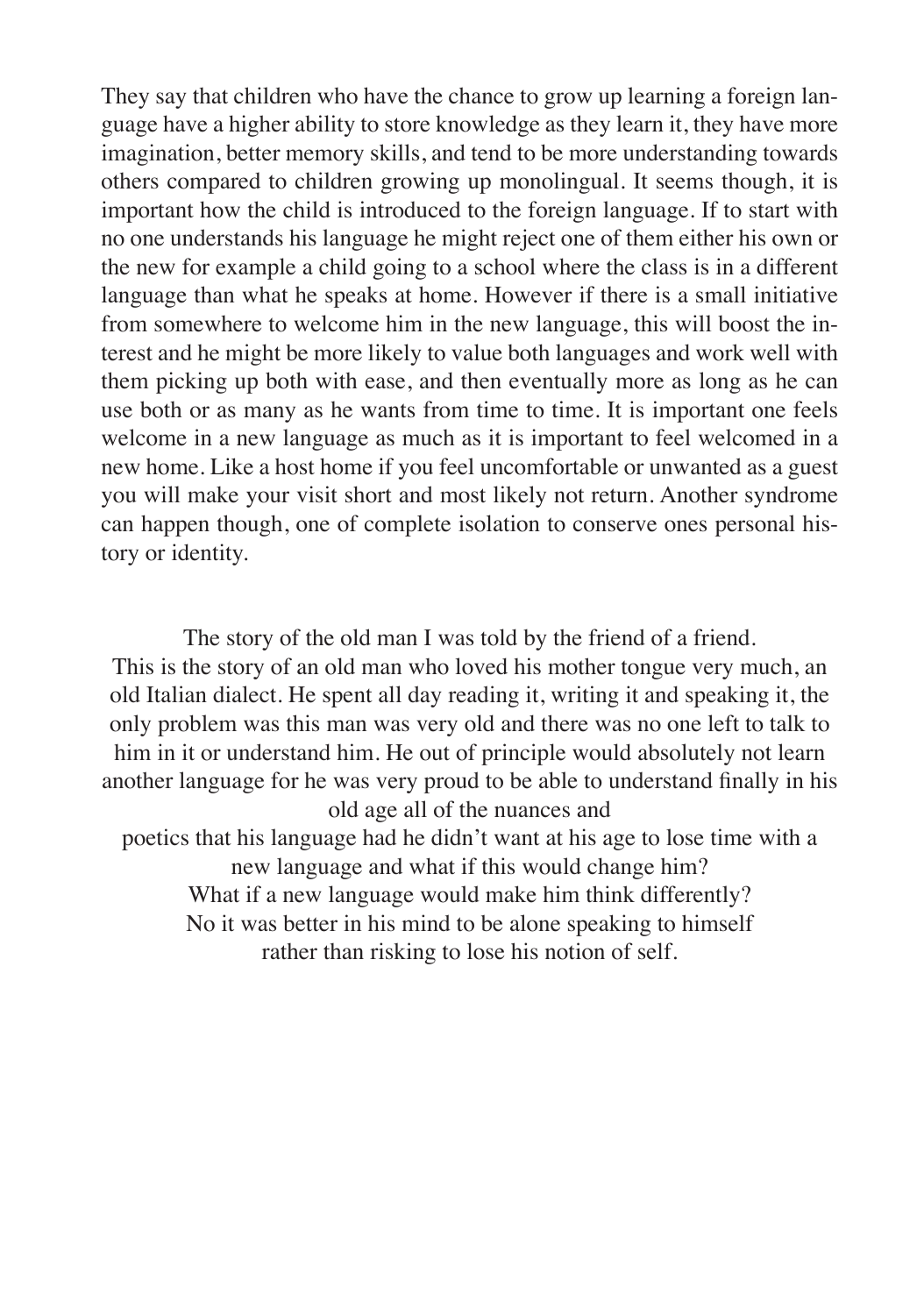Luckily there are many languages we all share that don't require words. This I learned only recently while listening to a woman who was telling me

what life was like in the small town I was visiting, she seemed

frustrated while looking for a word in her memory, I asked if she thought my understanding would be different if she could articulate them in another language, I was hoping she would feel more confortable that way, and I was hoping I was correct in thinking her mother tongue was one I would understand.

I asked if it had been difficult for her to find people to talk to, as a citizen to a place but a foreigner to it as well? "I feel fine expressing myself in this language" she said, " this place has adopted me, so I have also adopted it." She answered, then after a moment "but I think if possible I prefer to articulate my feelings without words this way all those who speak the language of my experience would find their way to me rather than me looking for the right people to explain things to".

"Things like laughter or happiness are understood by everyone" she said "things like sorrow, loss, nostalgia, illness, tiredness, loneliness, depression, love or mourning all those things I don't know the right words to talk about them in every language but when they are present we don't need words when we can understand each other without them and we know the other person has understood us, what should I need words for?" " Just to talk about the little things? Well those words

 I learned over the years just to make time go by and say a few mundane things to my neighbors, and somethings I would only be able to say in this language too, but to have people really listen when you need them to listen, all the words in the world wouldn't work, that kind of language is stronger then any and is something we were all born able to understand."

"But finally dear, yes I think my feelings for myself are linked to my mother tongue no matter how many years have passed, but I don't need anyone to know that, sometimes I just need to say things in that language wether you can understand or not. There is no translation that I know to say that feeling but I suppose something like to *pour out the mind* works for what I want to tell you."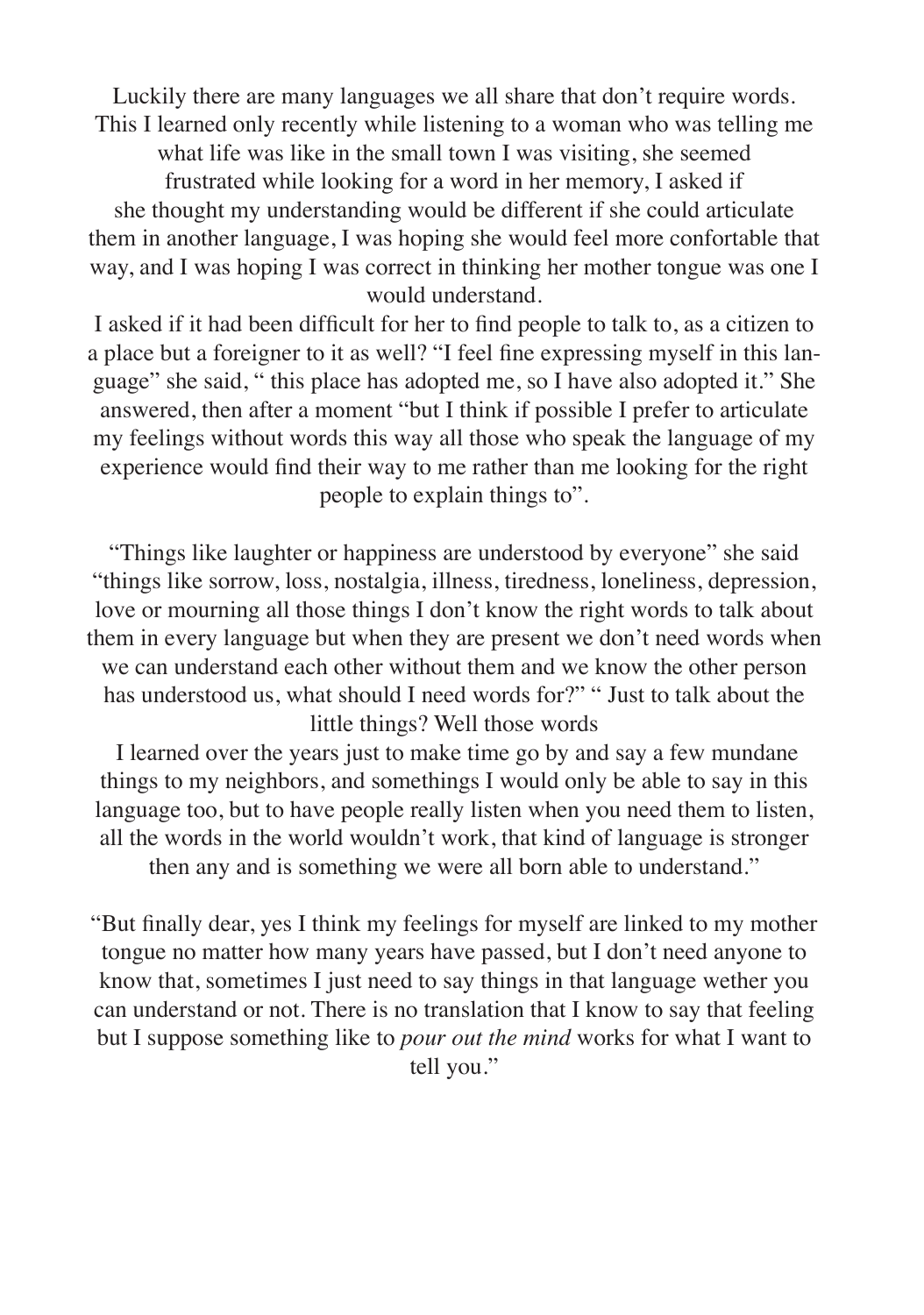A conversation in silence. A random intrusion to my personal space, that I was occuping temporarily in a public space.

I forget that I am not alone sometimes and sometimes I forget where I am, that I have this body and it is somewhere. Sometimes it is hard to get out of where I am or to find time alone and sometimes it all happens at the same time.

On a late night train from Geneva to Lausanne.

This train is always loud and today I am in my head, other days I enjoy the loudness and observe where I am but tonight I am already in tomorow, and tomorrow will be long (*what does it mean when we say that ? Everyday has the same amount of hours yet when we say this it makes sense.*)

I take a seat exhausted and soar everywhere from the day's work my body tells me it is time to sleep but my mind is active and I have at least one hour before I am home and two before I could imagine sleeping. I start to work on tomorrow happy that no one is sitting next to me and I have not run into to anyone I know, still loud though I start to listen through my headphones to an old voice and friend to my ears Chavela Vargas.

*(I remember thinking it is crazy that today everyone can listen to whatever they want and no one knows what that could be everyone has headphones these days but I wonder if people stop litening because of them? I mean if we can choose what we hear all the time then we can become kind of deaf to all the sounds of the streets and the voices of the surroundings.)*

Just then the person who was in the seat across the aisle moved to the one in front of me. I am not in the mood for this even if I have met some of the best people I know like this I continue my work *"don't distract me"* I say in my head. A few moments go by then he (a student about my age I guess) starts to write in a notebook tears the page out and slides to my side of the window table *"Que écris tu?"* (what do you writing It asks?) Annoyed I answer "*trabajo, Je travaille*" (I work I answer)

*Then I realize in my alone sphere when I am tired my thoughts are in my mother tongue, I was not in the mood to change so I tried just to*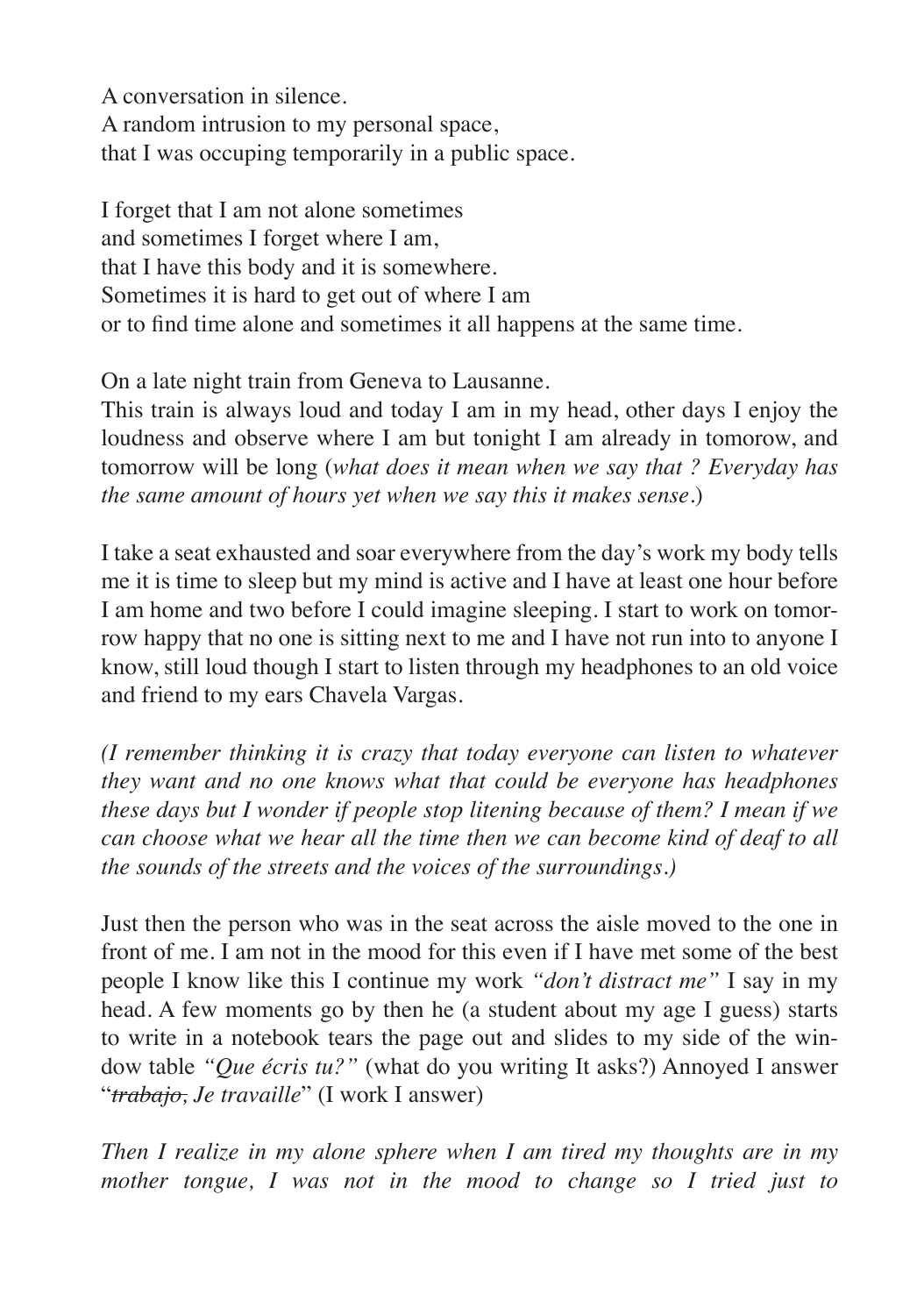*make my body say "I don't speak at all" I don't make eye contact as I give back the paper and I go back to my book,* but an answer comes back, "*et dans quoi travailles tu?"* (and on what are you working?)

*sometimes we think we make things simple and short but we make them more interesting.*

The conversation continues as my attempt to say I am busy didn't work, *would a different version of myself had just not answered?* I wonder, even if it is interesting this whole thing, I think I know where it is going so I hesitate. But eventually, I don't remember how the notes switch to english.

Switching to a third language made the conversation much funnier and allowed it to continue longer all while never saying a word. Thinking in one language and writing in another makes you eventually think in the one you write in but you feel as if you observe yourself as if these thoughts you write don't actually come from you until sunddenly there is no way they could come from anyone but you. In my ears is now Gustavo Santaolalla (*no words just images in my mind)* and the dark Lac Léman out the window but we seem to be nowhere I seem to have no thought or words.

I am quite involved now in this approach to not disrupt my silence but still start a converstation it is even enjoyable.

As we approach the destination he asks what I was listening to? He writes it down and keeps it then on a different one he writes what he was listening to and gives it to me.

A new way to introduce each other or exchange buisness cards, where you were from or what your name was were not important the only information needed was what do you listen to? He turns to make his connection and disappears in the crowd I continue my path slowly coming back to the world and eventually make my first out loud words as I answer my ringing phone. I wonder sometimes if that whole event really happened?

But I have never wondered what that persons voice was like he seemed fluent in silence so then the voice didn't matter but maybe it was all a dream after all I was very tired that day.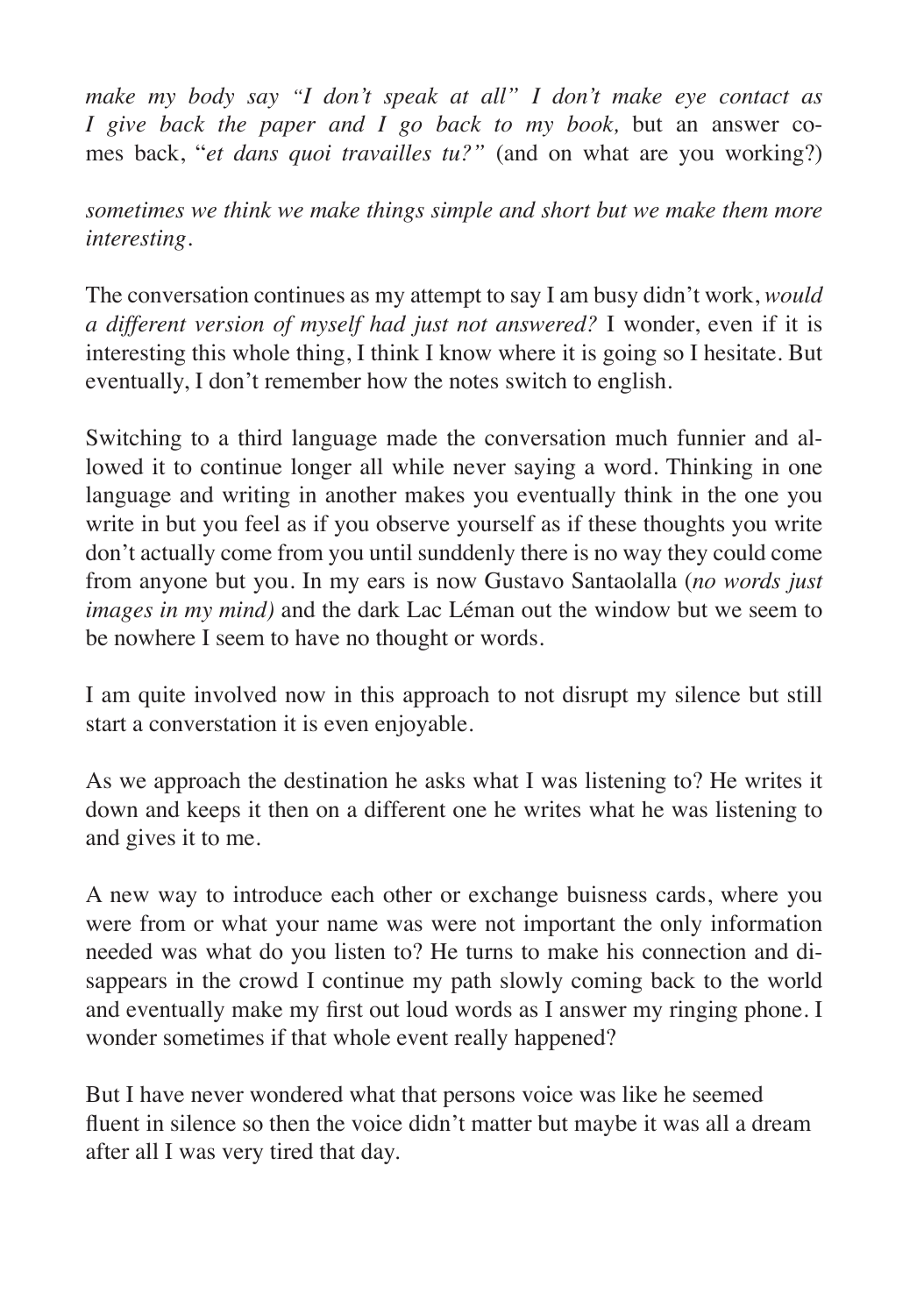I realize sometimes words are so heavy and we hide so much inside of them. We laugh at or separate those who sound different from us even if they try to meet us learning our language we still separate them from us for some reason we think they want to be me or want something from me, then if they are me, where will I be? If I give, what will I have left? We never imagine they want to talk with us. We leave out those who don't understand and in turn they become their own keep their own speech they don't intend to teach. We become the isolated when we don't understand but even more when we are not heard let me tell you something please hear my words if you can't understand me let me please be heard. Maybe we put to much emphasis on hearing when there are so many other ways to speak but that matching of sounds is so important you speak the same language as me we are in the same boat we can play within the rules of the same language. I have my mother tongue even if I don't have my mother land to hide in, to take refuge in no matter how much time goes by I will always know the feeling of going home I will always recognize her but even more I will never leave my mother language. It always floats on the surface of my mind even when it doesn't flow like a river, fluidly it still drips like the leak of an old faucet or the attempt of rain during a desert drought. It is almost gone but still there In others it will never be gone it might in fact be the only thing one still remembers of home or of oneself when everything else is removed or turned upside down we still have our language whether we use it or not the important thing is that it is ours and in it hides our understanding of the world and our way to feel. Feeling takes no language but expressing the feeling this takes only the best and most perfect of words from every tongue.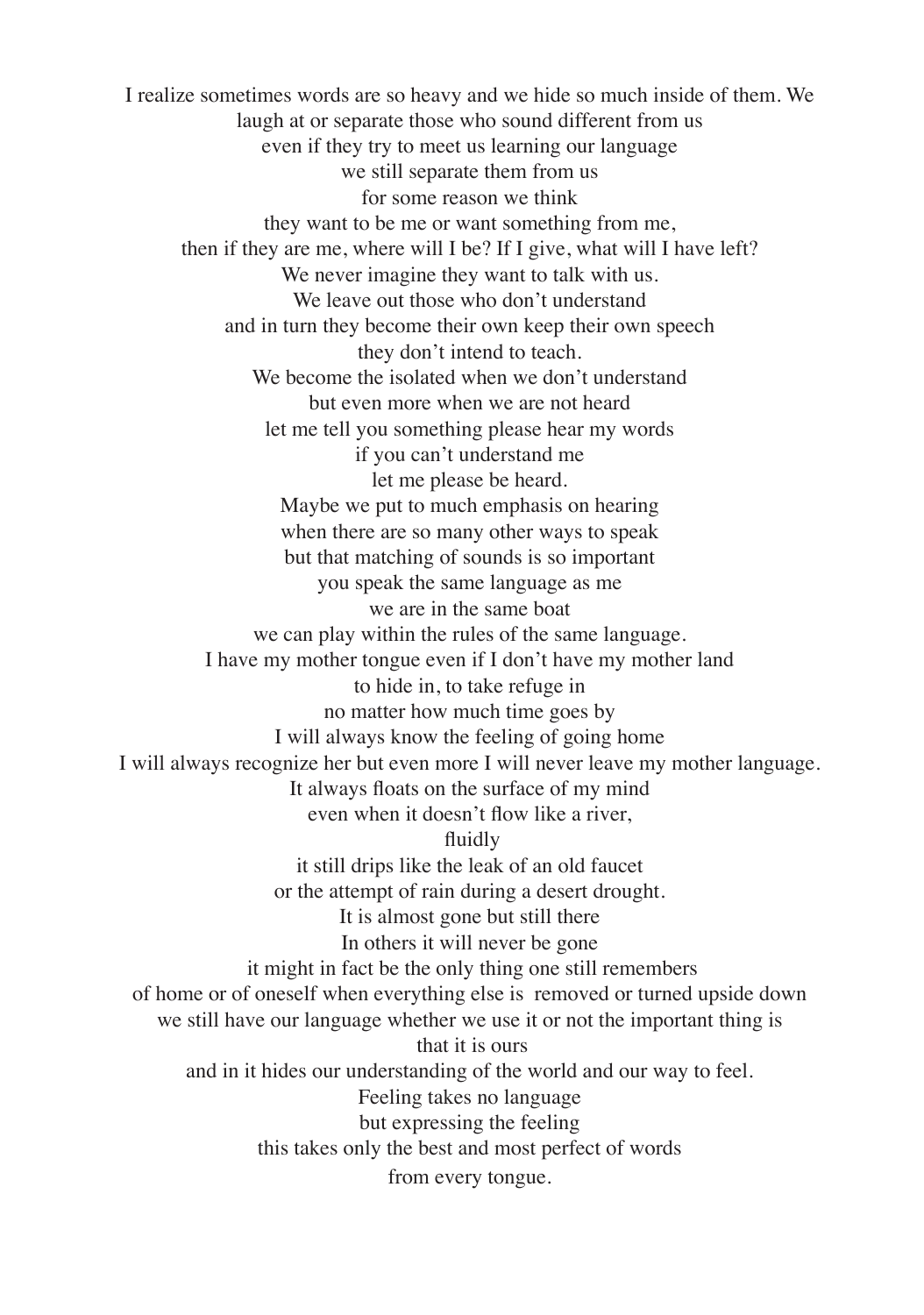Of Space, Of Stories, Language, Memory, History, People, Traces, Personal affinities, Subconscious influences, Sources, Resources and References Poet Ali - Talk -language of experience Langston Hughes - *Poem - a Dream Deferred* Chavela Vargas - *Song - Muerte* Orhan Pamuk - *Book - My Name is Red* Ntozake Shange - *Poem - Sorry* And *Theater Piece For colored girls who ever considered suicide/ when the rainbow is enuf* Toni Morrison - *Books - Paradise, Love and Mercy* Gabriel Garcia Marquez - *Books and Stories - Ojos de Perro Azul. 100 Años de Soledad* and so many others that surface in my mind Manuel de Landa - Book - *A thousand years of nonlinear history* and *Lectures - On Language* Tracing The Pathway Collective - *Text - Embracing subjectivity* Mads Floor Anderson - *Text - Soft Activism* Patrizio Guzmán - *Films - Nostalgia de la Luz and Botón de Nácar* Hakim Bey - *Book - Temporary Autonomous Zone* And so many other words that act like food Roberto Walch - *Book - Operacion Masacre* Octavio Paz - *Text - Hijos de la Malinche* Francis Yates - *Book - The Art of memory* Yves Citton - *Book - l'Economie de l'Attention* Andreas Huyssen - *Texts -Present- Pasts-Media-Politics-Amnesia, On memory and the yet to come and Nostalgia for Ruins* Griselda Pollock - *Paper - Life-Mapping* Walter Benjamin -*Text - The Story Teller* Laura Esquivel - *Book - Como Agua Para Chocolate* Friederich Nietsche - *Text - The Wanderer - from the Book - Thus Spoke Zarathustra*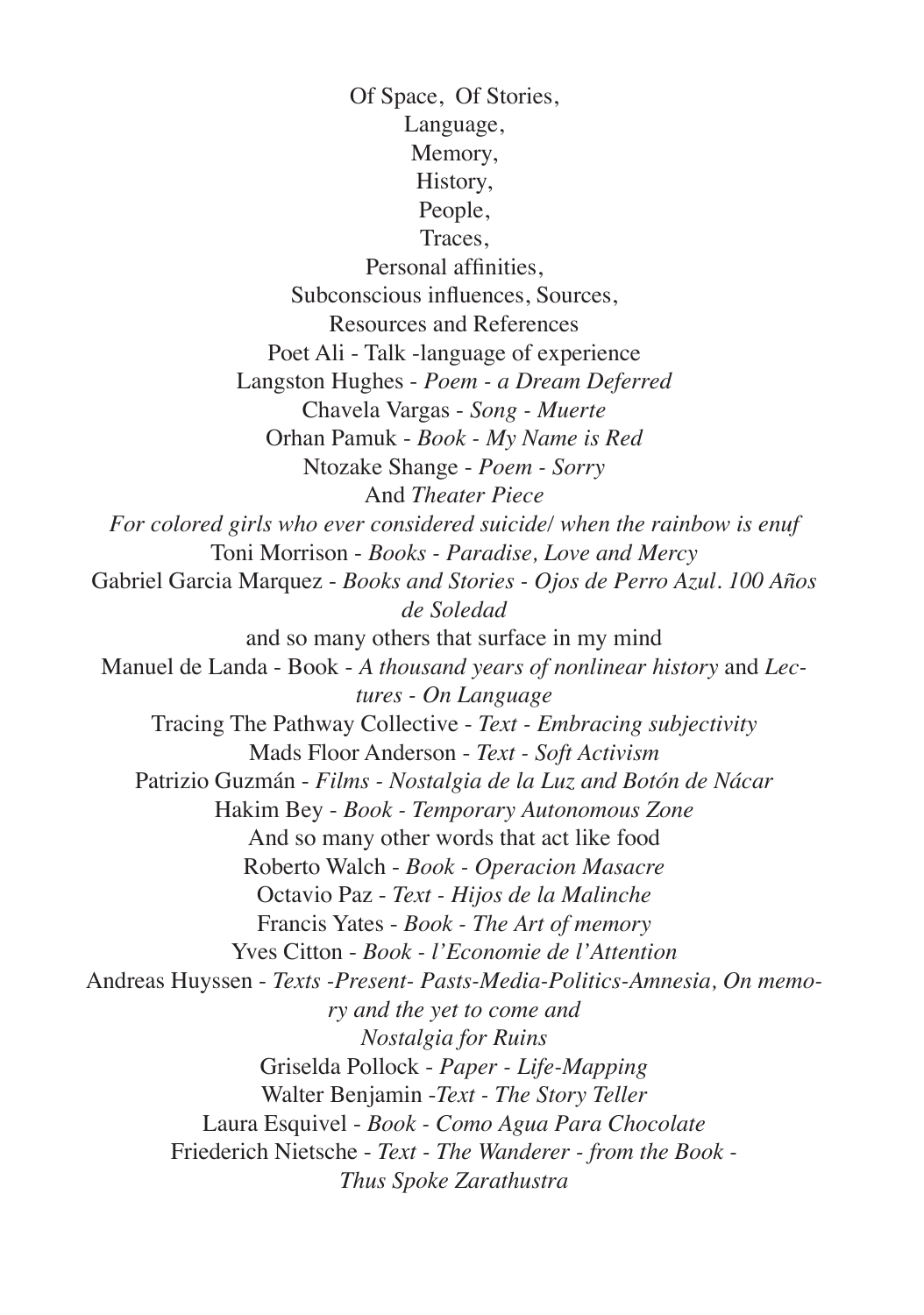Mulino don Chisciotte - *Songs and legends of American Indians - Il Cervo del Arcobaleno* Jared Diamond - *Book - Guns, Germs and Steel* Universidad National Autonoma De México - *Archives - Of Historical Legends and Mythology, Traditions and Pre-Colombian History* Gonzalo De Amézola - *Book - Esquizhistoria* National United University of Pedagogy Ajusco/educa.upn.mx/ - *Paper - La enseñanza de lenguas en México.Hacia un enfoque plurilingue.* Jaques Derrida and Anne Dufourmantelle - *Books - Foreigner Question, Of Hospitality and Invitation* Lewis Carroll - *Poem - The Jabberwocky* Mirko Bischofberger - *Film - Old is the New* Manuel Rivas *- Book - Voces Bajas* Mario Benedetti - Book - *Una primavera con la esquina rota* Nicolas Russel - *Paper - Collective Memory before and after Halbwachs* Richard Gordon - *Book - La Polarite* Juan Ramon Santos - *Book - Biblia Aprócrifa de Aracia* Juan Jose Milas - Story - *La Parte de Atras* Martin Heidegger - *Book - Holzwege* Maurice Merleau-Ponty -Book - *Phenomenology of Perception* Sergio Atzeni - *Book -The Bakunin Son* Tonia Schilling for your sensitivity Céline Fellay for your anecdotes Fernando Carrillo for your stories Guillermina Bravo for your legacy, for your dedication to the future and the past

Chavela Vargas for whispering stories so loudly Diego Rivera for believing in big things and still painting lilies Francis Alÿs for your appropriation of space Lars Schmidt for passive activism Henri Lefebvre for space perception Guy Debord for dérives Stalker for working as artists as cartographers

> For conversations and mind sharing Fiorella Giannattasio Moll, Alessandro De Simone Peter Schreuder, Mathieu Winkler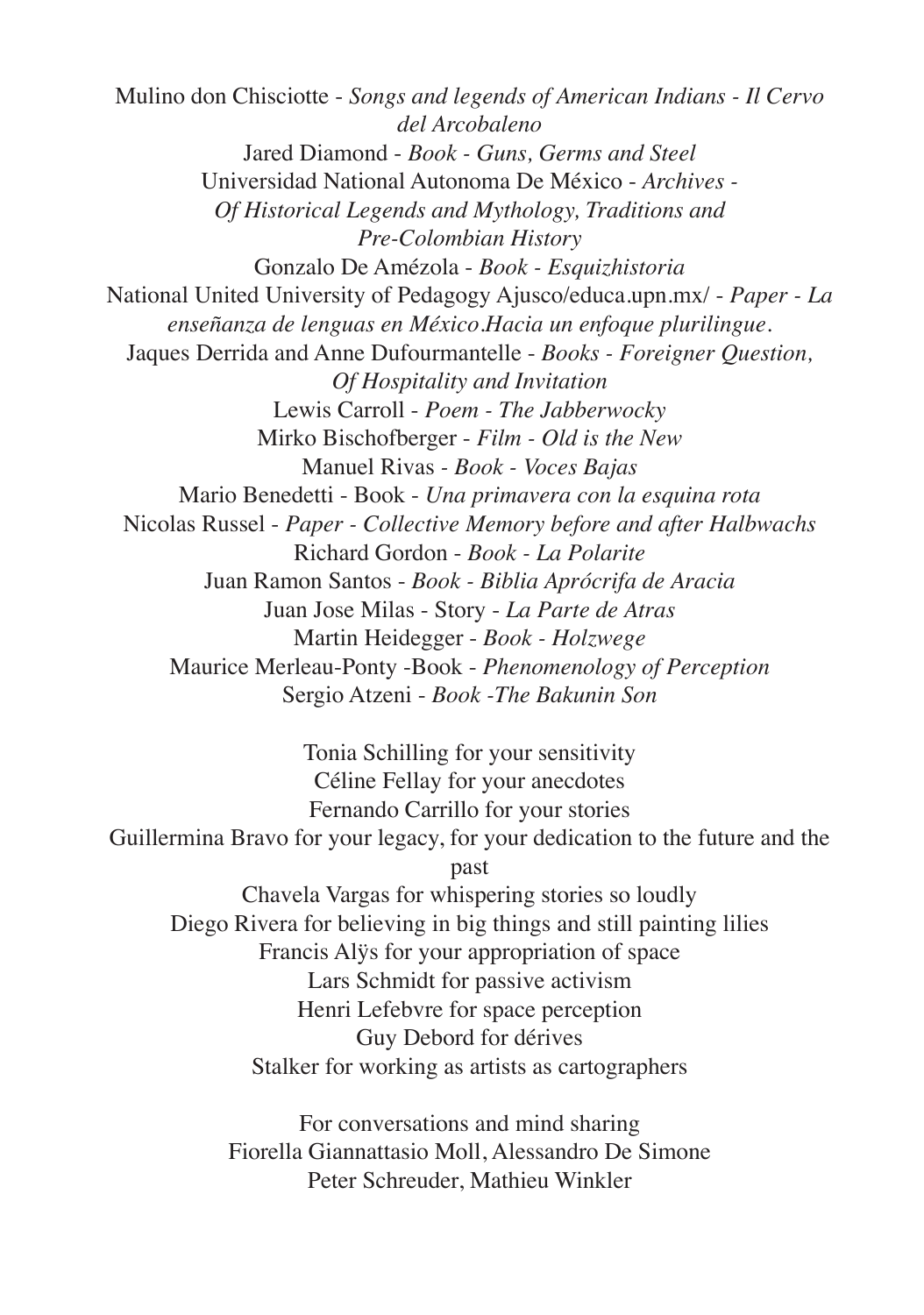Guillaume Vionnet, Noor Abuarafeh Mohamed Abdelkarim, David Esteban Romero Robert Tuli, Robert Ireland Federica Martini, Anne-Julie Raccoursier Jérôme Leuba, Barnaby Drabble

A most grateful thank you To the People who gave their stories, voices or experiences to use in this textual assembly.

Patricia Fernández Ulloa Maria Del Rosario Lopez María Eugenia Gamboa González Ali Mezcal Luisita Hernández Martinez Maria de Lourdes Vazquez Martinez (Tía Lulu) Strangers in different places those I have met and at the same time not particularly while traveling but not limited to. For:

Beth Pirl and Eddie Pirl thank you for allowing me to dream and teaching me to imagine.

Joey Pirl for sharing your childhood with me and being part of so many adventures.

Anne Taylor, Bill Taylor, Joan Taylor, Don Pirl and Joan Pirl Thank you for your love, stories, smiles, letters, laughter and all the memories that without, I would not be the same.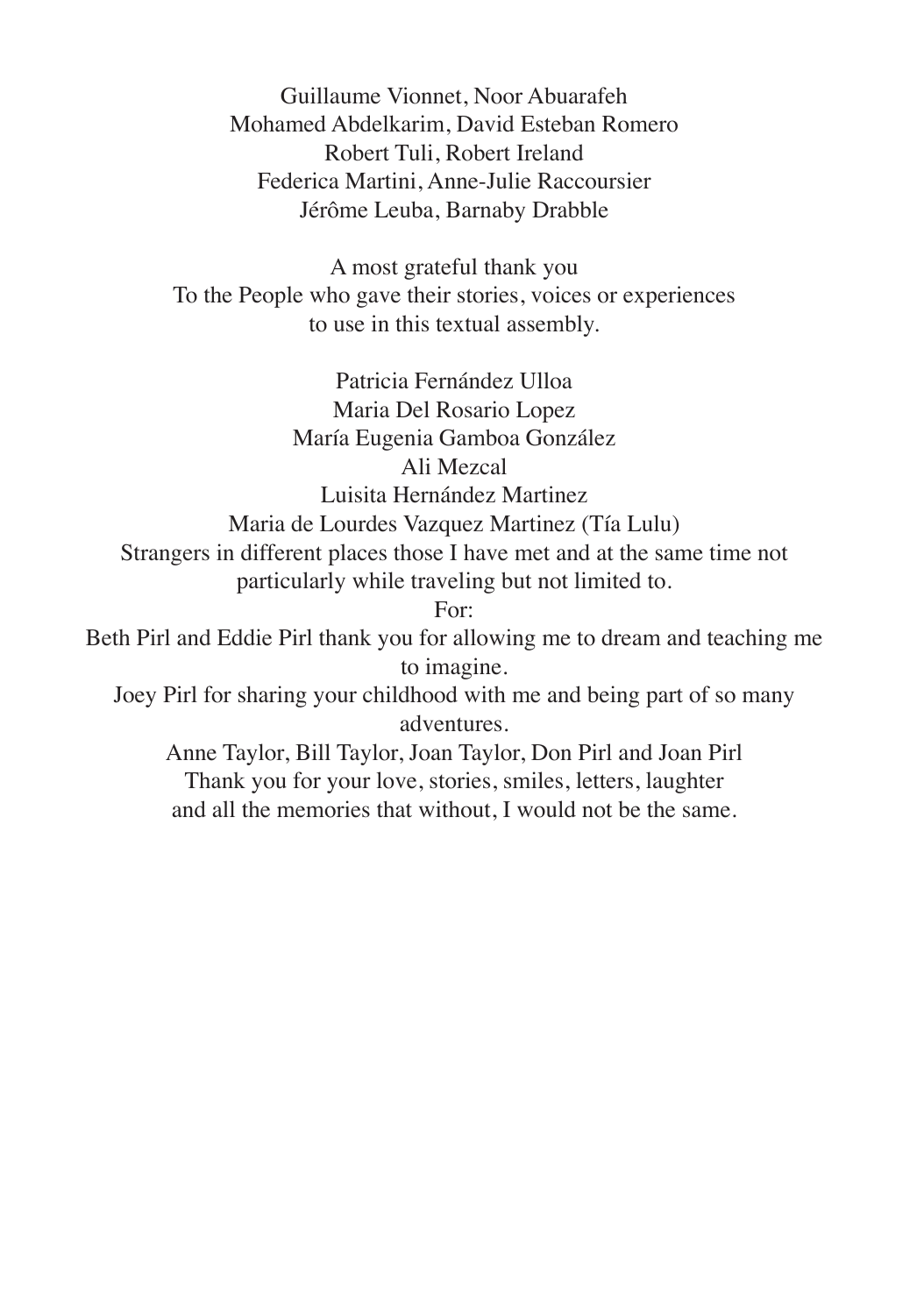Places that have been so curious to me or so much a part of me that it was impossible not to Question, Dream, Write, About Or **With** In mind Chippis on the border to Sierre - *Switzerland* Renens and Morges on the border with Lausanne - *Switzerland* Cerbére - *France* - to Portbou *Spain - The space inbetween* Madrid and Ronda - *Spain* Puerto del Aire in between Tehuacan Puebla and Orizaba Veracruz - *México* Various Empty highway roads El Cerro Colorado – *Tehuacán, México* Leuk Charnel House - *Switzerland* Basel Forest between - *Switzerland and Germany* Cuenca and Montañita - *Ecuador* Forests Northern British Columbia and Texada Island - *Canada* Gorge de Chauderon in between Montreux and Vevey - *Switzerland* Grangegorman (now DIT Campus) - *Dublin, Ireland* Florida Wetlands - *Okeechobee Territory* Alassio - *Italy* San Lorenzo - *Italy*

> Legends, Myths and Tales. El conejo en la luna El Quinto Sol The red ribbon On Xolotl On Toloache El Amaranto On the cerro colorado La llorona La Malinche and so many more.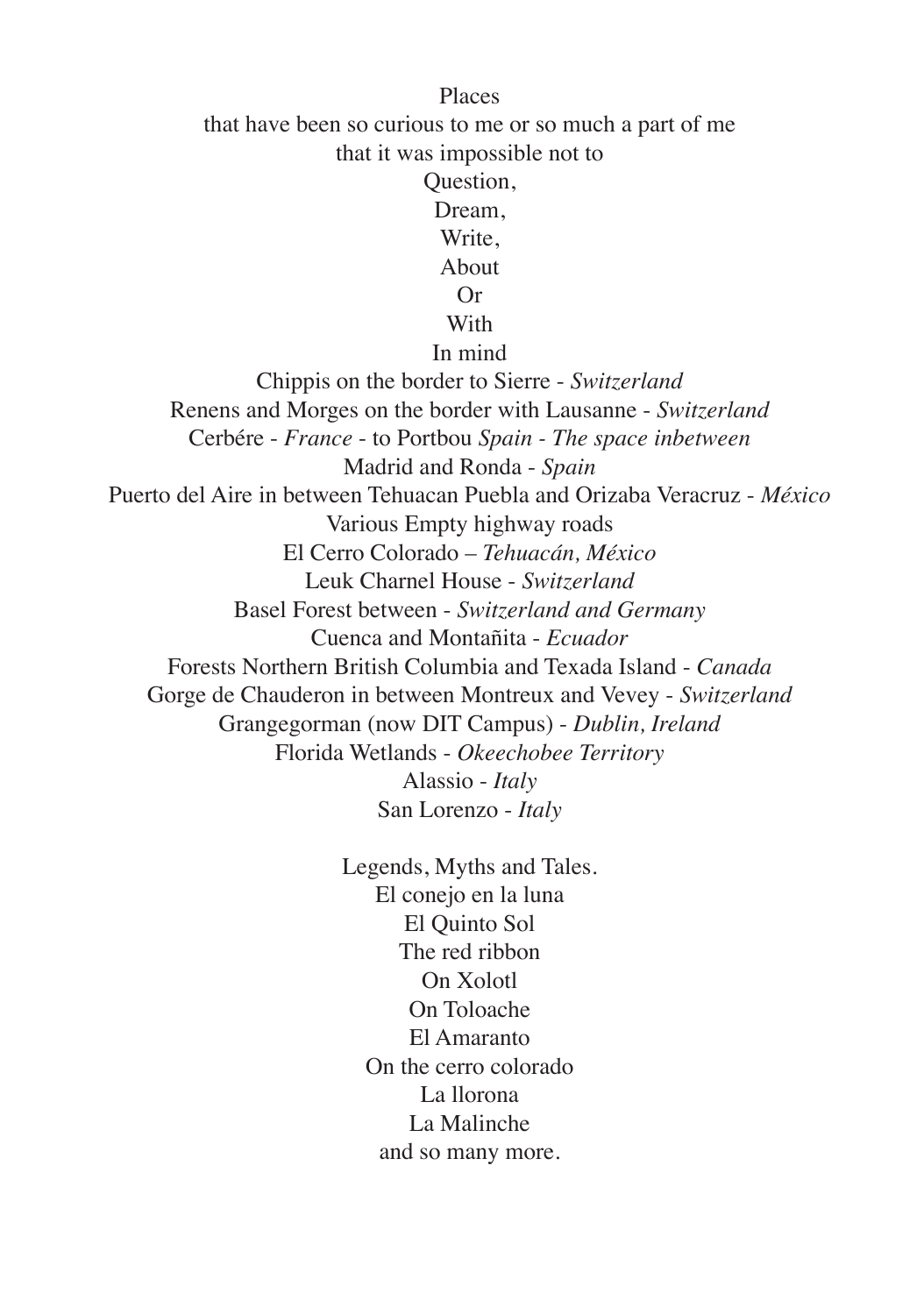What about experience? Do we now share one together? We've been now on a journey together, I suppose we might not have taken it in exactly the same way maybe you have already taken your own shortcuts and detours, your own long cut when you are in the mood for a longer walk your favorite roads that bring you to a memory or those that lead you pondering on the future. Now we have shared this version of my journey as yes I have decided where we turn, detour or slow down even go backwards, but I have to say I was just as surprised as you were the first time I made those turns I

didn't know exactly where I would walk into or where I would end up, so in this case we are now two at least who share this experience and now this language. I have done this walk more than once and at this point it is less surprising than the first time, as any new path is I suppose I feel that I can guess what will come next and how it will be when it arrives but there are some little things that I always forget about and when I run into them I would not say I am surprised but I meet a new version of an old friend every time each time, as one could maybe re-meet a new version of an old memory when visiting a place they have not seen in awhile or when a smell associated to one memory now re-appears in a completely new place, the association is old, the smell is the same but the experience is completely new.

What would happen if I told you this whole story again? Or any one part if this story? What blind spots would you walk into this time? Or what would you expect to find, now that you know where I could lead you? Can I still surprise you for a second time or a third or more? Did this path we took lead you anywhere unexpected? Now you and I share a dialect of experience even if I took the role of leading and you the one of discovering, I had also been discovering just before you. If telling a story of silence is a language, listening to someone's silence is also one I suppose.

Taking a walk the same way I always do from my home -to train station - train to station - station to work - work to home- to work- to station - train - station - home my weekly commute, and sleeping space to work space to sleeping space back and forth every day. Not long ago I realized this had become my rhythm, I didn't see how I arrived to my work place from my living place I didn't see how one hour and thirty minutes went by during the trip then I came suddenly again to my ditch I stopped. The same place still managed to freeze me, it had been I while that I had taken that route and there I realized I had not paid attention to where I was, this ditch was giving me the same feeling it had given me on the first day I encountered it.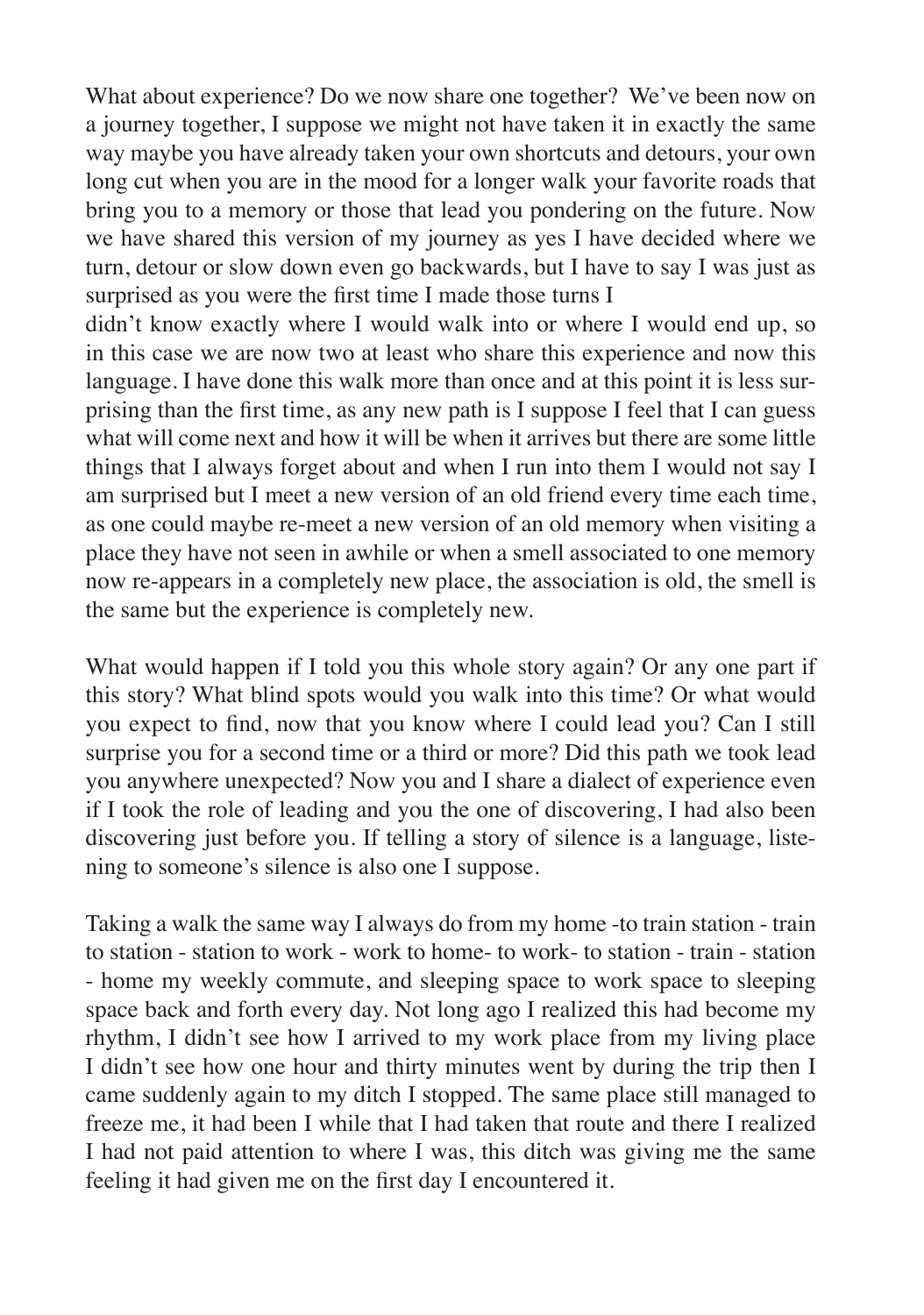Now that I pay more attention and I know what to expect it still catches my feelings by surprise as if I walk into a dream each time, I am less afraid now but I am awake and I know that I walk faster by it.

Why does this catch me still, when I had forgotten to look at the Magnolia tree that greets me outside my window changing as the season does? I had forgotten to watch out the train window for the waterfall that appears halfway along my way or the city lights that appear out of nowhere between cities telling me I have arrived? I had forgotten to smell where I was until I found myself standing on top of old homeland that still smelled as it had 20 years before.

I wonder if I pay more attention again to all those whispered stories in the air, would my way really ever be the same twice? or do I just replay my version twice so that I can guess what to expect each time? I will never know if my neighbors house has just been repainted a new color or if it is true my impression that before it was blue.

## A day as a tree

Today I was trying to be a tree, well, I was like a tree as close as I could try to be or I should say I performed a tree

## or I was treeing.

I stood planted in the ground until I could no longer stay just letting the wind dictate my movements I swayed slightly back and forth for an afternoon. When I started this

was an open invitation to join,

some people joined me here and there

treeing with be for a few moments.

As a tree I thought it was nice when I was not alone and I could feel someone else swaying next to me but it was also nice to be alone.

The people around me started to forget I was there after a while,

every once in awhile someone would stop in front of me for a moment

looking a little perplexed watching my feet which had disappeared into the soil and then watching me.

Sometimes smiling, saying something about a childhood memory or being barefoot in the grass, sand or dirt but for the most part it was like I was not there at all.

If I closed my eyes and just observed through my other senses It was like being and not being in a place at the same time.

> As a tree I could not choose what I saw or what I didn't see, what I heard or didn't hear.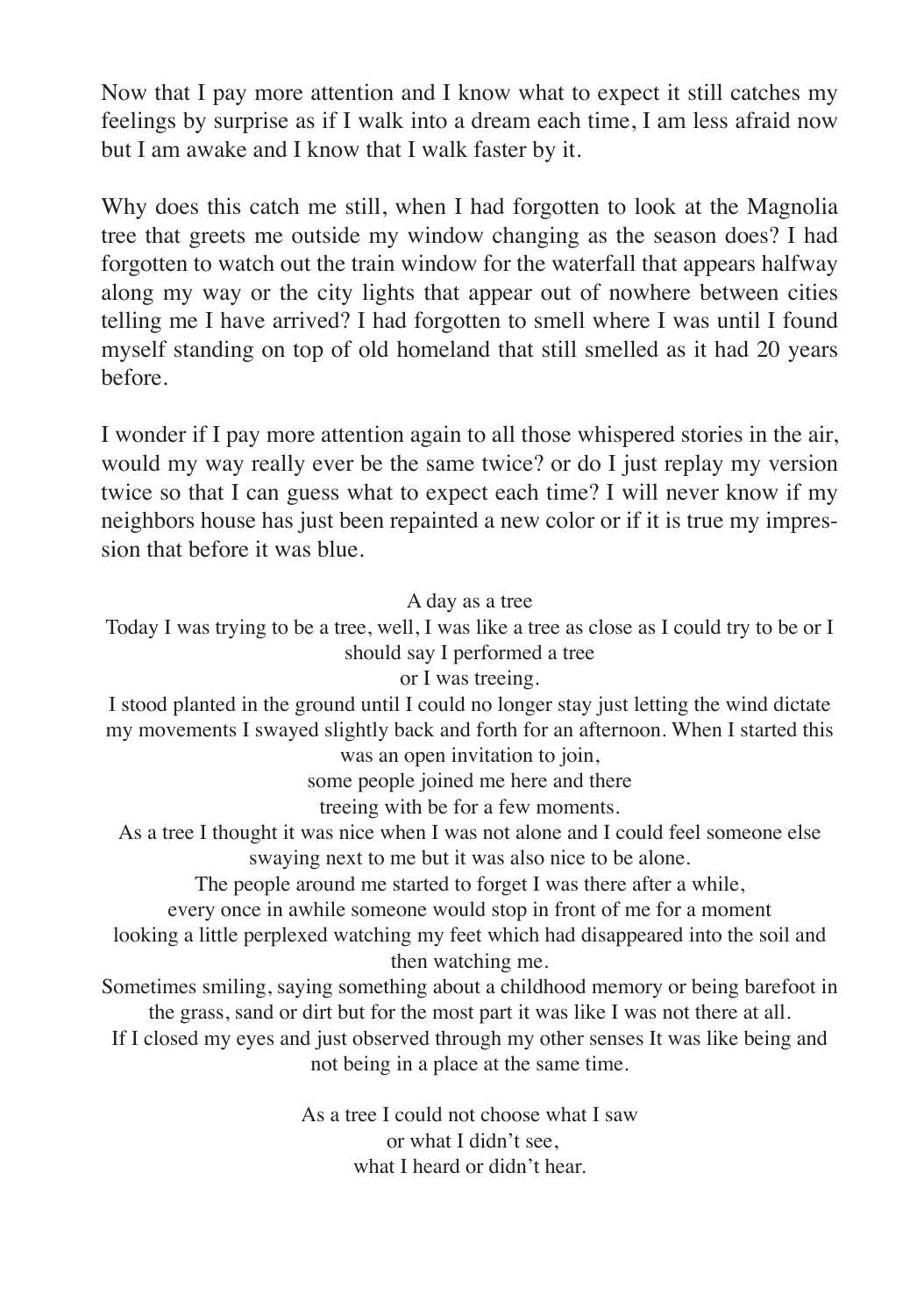I became an unknown witness to the events around me.

I also didn't directly understand the main language around me but here and there I heard pockets of people saying *der* "*Baum dort*" or "*sie ist ein Baum dort*" "that tree over there" or "it's a tree there".

as there were no other trees closer than a few city blocks away in this sort of concrete urban rooftop I, suppose they meant me, I was that tree there.

I don't know what the rest of the conversation was but it was strangely nice to be not there and there too.

By now I was very rooted we could say, into my place and it was no longer a ques-

tion what I was,

I just was.

I couldn't chose what people did what the trees farther away did what anything said or what the weather did, when there was no wind I was tired but how I loved it when there was breeze that would allow me to move slightly in her,

when I was alone I was just enjoying my space and surroundings but when someone stopped by and interacted with me I felt awake again this is why it is good to talk to plants

I remember thinking. I managed to stay for a short period realizing actually treeing is not possible but to try is nice.

ninety minutes

seemed an eternity to my human capacity it was enough for me to forget I had feet and when I took my first step out of the earth I lost my balance very quickly trying to regain feeling in my toes. I wonder if tree time is different?

It must be I suppose. Then I wonder if for them a few days would be a life span of mine? When I might visit a place that I used to know, many years and many changes

later, for the place, would it be

only the blink of an eye?

Will the earth that I stood in for an afternoon remember my footprint once it is placed somewhere and turned into the home of a garden? Will the plants that grow in my footprinted soil recognize me if I was to ever find them again?

Perhaps I am starting with the wrong question, what about me recognizing them?

Would I ever find them any way?

Would I recognize my own footprint many years later?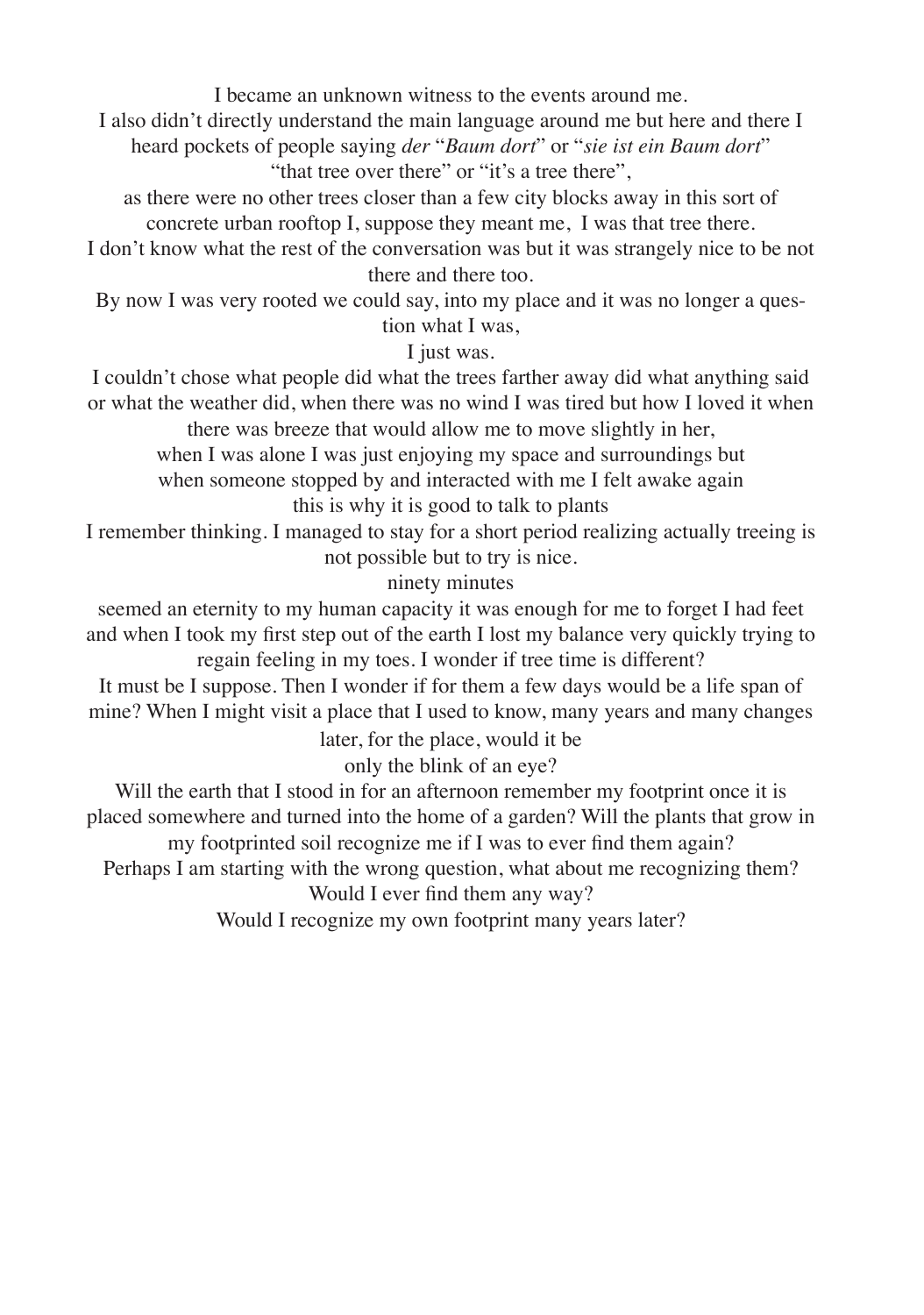My mother always told me that if I lose something I got lost or forgot where I was going I had to just retrace my steps to the last place where I remember where I were and start again from there.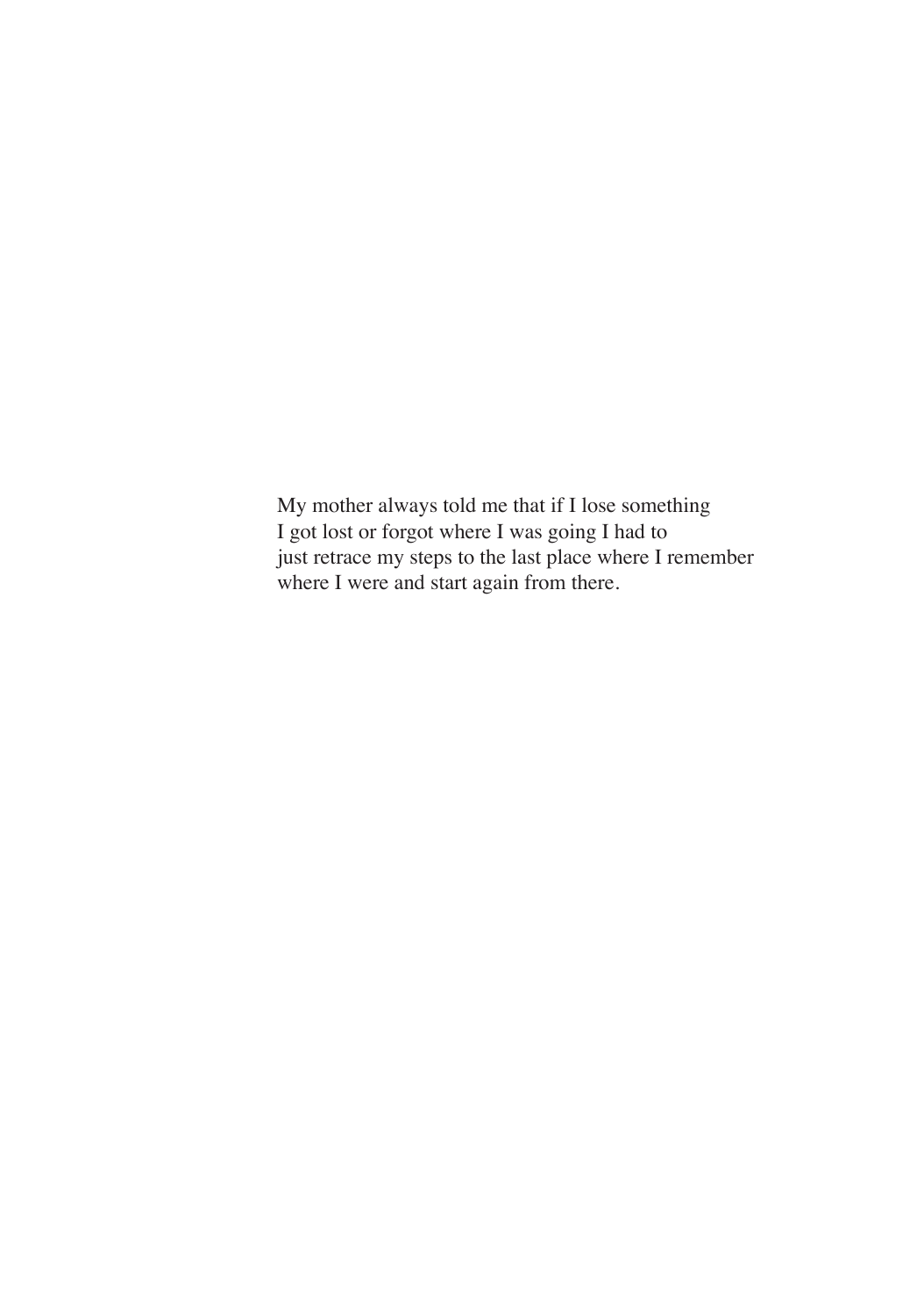The terrain was rough and damp, The earth below me moved, a slight buzzing. This was not a quiet ground at all, There was a buzz of whispers, almost a hum, The roots of the trees were deep and they speak. They wondered, what would happen next? There was sorrow too, The memory of a stronger buzz before.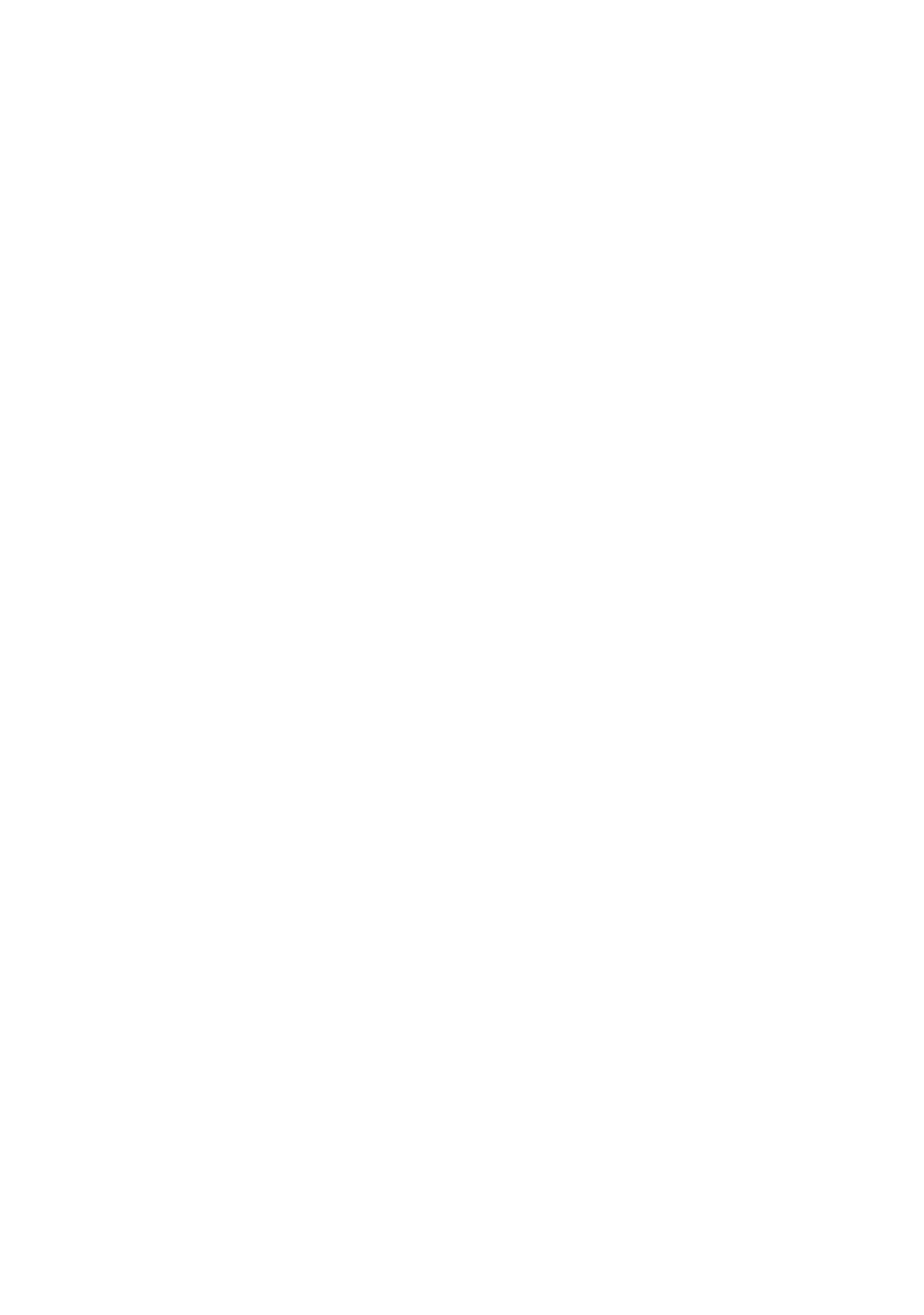Master of Art in the Public Sphere MAPS Department of ECAV École Cantonale d'Art du Valais 2014-2016 Mentors: Robert Ireland, Anne-Julie Raccoursier and Federica Martini.